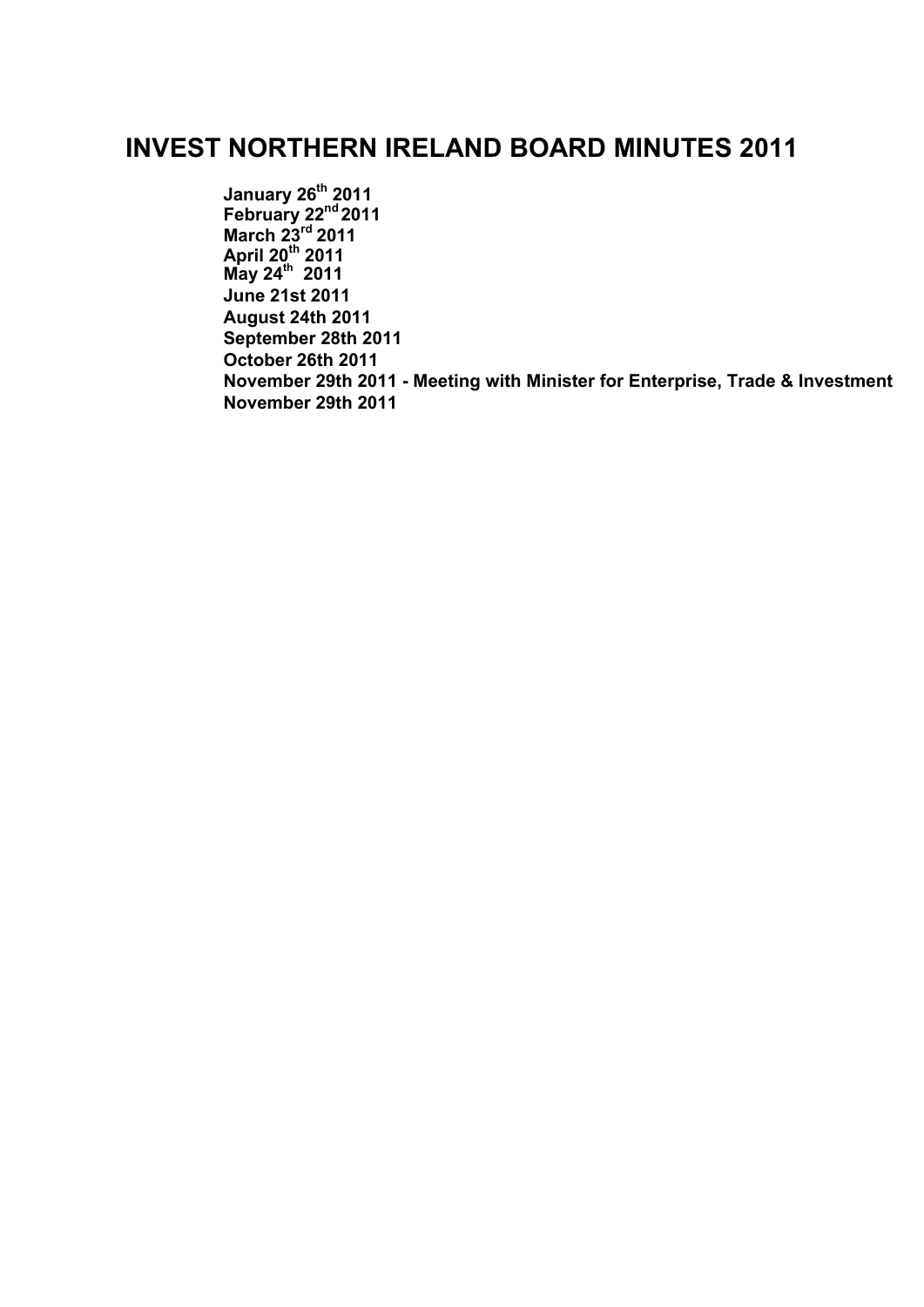#### <span id="page-1-0"></span>**EIGHTY FIRST MEETING OF THE INVEST NORTHERN IRELAND BOARD ON 26TH JANUARY 2011**

| <b>Present:</b> |
|-----------------|
|-----------------|

| .<br>Stephen Kingon (Chairman) | Bryan Keating (Deputy Chairman) |
|--------------------------------|---------------------------------|
| Alan Lennon                    | <b>Frank Hewitt</b>             |
| David Dobbin                   | John Brady                      |
| <b>Gerry McGinn</b>            | <b>Tim Brundle</b>              |
| <b>Mark Ennis</b>              | <b>Prof Gerry McCormac</b>      |
| Ed Vernon                      |                                 |

**Minute Taker:** Margaret Sansome

**In Attendance:** Alastair Hamilton, Mel Chittock, Ian Murphy, Jeremy Fitch, Tracy Meharg, Damian McAuley, Charles Hamilton & Alison Gowdy

## **1. APOLOGIES & DECLARATIONS OF INTEREST**

Roy Adair offered his apologies for this Board meeting. The Board wished Roy a speedy recovery from his recent illness.

The Chairman asked Board Members to declare any conflicts of interest. There were no conflicts to note.

## **2. MONTHLY REPORTING TO BOARD**

### **2.1 MINUTES NOVEMBER WORKSHOP AND NOVEMBER MEETING**

The minutes of the November Workshop meeting were agreed as a true and correct record. One amendment to be made, Catherine Bell's name to be added under section 2.4.

The minutes of the November Board meeting were agreed as a true record of that meeting.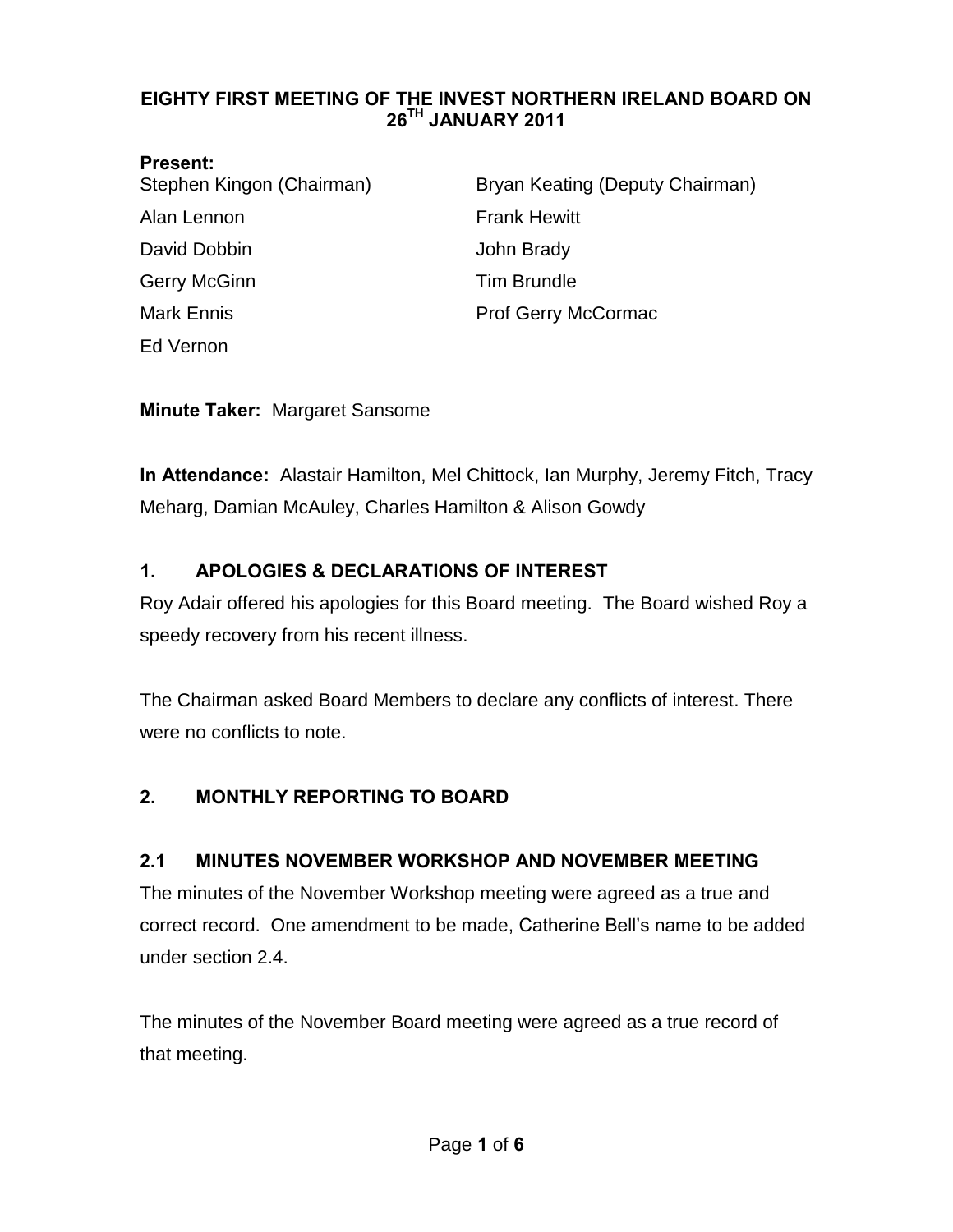### **2.2 MATTERS ARISING**

The Chairman gave an overview of the Outstanding Actions Arising paper.

Mel Chittock gave the Board an update on the Impact of Liquidity highlighting the actions DFP have taken to improve the local environment and the current position of local banks. It was noted that the Finance Minister and Sir John Vickers would be meeting today to discuss liquidity issues. The Board were content with the update provided.

### **2.3 CEO REPORT & BUDGET PRESENTATION**

The Chief Executive gave the Board an overview of the CEO report to Board. He highlighted a number of key points.

The Chief Executive congratulated all the teams across the organisation for their hard work in delivering the projects highlighted in the report to Board. Projects are now split into two sections those announced and those to be announced to assist members in maintaining confidentiality of unannounced projects.

The Chief Executive highlighted that all the 3 year Programme for Government (PfG) KPIs with the exception of one (currently at 99%) have been met. It was noted that some projects offered at the early stages of PfG which are not going to be delivered have been removed from the overall figures. A discussion ensued regarding projects and announcements. Going forward the sector of a project should be highlighted in brackets after the company name on the CEO Report to Board.

The Chief Executive also gave an update on his interactions with the Department in relation to the Transform Programme. An overall update on the Transform Programme will be provided at the February Board Meeting.

The Chairman and Chief Executive also gave the Board an update on Invest NI's continued discussions with the Minister, the Department, DFP, the Business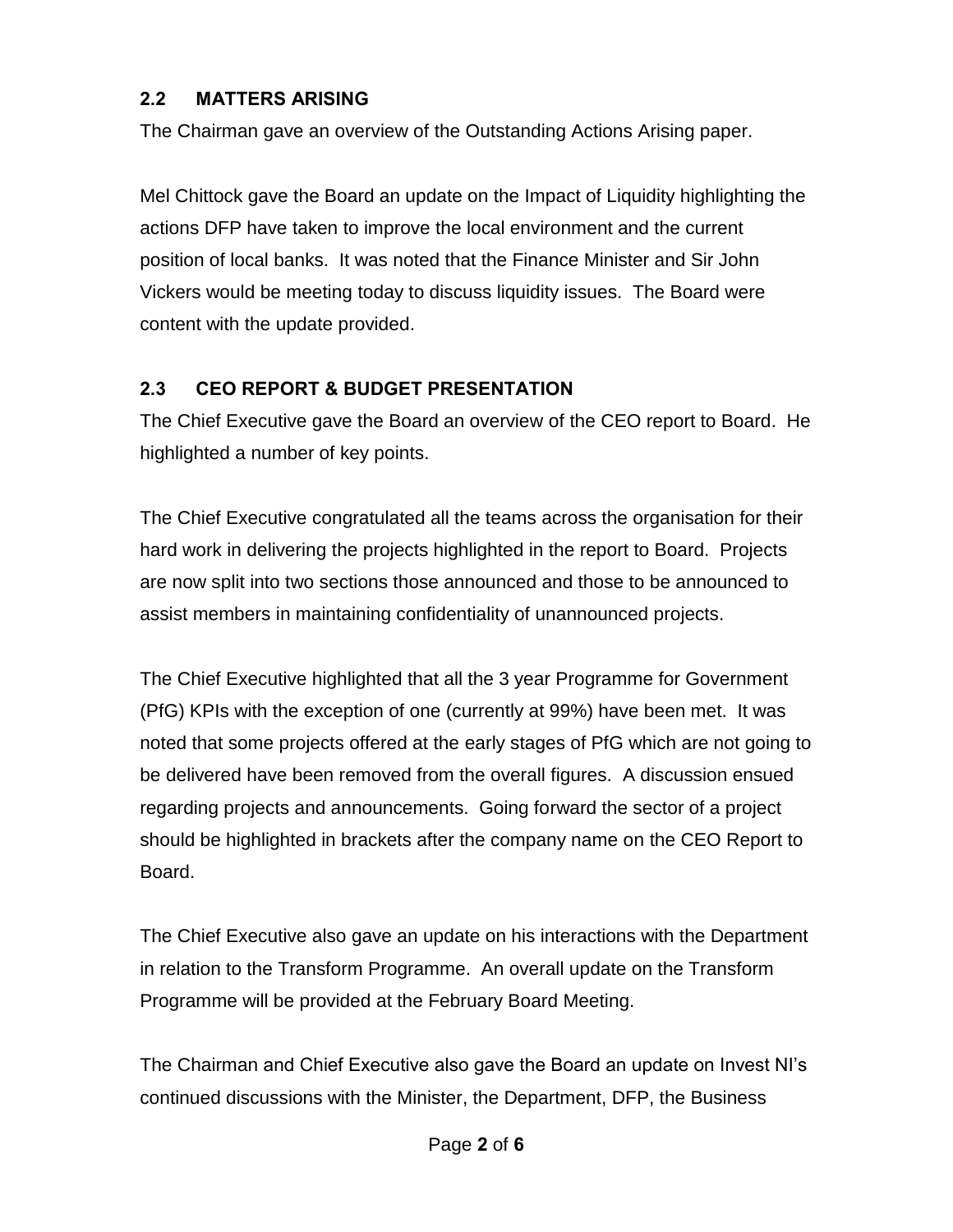Alliance and other Stakeholders regarding budgetary issues going forward. A discussion ensued regarding the strategic and operational issues which could emanate from a reduced budget allocation. The discussion focussed on Selective Financial Assistance (SFA), the implications of drawdown periods, project negotiations, the risk of overspending and the impact of budget allocations on the Department's Executive Strategy.

The measurement of success versus the efficiency of spend was also discussed by the Board. How does Invest NI demonstrate continuous improvement? The Chief Executive highlighted key figures showing continuous improvement over the past 3 years and will circulate these figures to the Board.

David Dobbin left the meeting at 2.45.

The Chief Executive left the meeting at 3.05.

## **2.4 FINANCE REPORT TO THE BOARD**

Mel Chittock gave an overview of the finance report and an update on the latest position including commentary on the 2010/11 financial performance year to date and the main budget movements submitted in the February Monitoring Round.

Specific attention was drawn to the amount to be accrued to the end of March and the level of activity forecast.

Tim Brundle left the meeting at 3.14

## **2.5. MARKETING AND COMMUNICATIONS REPORT TO THE BOARD**

Members were asked to note this report.

The PR Activity Planner will be issued to the Board on a weekly basis.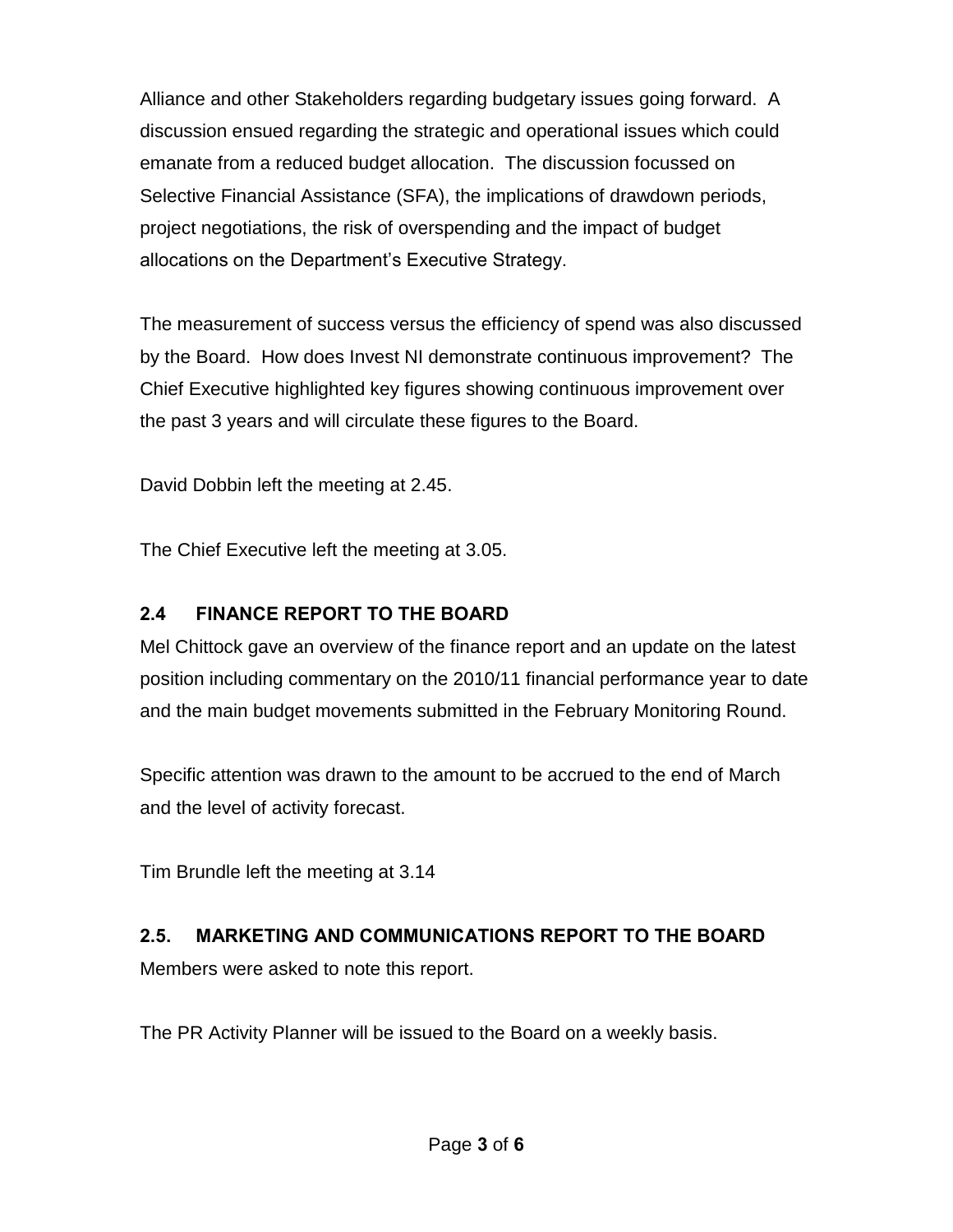## **2.6 CASEWORK REPORT TO THE BOARD**

Members were asked to note this Report.

### **3. CHAIRMAN'S BUSINESS**

### **3.1 Board Audit Committee (BAC) Minutes**

Gerry McGinn gave an update on the main issues discussed at the Board Audit Committee and stated that a Departmental Audit Committee is scheduled for 10<sup>th</sup> February.

A discussion ensued regarding the management of risk and the need to ensure that the risk register is a dynamic document. It was noted that a review of the Risk Register is being undertaken and will be discussed at BAC in May. The Risk Register will then be discussed at the June Board Meeting

### **3.2 Corporate Planning**

The Chairman gave the Board an update on Invest NI's meetings with the Business Alliance regarding corporate planning which he attended along with the Chief Executive.

He also gave the Board an update on work currently being undertaken by Oxford Economics in relation to Corporation Tax on behalf of the Economic Advisory Group.

The Chairman gave an overview of the planned Board March Workshop Session on Corporate Planning. All Board Members had received a copy of the Draft Northern Ireland Executive Economic Strategy. Board Members are to submit any comments to Damian McAuley prior to  $24<sup>th</sup>$  February for inclusion in the Invest NI response.

Gerry Mc Ginn left the meeting at 3.35.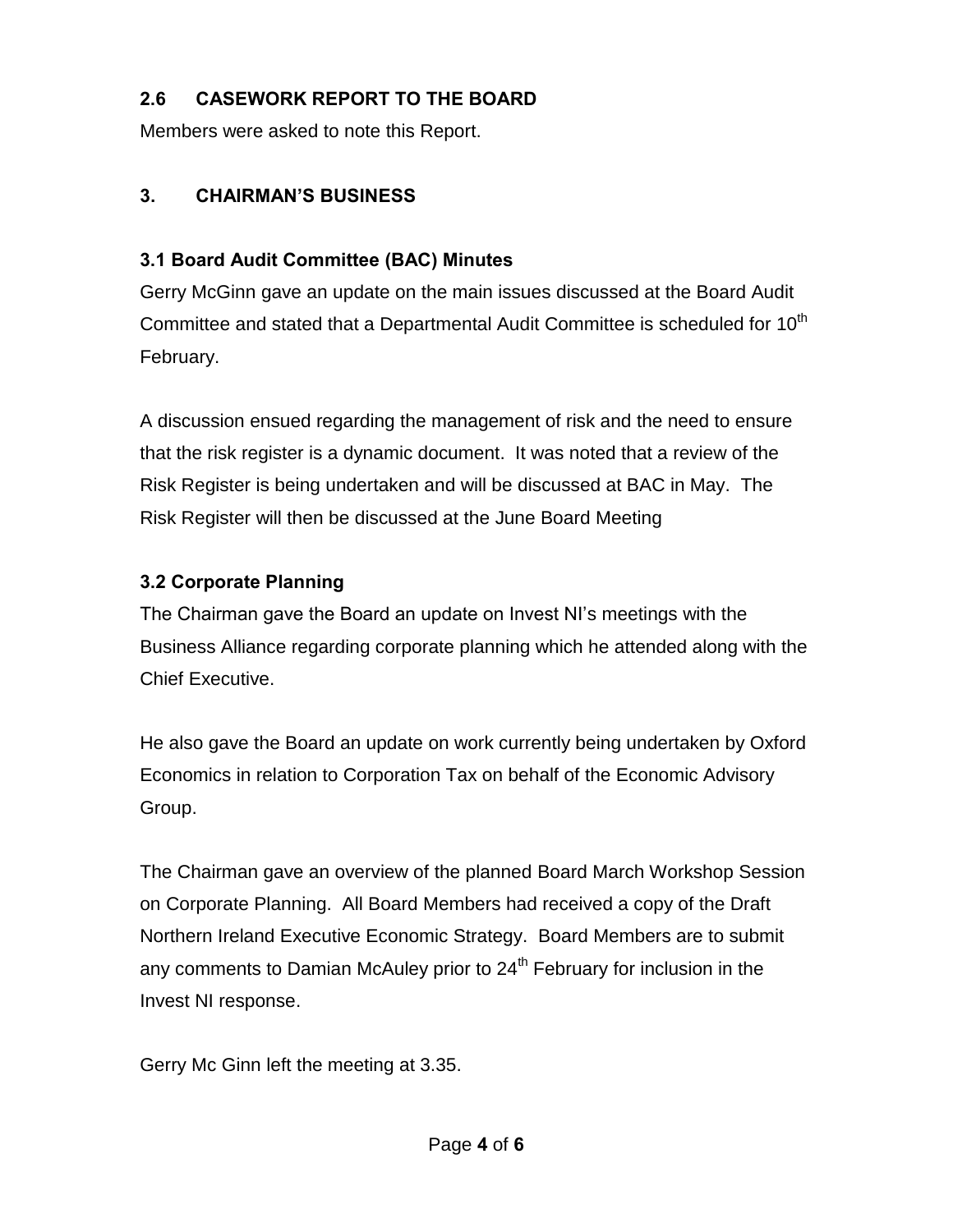## **4. TRANSFORM PROGRAMME**

### **4.1 Update on Customer Base Project**

Carol Keery and Helen Kirkpatrick joined the meeting to ask the Board to note and endorse the proposed service delivery model in advance of submission to DETI and the Minister. They provided the Board with an overview of the Customer Base Model.

Frank Hewitt left the meeting at 3.55

Gerry McCormac and John Brady left the meeting at 4.00

A quorum was no longer present for a decision to be made at the Board Meeting regarding the Customer Base Proposal. A discussion ensued regarding the implications of the Customer Base Model for the organisation and how it will be implemented.

The Chairman, Bryan Keating, Alan Lennon, Ed Vernon and Mark Ennis all noted and endorsed the proposal subject to the inclusion of the following;

- The risks and implications to be clearly highlighted
- The cost neutral assumptions to be clarified

The proposal and presentation will be emailed to all Board Members to seek endorsement.

The Chairman thanked Carol and Helen for their presentation. Carol and Helen left the meeting.

Jeremy Fitch left the meeting at 4.15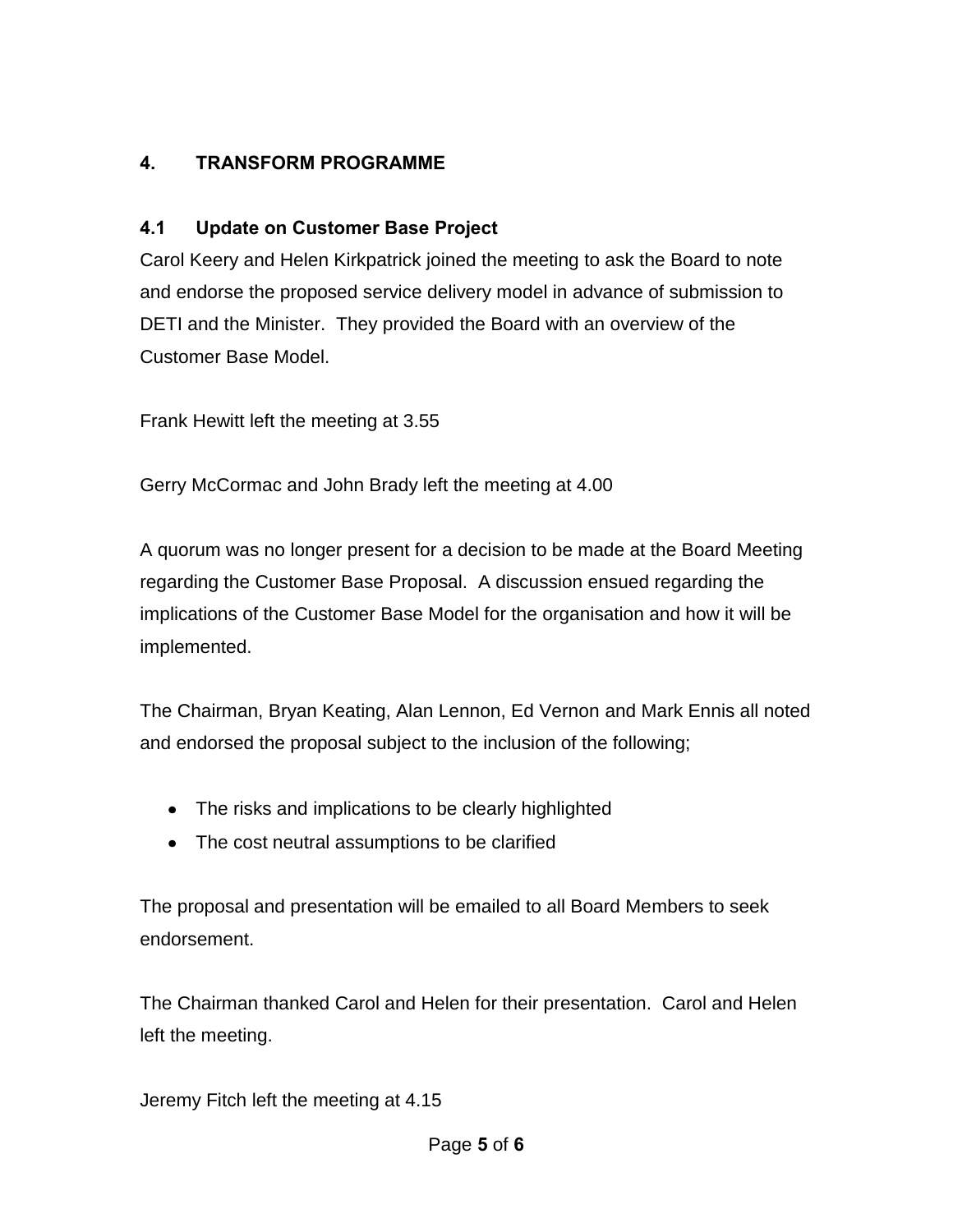## **7. AOB**

The Chairman asked if there was any other business. Ed Vernon highlighted the recent press coverage in the Andersonstown News. The media perception of Invest NI was discussed.

Tracy Meharg noted that there has been a rise of 76% business expenditure on R&D in Northern Ireland. Northern Ireland is now listed as  $6<sup>th</sup>$  region for expenditure on R&D in the UK. 1% of Northern Ireland's GVA is now R&D.

# **8 DATE OF THE NEXT BOARD MEETING**

The next Board meeting will be held on Tuesday 22<sup>nd</sup> February 2011 in Invest NI Headquarters, 12.30 lunch for 13.00 start.

The Board Meeting ended at 4.30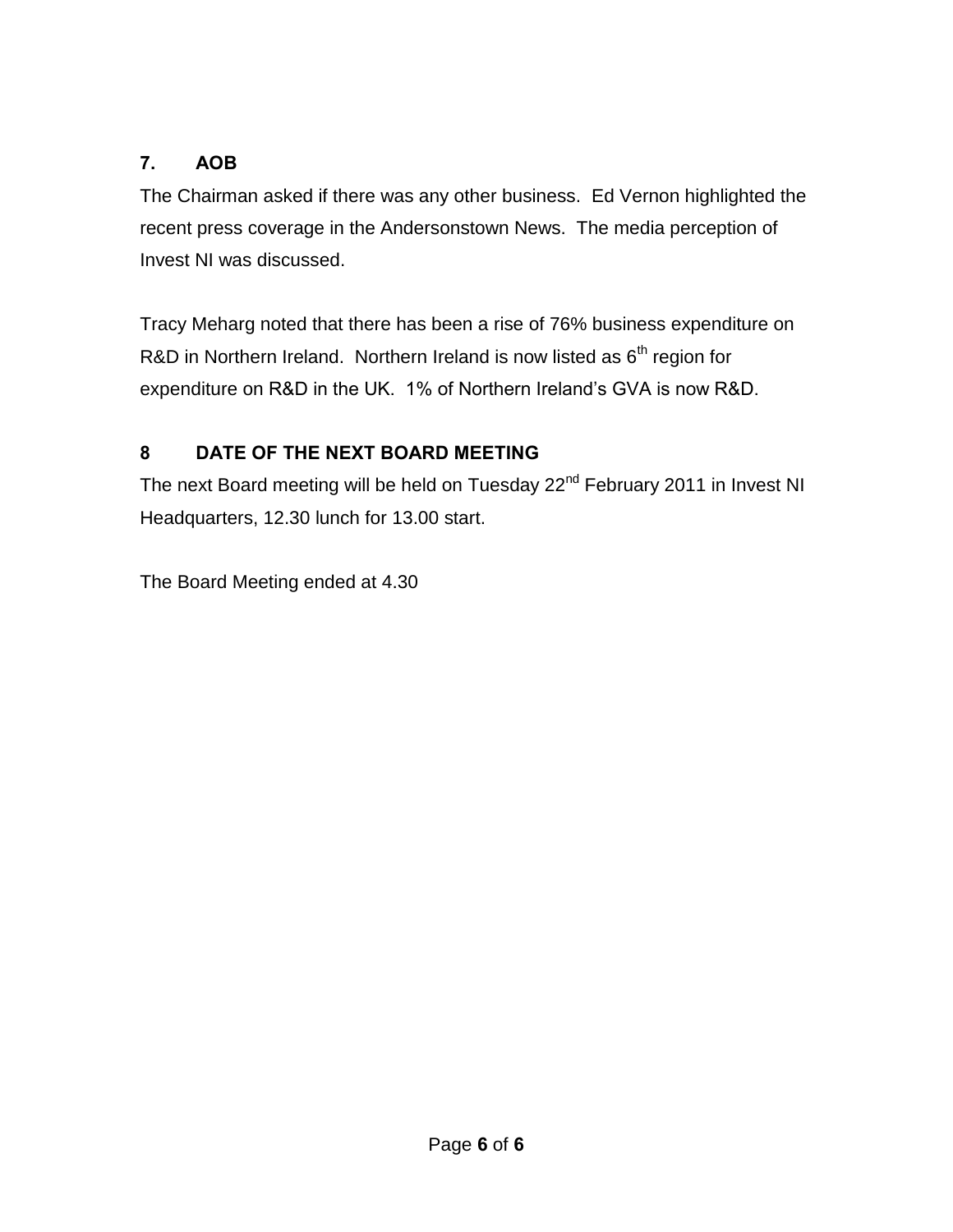#### <span id="page-7-0"></span>**EIGHTY SECOND MEETING OF THE INVEST NORTHERN IRELAND BOARD ON 22ND FEBRUARY 2011**

#### **Present:**

| Stephen Kingon (Chairman) | Bryan Keating (Deputy Chairman) |
|---------------------------|---------------------------------|
| Alan Lennon               | <b>Frank Hewitt</b>             |
| David Dobbin              | John Brady                      |
| <b>Tim Brundle</b>        | <b>Mark Ennis</b>               |
| Ed Vernon                 |                                 |

**Minute Taker:** Margaret Sansome

**In Attendance:** Mel Chittock, Ian Murphy, Tracy Meharg, Damian McAuley, Charles Hamilton & Alison Gowdy

## **1. APOLOGIES & DECLARATIONS OF INTEREST**

Professor Gerry McCormac, Gerry McGinn, Roy Adair, Alastair Hamilton & Jeremy Fitch offered their apologies for this Board meeting.

The Chairman asked Board Members to declare any conflicts of interest. There were no conflicts to note.

## **2. MONTHLY REPORTING TO BOARD**

### **2.1 MINUTES JANUARY MEETING**

The minutes of the January Board meeting were agreed as a true record of that meeting.

## **2.2 MATTERS ARISING**

The Chairman gave an overview of the Outstanding Actions Arising paper.

Damian McAuley has circulated the draft response to the Northern Ireland Executive Economic Strategy to all Board members. Congratulations were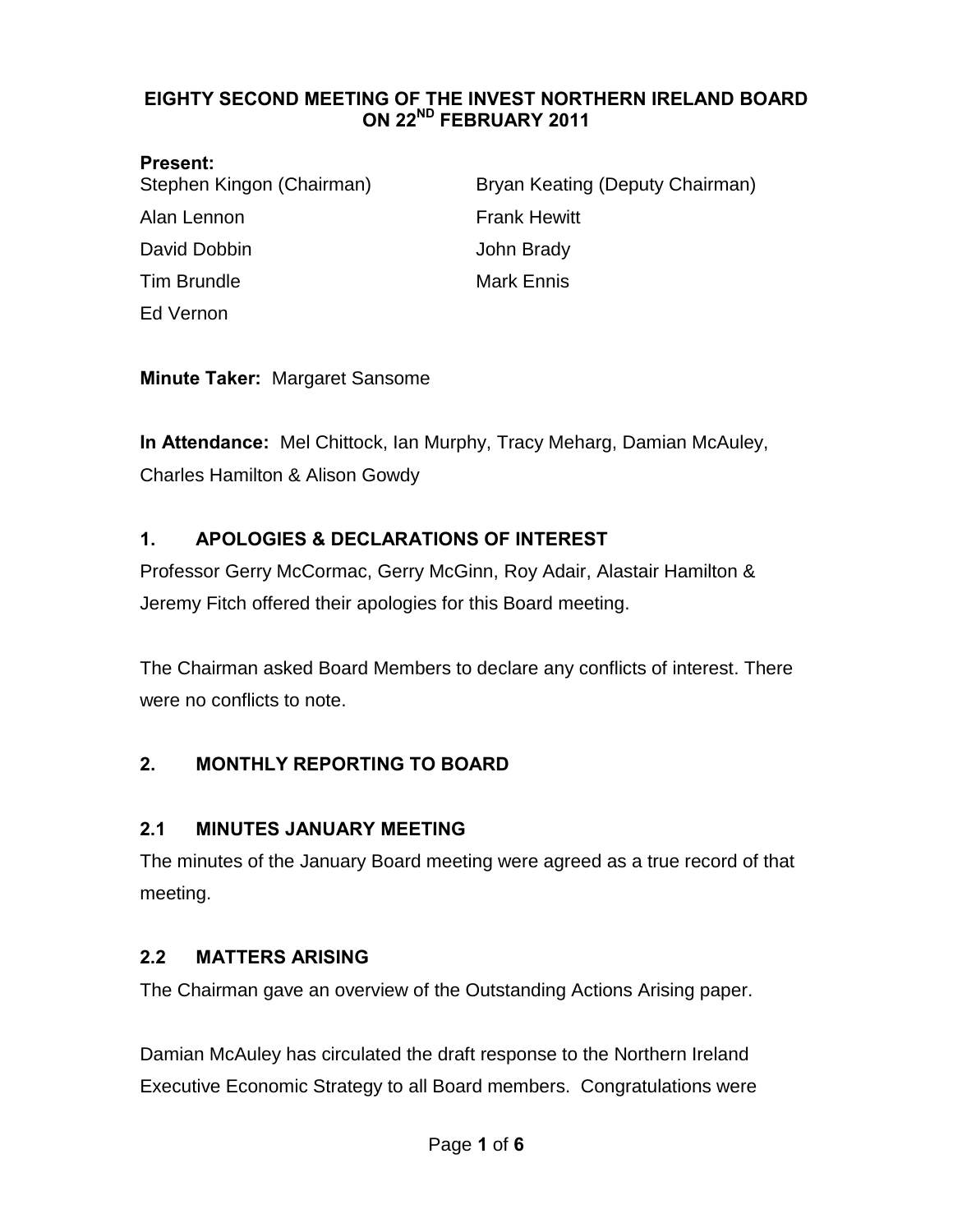extended to Damian and the wider team for producing a comprehensive well structured document. It was noted that it is a useful reference tool.

The Chairman circulated a tax paper to the Board which has been submitted to DETI in response to the Treasury Paper on tax. Any comments on the paper should be emailed to the Chairman.

## **2.3 CEO REPORT**

Members were asked to note the report. The Chair asked in the Chief Executive's absence that the relevant Managing Director answer any queries that members may have. The following queries were raised;

**Dong Energy** – Invest NI's involvement in this inward investment project was discussed. The Belfast Harbour Commission (BHC) is the lead on this project and no assistance has been offered by Invest NI. The investment is a great opportunity for Northern Ireland and there is the potential for follow on projects.

**Allen & Overy** – The recent media coverage and PR handling surrounding this project was discussed. John Simpson's Belfast Telegraph article to be circulated to the Board.

**Transform Programme** – The status of the Transform Programme was discussed. It was noted that the Minister has ultimate responsibility for the implementation of the IREP recommendations. Alison Gowdy to provide a detailed overview of progress on the Transform Programme under agenda item 4.2.

## **2.4 FINANCE REPORT TO THE BOARD**

Mel Chittock gave an overview of the finance report and an update on the latest position including commentary on the 2010/11 financial performance year to date. Specific attention was drawn to the amount to be accrued to the end of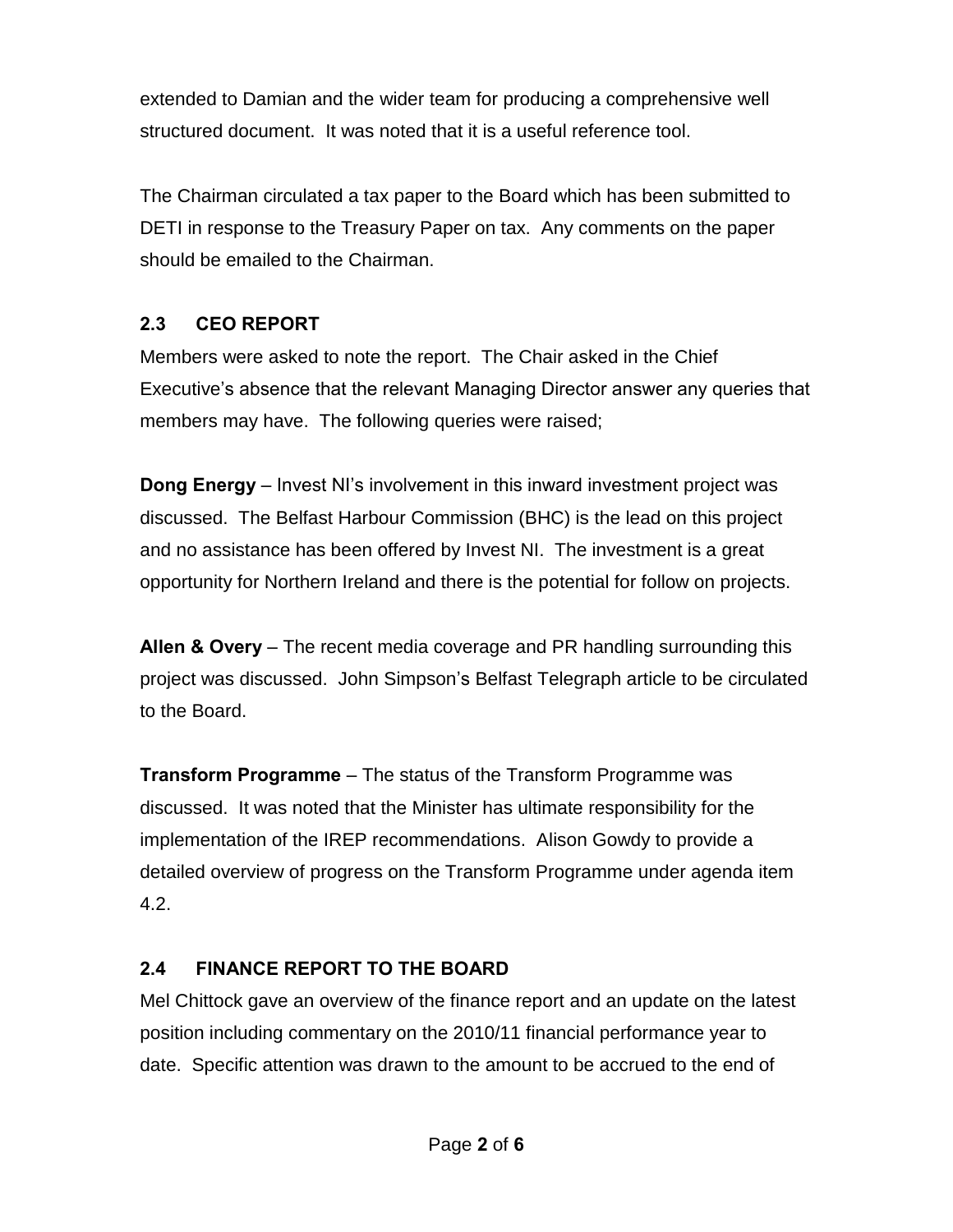March and the level of activity forecast. The position is being closely monitored to ensure that targets are met.

Mel also provided the Board with an update regarding the ERDF position which includes the BITP exercise currently being undertaken. This will be discussed further at the March Board Audit Committee.

The measurement of success versus the efficiency of spend was discussed by the Board. The discussion focussed on the Transform Organisational Design Work Stream, Programme Evaluations, processes and procedures. Measures need to be developed to monitor efficiency and effectiveness across the organisation. MC to consider as part of the wider reporting framework.

### **2.5. MARKETING AND COMMUNICATIONS REPORT TO THE BOARD**

Members were asked to note this report.

The positive feedback regarding the German Ambassador's visit was noted by the Board. The tremendous work undertaken to make the visit successful by Grainne McVeigh and Bill Montgomery and the wider team was noted by the Board.

The high performance of nibusinessinfo.com team was also noted by the Board. A discussion ensued regarding Invest NI's use of social media. It was noted that Invest NI's digital media strategy is being reviewed in tandem with the Transform customer base project.

The Start a Business programme was also discussed.

It was also noted that an information letter regarding the changes to audit certificate requirements when submitting a claim has been issued to all stakeholders as well as all clients with a "live" letter of offer.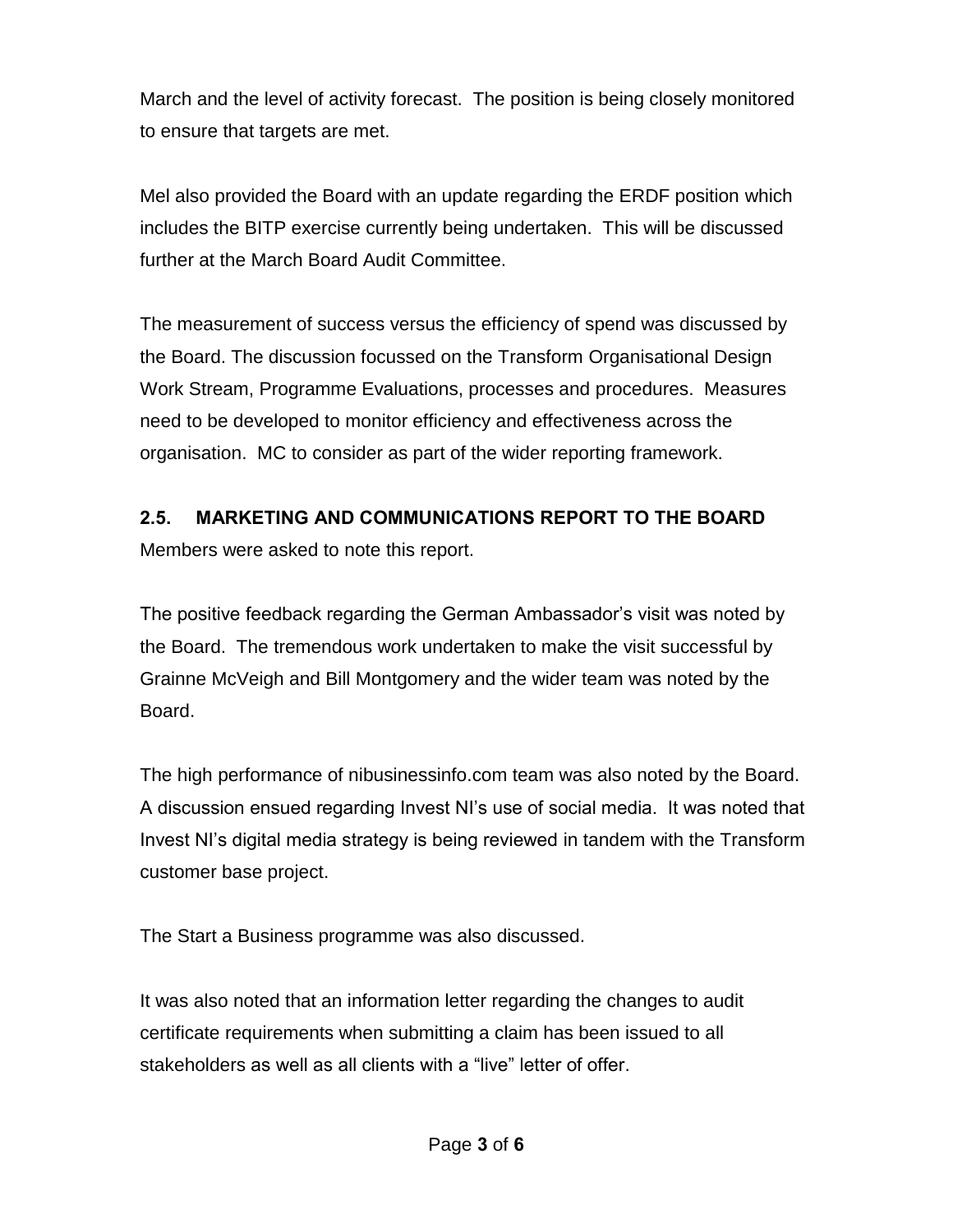## **2.6 CASEWORK REPORT TO THE BOARD**

Members were asked to note this Report.

The retrospective approval of cases/amendments was discussed. The Board registered their concern in being asked to do this. The discussion focussed on the issue of materiality and use of generic letters of offer. TMT are currently looking at the issue of materiality and guidelines are currently being reviewed, once finalised they will be circulated to the Board.

## **3. CHAIRMAN'S BUSINESS**

### **3.1 Departmental Audit Committee Update**

Mel Chittock gave an update on the main issues discussed at the Departmental Audit Committee including the EU Commission Article 16 Management Authority Report along with the actions being undertaken.

Mel also informed the Board of a PwC Audit Training Session which has been arranged for 22<sup>nd</sup> March 2011. All Board Members are welcome to attend.

## **3.2 Chairman's Update**

The Chairman gave the Board an update on his recent discussions with PwC and the Northern Ireland Audit Office (NIAO) in relation to the draft NIAO Review of Invest NI, including the Benchmarking Report. The results of the current 3 year Corporate Plan are to be included in the findings. A revised draft report is scheduled for March.

The Chairman also provided the Board with an update regarding the Economic Advisory Group's meeting with the Minister regarding the Executive's draft Economic Strategy and Programme for Government targets going forward.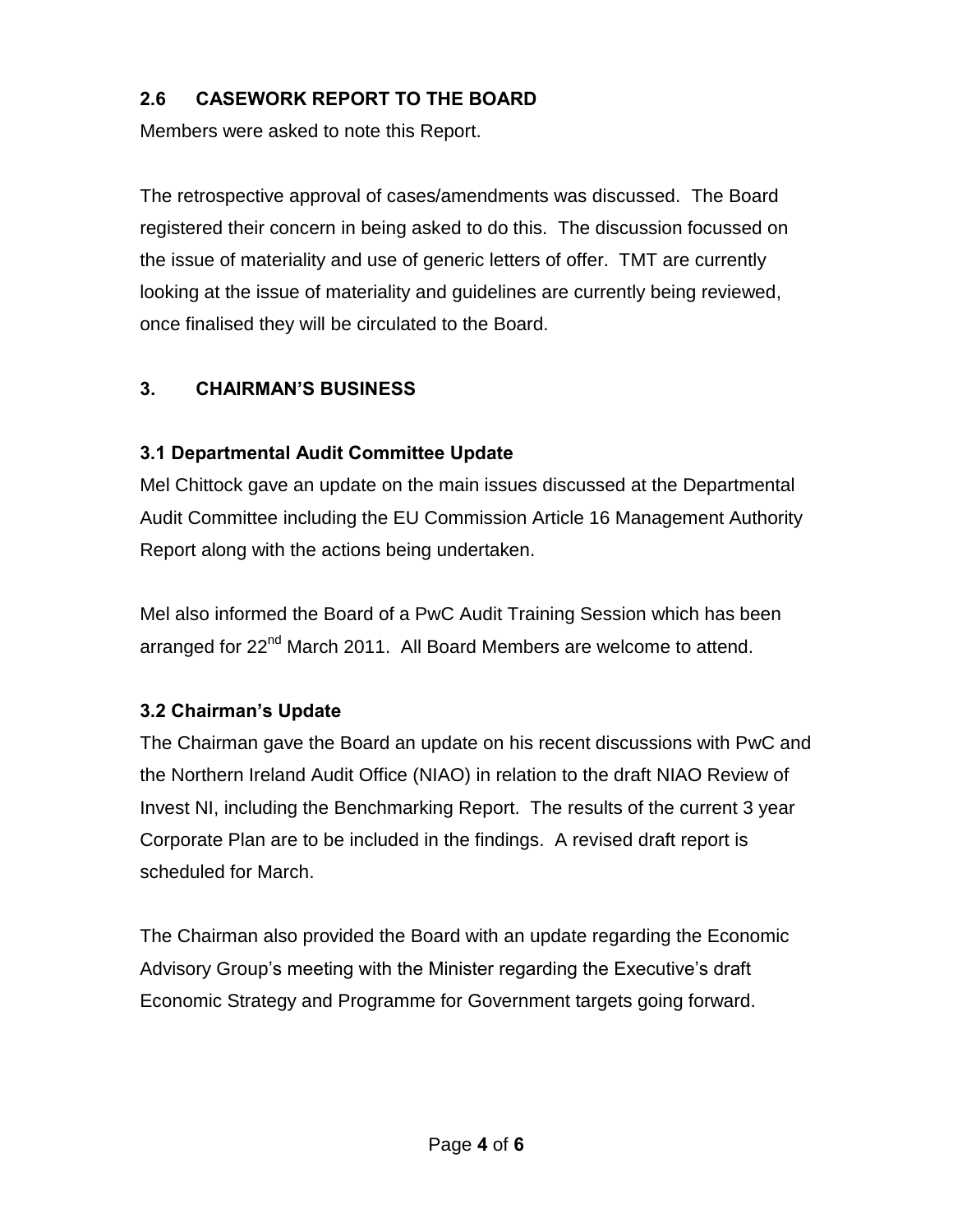## **4. TRANSFORM PROGRAMME**

### **4.1 Vision & Values**

Kevin McCann joined the meeting and gave the Board and update on the Vision and Values Transform work stream.

A copy of the Values and Behaviours Framework was distributed to the Board.

The Board provided feedback on the framework, specifically in relation to the terminology used. The framework will be built into the performance management system going forward. The framework should be viewed as a "living" document which will evolve with time. Once the Framework has been communicated to the whole organisation it was recommended that it should be published on the Invest NI Website.

The Board congratulated Kevin and the wider Transform team on the excellent output and delivery of this project. Kevin left the meeting.

## **4.2 Transform Programme Update**

Alison Gowdy gave the Board an update on the Transform programme to date. The update focussed on the key achievements to date and the next steps. A discussion ensued regarding the delivery of the programme and how the recommendations will be implemented. The relationship between the operating model and corporate planning was also raised. This will be discussed further at the March Corporate Planning Session.

It was noted that the Minister is due to release an IREP progress statement by the end of March.

Alison Gowdy to provide Board with a summary update of progress to date.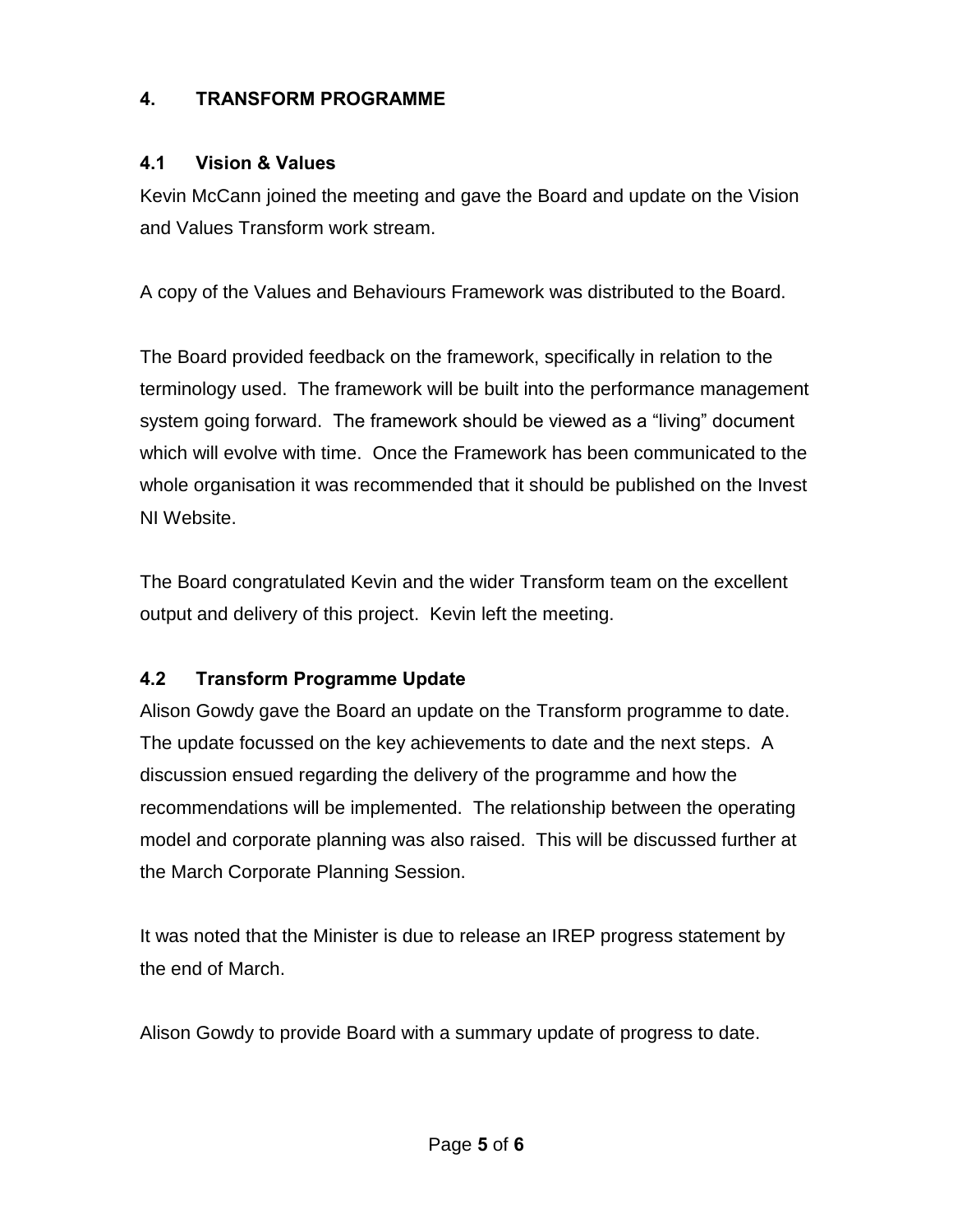## **7. AOB**

The Chairman asked if there was any other business. No further business was raised.

# **8 DATE OF THE NEXT BOARD MEETING**

The next Board meeting will be held on Wednesday 23<sup>rd</sup> March 2011 in Invest NI Headquarters, the meeting will commence with a corporate planning session 09.30. There will be a Non Executive Session directly prior to the Board Meeting. The Board Meeting will commence at 13.30.

The Board Meeting ended at 15.28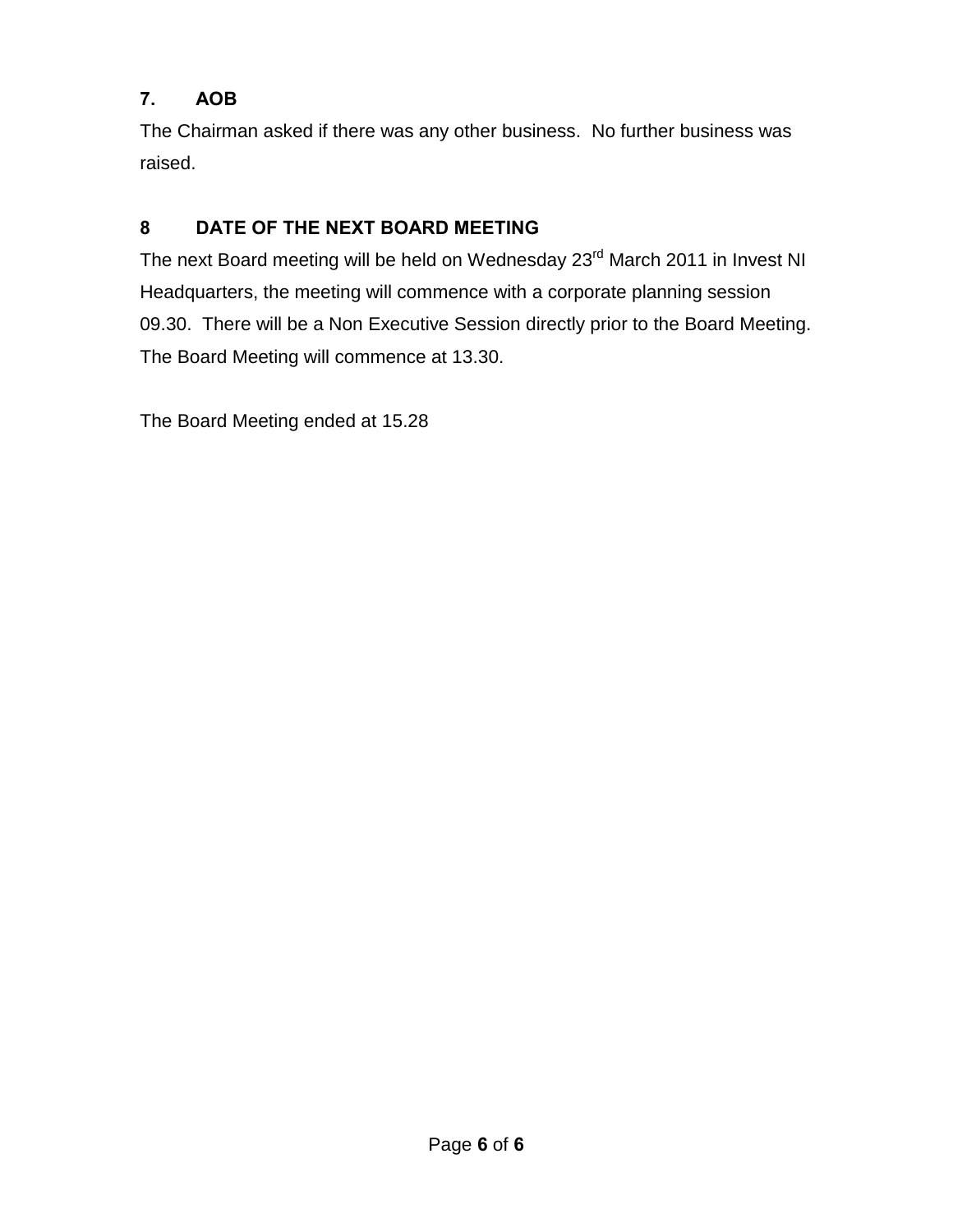#### <span id="page-13-0"></span>**EIGHTY THIRD MEETING OF THE INVEST NORTHERN IRELAND BOARD ON 23RD MARCH 2011**

# **Present:**  Stephen Kingon (Chairman) Alan Lennon Gerry McGinn **Tim Brundle** Roy Adair **Ed Vernon** Gerry McCormac

### **Minute Taker:** Margaret Sansome

**In Attendance:** Alastair Hamilton , Mel Chittock, Ian Murphy, Jeremy Fitch, Damian McAuley, Charles Hamilton & Alison Gowdy

### **1. APOLOGIES & DECLARATIONS OF INTEREST**

Bryan Keating (Deputy Chairman), John Brady, Frank Hewitt, David Dobbin, Mark Ennis, & Tracy Meharg offered their apologies for this Board meeting.

The Chairman asked Board Members to declare any conflicts of interest. Roy Adair indicated a potential conflict of interest if the Northern Ireland Composites and Engineering Centre or the Titanic Quarter were discussed under agenda item 2.3.

#### **2. MONTHLY REPORTING TO BOARD**

#### **2.1 MINUTES FEBRUARY BOARD MEETING**

The minutes of the February Board meeting were agreed as a true record of that meeting.

#### **2.2 MATTERS ARISING**

The Chairman gave an overview of the Outstanding Actions Arising paper.

Page **1** of **5** Mel Chittock to arrange a meeting with Alan Lennon to discuss efficiency versus spend measures in relation to the wider reporting framework. Action Mel Chittock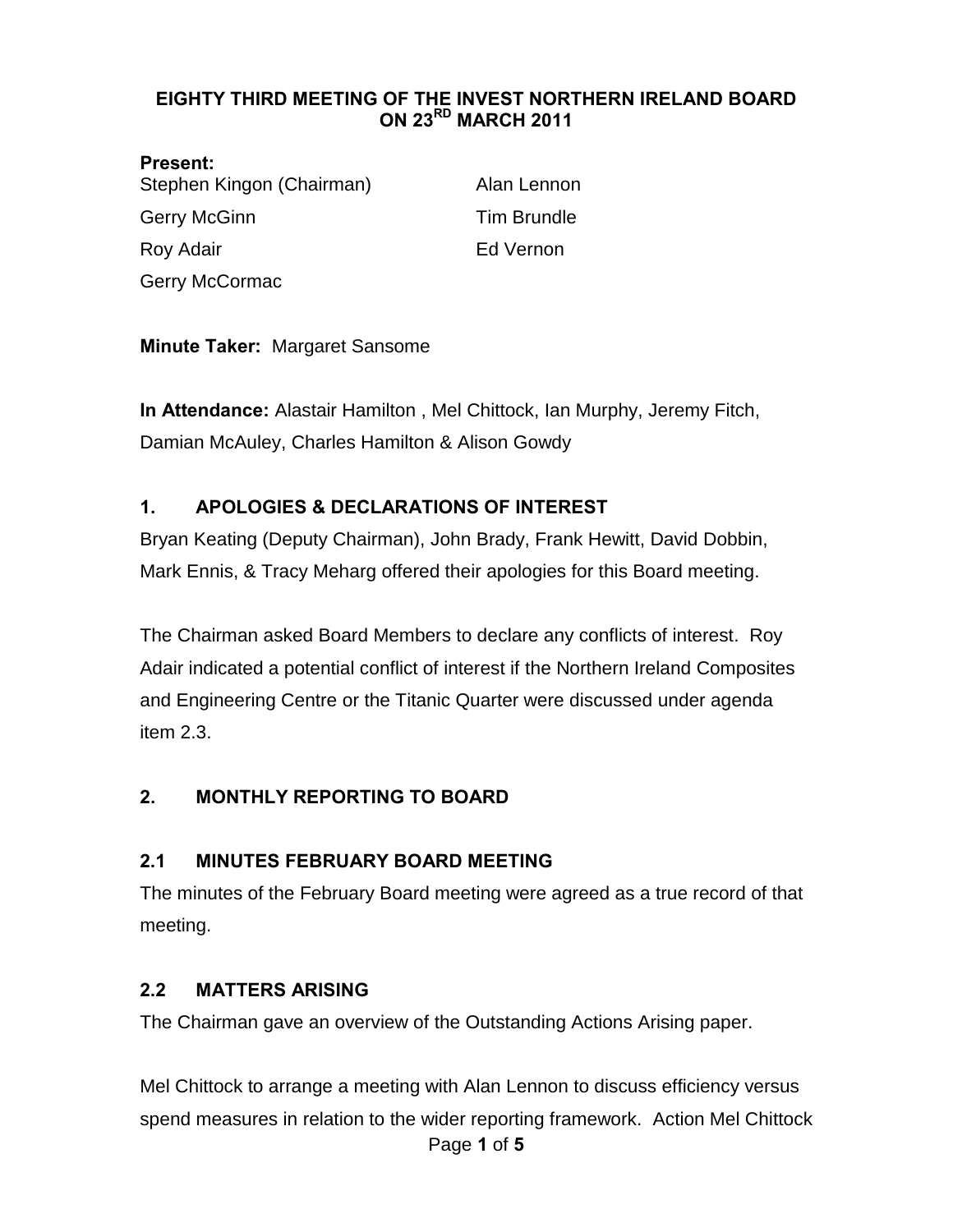### **2.3 CEO REPORT**

The Chief Executive gave an overview of the CEO report to the Board and brought the following matters to the Board's attention;

**Wider Customer Base Proposal** – The proposal has been approved by the Minister. Implementation will commence as part of phase two of the Transform Work Programme. It will also be included as a measure on the Corporate Business Scorecard.

**Northern Ireland Audit Office (NIAO) Review of Invest NI, including the Benchmarking Report** – The Chief Executive gave the Board an update regarding the status of this report. The Chief Executive and Chairman have had a number of meetings with NIAO and PWC in relation to the content of the report. NIAO had given assurances that the review would focus on the current 3 year corporate plan; however they have now stated that due to benchmarking information not being available this has not been possible and the report may focus on the previous Corporate Plan as did IREP. NIAO have indicated that Invest NI can insert narrative regarding the current Corporate Plan period. It was noted that value for money of undertaking this report was questioned at inception by the Board. Mel Chittock and Damian McAuley were scheduled to meet the NIAO team and would report back to the Board.

**Air Passenger Duty** – The impact of the proposed increase to air passenger duty was discussed by the Board.

**Titanic Quarter Paint Hall Project –** Roy Adair left the room at 15.10. The Board discussed the current budgetary issues surrounding the building of a second Paint Hall at the Titanic Quarter. Roy Adair rejoined the meeting at 15.15

**Music Strategy** – The economic potential of a music strategy for Northern Ireland was discussed, this will form part of the wider creative industries strategy.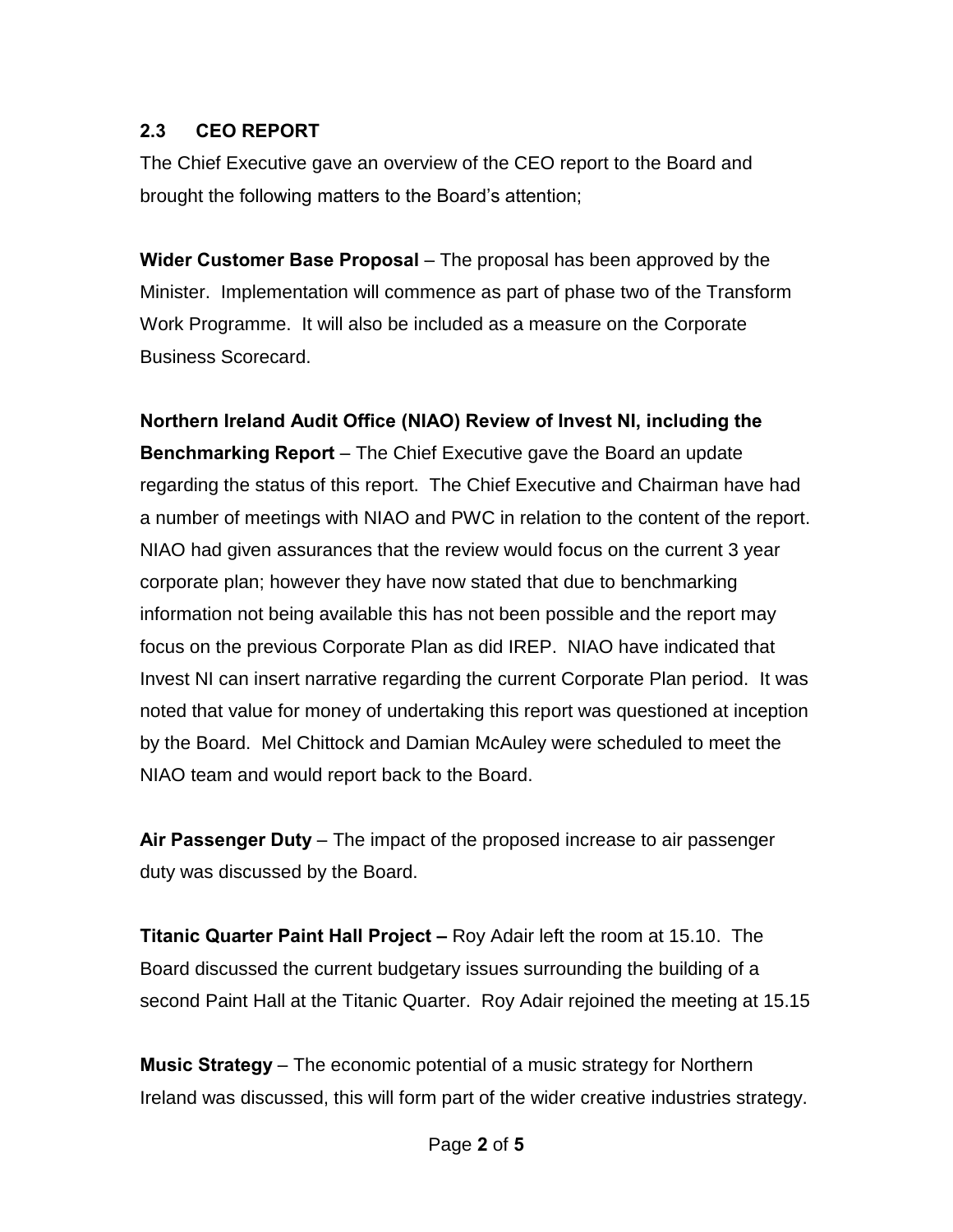Action: Ian Murphy to forward a copy of the creative industries strategy to Tim Brundle.

**Land Acquisition and Development Strategy** - It was noted that the purchase of land at Strabane concluded the last obligation of the land acquisition strategy under the previous Corporate Plan. The development of Strabane will now commence in the new financial year.

**Transform** – Progress to date and Phase Two of the Transform Programme were discussed.

### **2.4 FINANCE REPORT TO THE BOARD**

Mel Chittock gave an overview of the finance report and an update on the latest position including commentary on the 2010/11 financial performance year to date. Specific attention was drawn to the amount to be accrued at the end of March and the level of activity forecast. The position is being closely monitored to ensure that targets are met. Mel also provided the Board with an update regarding the comprehensive spending review and the final budget allocations.

Mel then provided the Board with the key headlines from the March 2011 Chancellor's Budget.

Corporation Tax was also discussed.

# **2.5. MARKETING AND COMMUNICATIONS REPORT TO THE BOARD**  Members were asked to note this report.

Purdah will commence on 24<sup>th</sup> March 2011and while needing to be mindful of political implications this should not affect day to day announcements/press releases of supported activity.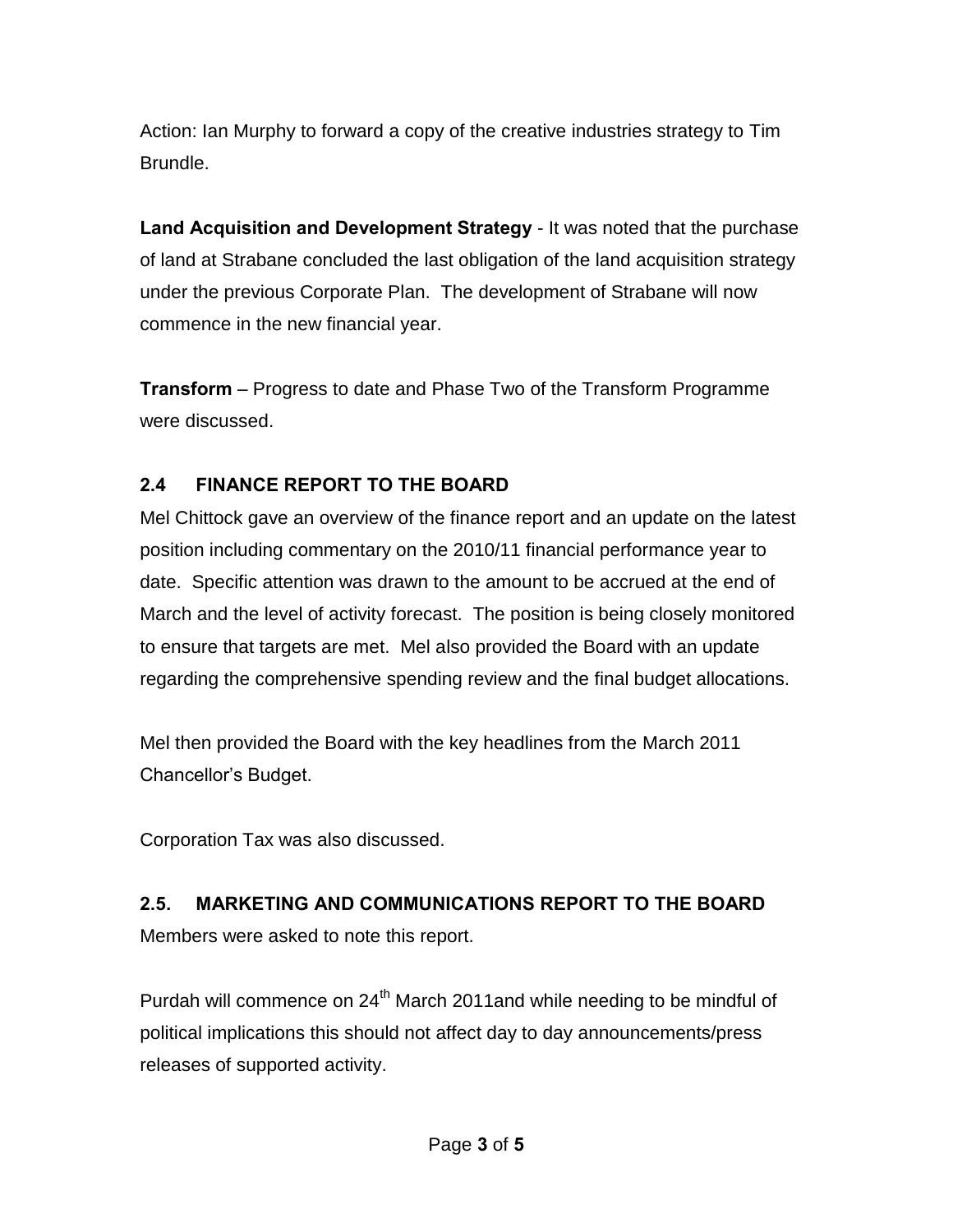The annual satisfaction survey is currently being drafted and a stakeholder survey is also currently being undertaken.

Work on a minor refresh of the Invest NI website has commenced and the digital communications strategy is currently being reviewed, which includes social media targets.

## **2.6 CASEWORK REPORT TO THE BOARD**

Members were asked to note this Report.

## **3. CHAIRMAN'S BUSINESS**

## **3.1 Board Audit Committee Update**

Gerry McGinn gave an update on the main issues discussed at the Board Audit Committee (BAC).

PWC gave a "Risking it All" seminar to the Board on Tuesday 22<sup>nd</sup> March, this workshop focussed on the format of minutes, the role of a Board, a "group think" mentality and the lack of challenge function.

Following the seminar, BAC met and discussions included ERDF budgetary management and claiming requirements under EU Regulations, External Delivery Organisations, the NIAO Audit Strategy in respect of the year end accounts, the potential implications of the UK Bribery Act and the lessons learned from Public Accounts Committees (PACs). The final Memorandum of Reply to PACs is to be circulated to the Board going forward.

The format of casework minutes was also discussed. It was agreed that the minutes need to accurately reflect the discussion which took place. The turnaround times of minutes also needs to be clarified. Damian McAuley to consider the casework minutes process. Action: Damian McAuley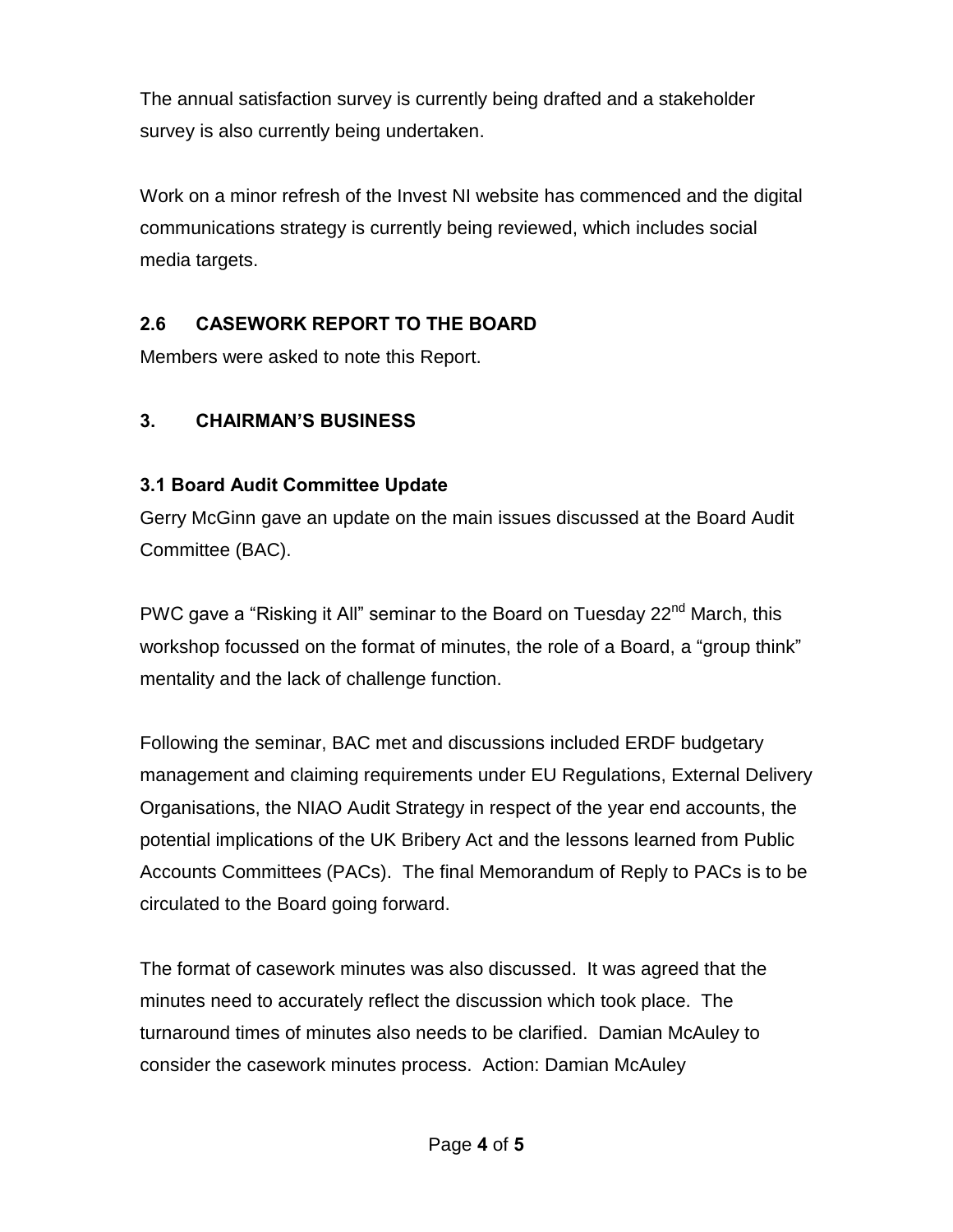The Internal Audit Service (IAS) draft strategy was also discussed at BAC, the management of risk and the risk register will be discussed in depth at the next BAC in May 2011.

The BAC will also be undertaking a self assessment exercise, annually, starting May 2011.

### **3.2 Chairman's Update**

The Chairman gave the Board an update on his recent discussions with the Department regarding the Transform Programme. The Chairman also provided the Board with an update regarding his recent meeting with Ilex, which focussed on wider sub-regional activity.

The Chairman noted that the recent On Board Training session which himself and Mark Ennis attended was a beneficial refresher session from a corporate governance perspective.

## **7. AOB**

The Chairman reminded all Board Members that the Register of Interests in respect of the year end accounts has been circulated. Returns are due no later than Friday 08<sup>th</sup> April 2011.

The Chairman asked if there was any other business. No further business was raised.

## **8 DATE OF THE NEXT BOARD MEETING**

The next Board meeting will be held on Wednesday 20<sup>th</sup> April 2011 in Invest NI Headquarters.

The Board Meeting ended at 16.10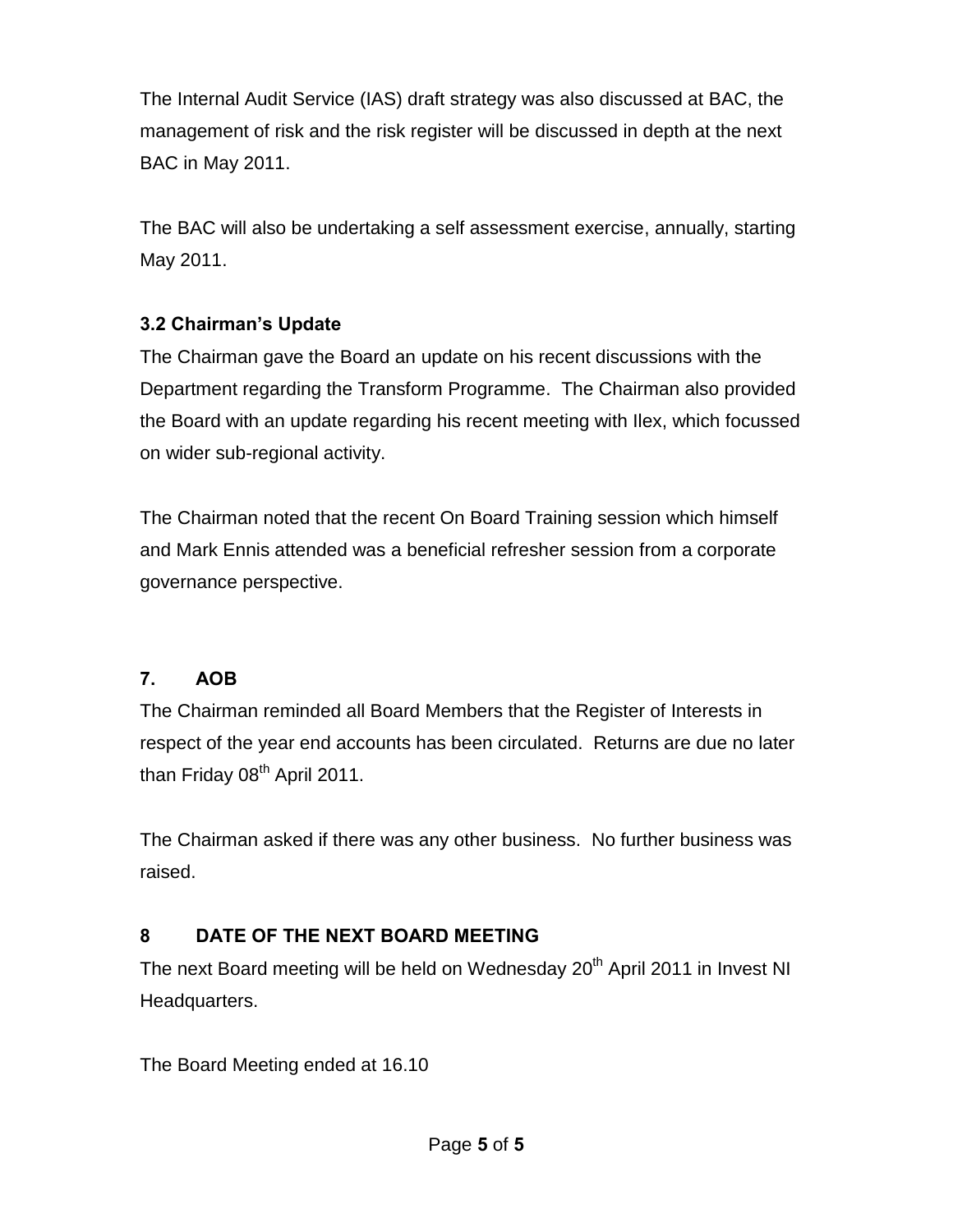#### <span id="page-18-0"></span>**EIGHTY FOURTH MEETING OF THE INVEST NORTHERN IRELAND BOARD ON 20TH APRIL 2011**

#### **Present:**

| Stephen Kingon (Chairman) | Bryan Keating (Deputy Chairman) |
|---------------------------|---------------------------------|
| Alan Lennon               | <b>Frank Hewitt</b>             |
| <b>Gerry McGinn</b>       | John Brady                      |
| <b>Mark Ennis</b>         | David Dobbin                    |
| <b>Gerry McCormac</b>     |                                 |

**Minute Taker:** Margaret Sansome

**In Attendance:** Alastair Hamilton, Mel Chittock, Ian Murphy, Tracy Meharg, Damian McAuley & Charles Hamilton.

The Board Meeting commenced at 13.15.

### **1. APOLOGIES & DECLARATIONS OF INTEREST**

Ed Vernon, Tim Brundle, Roy Adair, Jeremy Fitch and Alison Gowdy offered their apologies for this Board meeting.

The Chairman asked Board Members to declare any conflicts of interest. There were no conflicts to note.

### **2. MONTHLY REPORTING TO BOARD**

#### **2.1 MINUTES MARCH BOARD MEETING**

The minutes of the March Board meeting were agreed as a true record of that meeting.

#### **2.2 MATTERS ARISING**

The Chairman gave an overview of the Outstanding Actions Arising paper.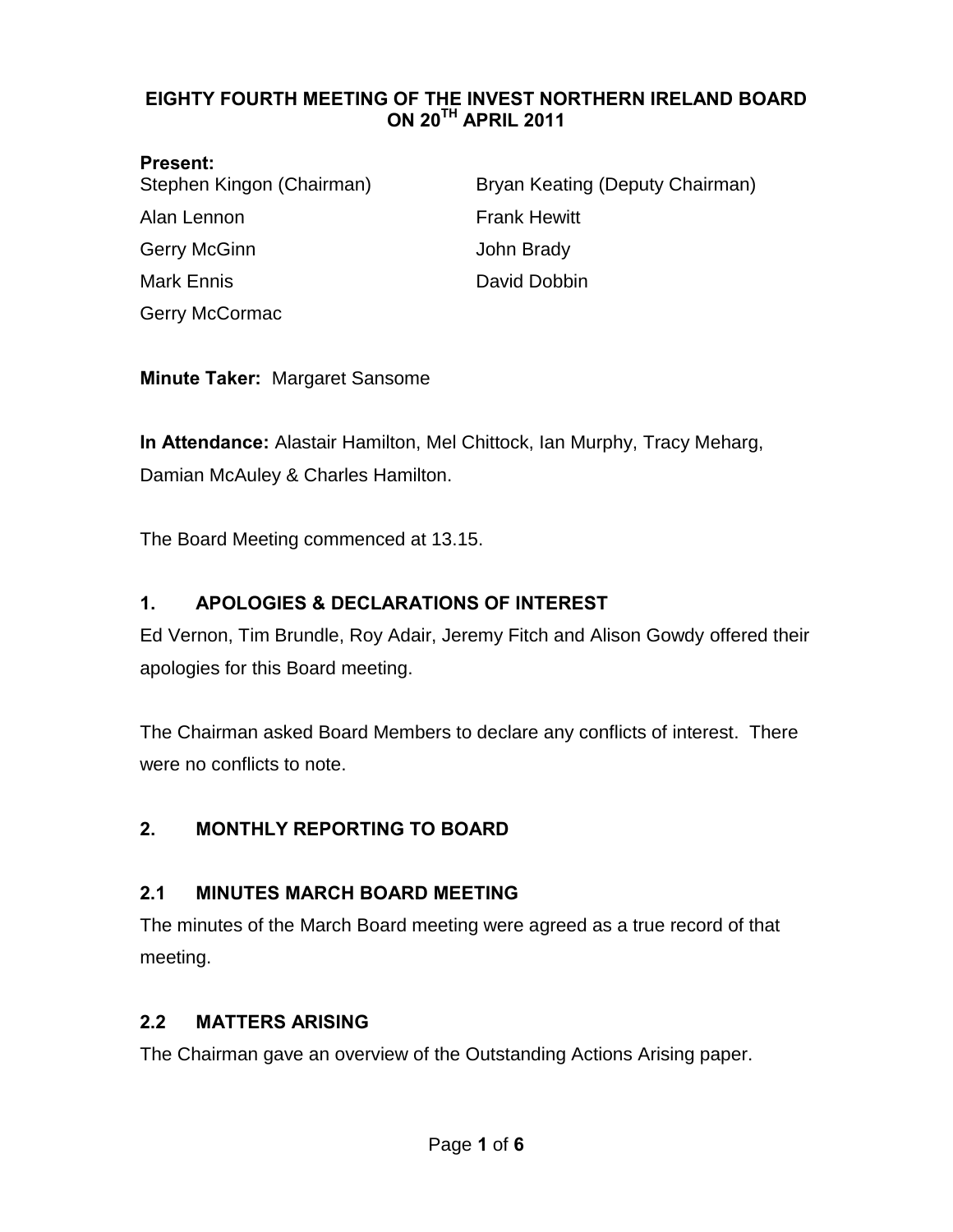Gerry McCormac joined the meeting at 13.20 and John Brady joined the meeting at 13.25.

## **2.3 CEO REPORT**

The Chief Executive gave an overview of the CEO report to the Board and brought the following matters to the Board's attention;

**KPIs –** The Chief Executive gave the Board an update on the performance against target in relation to the 2007 - 2011 corporate plan period. Congratulations were extended to all staff for meeting and exceeding the targets set. The Chief Executive also provided the Board with the timelines for the publication of the Annual Reports and Accounts.

Summary of achievements 2007 – 2011 document to be circulated to the Board. **Action Mel Chittock**

**Fund of Funds–** The tender exercise in relation to the Co Investment Fund and the Development Fund has now closed and contractors will be appointed shortly. The last element the Loan Fund is currently undergoing economic appraisal and an update will be provided at the next Board meeting. A discussion ensued regarding micro finance and the role of Banks.

**Communications Update –** It was noted that Jim Fitzpatrick has been appointed as BBC NI's Economic Editor. The Chief Executive also gave the Board and update on the annual Customer Satisfaction Survey. Customer satisfaction has increased from 62% to 64% and customer dissatisfaction has decreased from 15% to 12%. An action plan will be developed to further improve customer satisfaction. The Chief Executive also provided the Board with an update on the draft stakeholder survey.

It was noted that the annual Staff Conference will take place on Monday 23<sup>rd</sup> May 2011 an invitation was extended to all Board Members. The Belfast City Hall has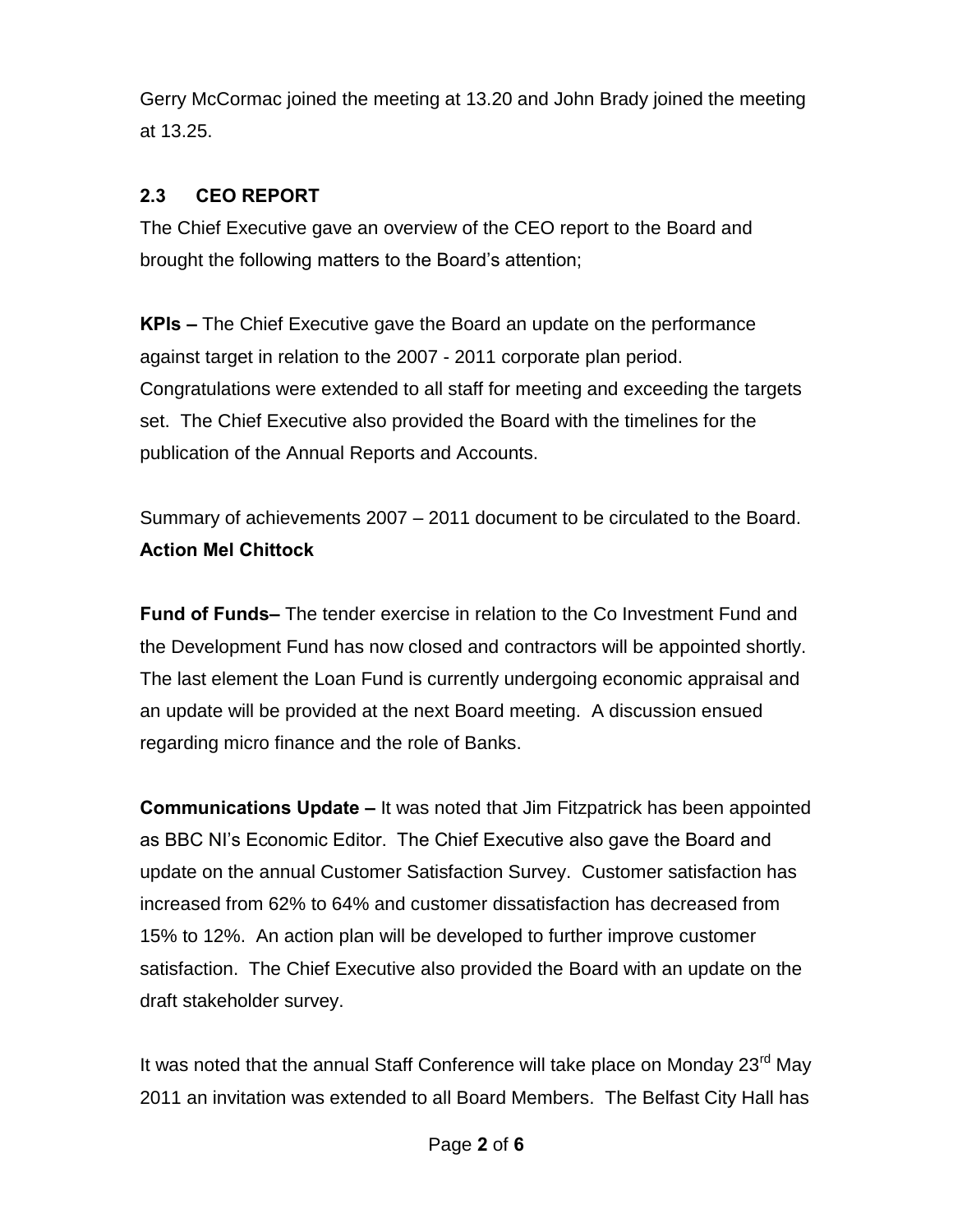been chosen as the venue, details of the conference will be circulated to the Board. **Action Margaret Sansome**

## **2.4 FINANCE REPORT TO THE BOARD**

Mel Chittock gave an overview of the finance report and an update on the latest position including commentary on the 2010/11 financial performance. The outturn position is being closely monitored to ensure that targets are met. The accrual cut off date was  $15<sup>th</sup>$  April 2011, the closing accrual amount is circa £56m which is double last year's figure. The claims team are currently working through these. A discussion ensued regarding budget profiling, allocation of budgets for 2011/2012 financial year and the need to strengthen the work in progress pipeline.

An overview of budget allocations and budget profile to be provided at the May Board meeting. **Action Mel Chittock**

#### **2.5. MARKETING AND COMMUNICATIONS REPORT TO THE BOARD**

Members were asked to note this report.

The impact of Purdah on press releases and announcements was discussed.

### **2.6 CASEWORK REPORT TO THE BOARD**

Members were asked to note this Report. A discussion ensued regarding work in progress.

### **3. CHAIRMAN'S BUSINESS**

### **3.1 Board Audit Committee Minutes of March Board Meeting**

Gerry McGinn gave an overview on the main points to note within the minutes of the March Board Audit Committee (BAC). The final format of BAC minutes is still to be agreed. Discussions included, Risk Management and the Risk Register, ERDF budgetary management and claiming requirements under EU Regulations,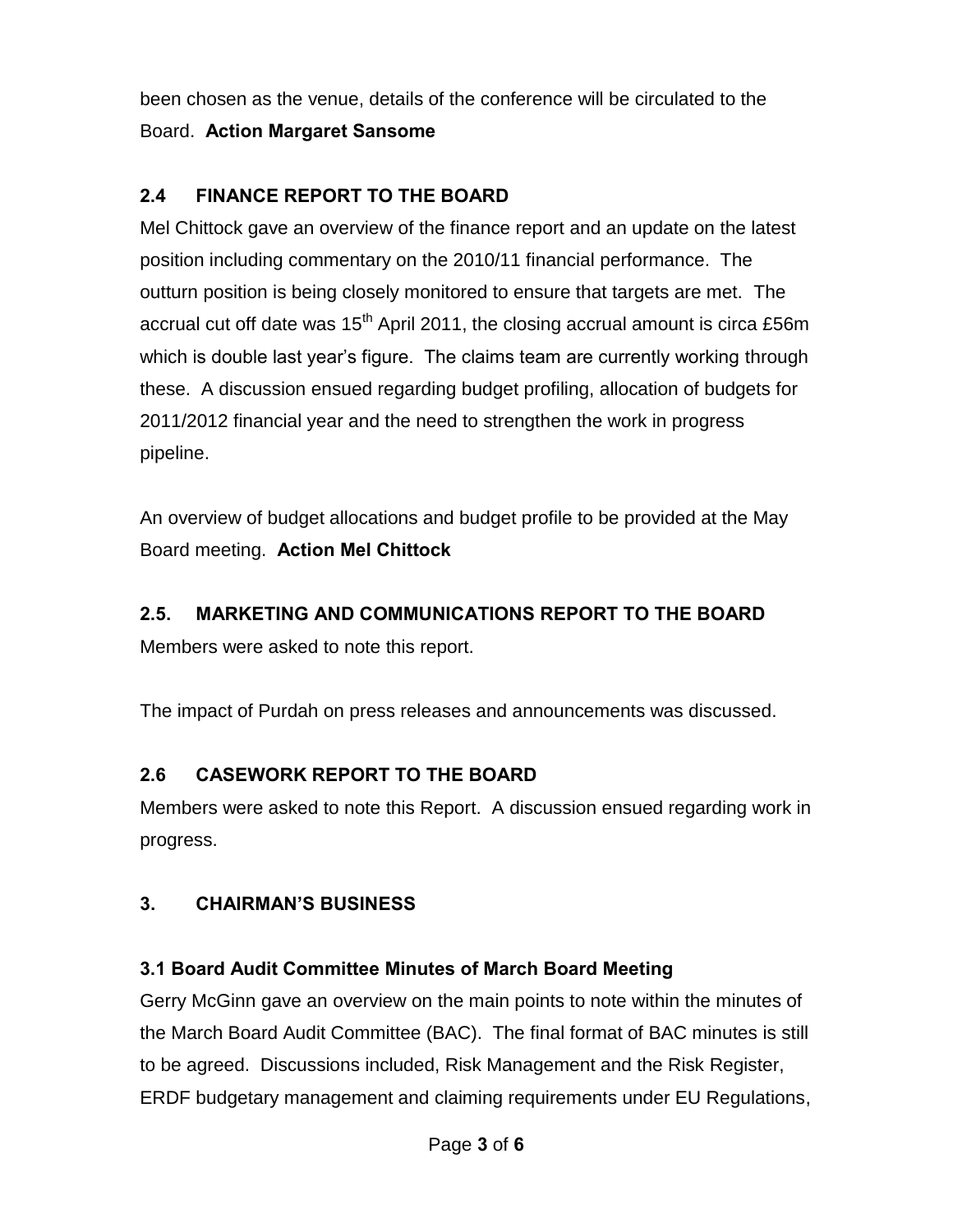External Delivery Organisations, Public Accounts Committee (PAC) and the Internal Audit Service (IAS) draft strategy.

The lack of a strategic alignment between NI-CO and Invest NI was also discussed. It was agreed that the Chairman would raise this issue at the DETI Debrief meeting on Thursday 21<sup>st</sup> April 2011.

## **3.2 Bribery Act Summary**

Damian McAuley provided the Board with an overview of the potential implications of the Bribery Act which will come in to force on  $1<sup>st</sup>$  July 2011, with a three month period between the publication of the guidance and the commencement of the Act. An internal working group has been set up to consider the impact of the Act for Invest NI. A discussion ensued regarding the impact of the act. It was agreed that the guidance should be signposted to all companies and that a link to the guidance has been added to [www.nibusinessinfo.co.uk.](http://www.nibusinessinfo.co.uk/)

The Bribery Act Working Group to provide an update at the May Board meeting. **Action Damian McAuley**

## **3.3 Chairman's Update**

The Chairman gave the Board an update on his recent discussions with the Department regarding IREP and year end flexibility. The Chairman also provided the Board with an update regarding the Economic Advisory Group and the Corporation Tax consultation document. The Chairman asked the Board to consider the draft consultation and forward feedback to Damian McAuley who will provide a summary paper for the May Board meeting.

## **4. CORPORATE PLANNING**

## **4.1 Transform Next Steps**

The Chief Executive gave the Board an update on the Transform Programme and how it fits with the current corporate planning.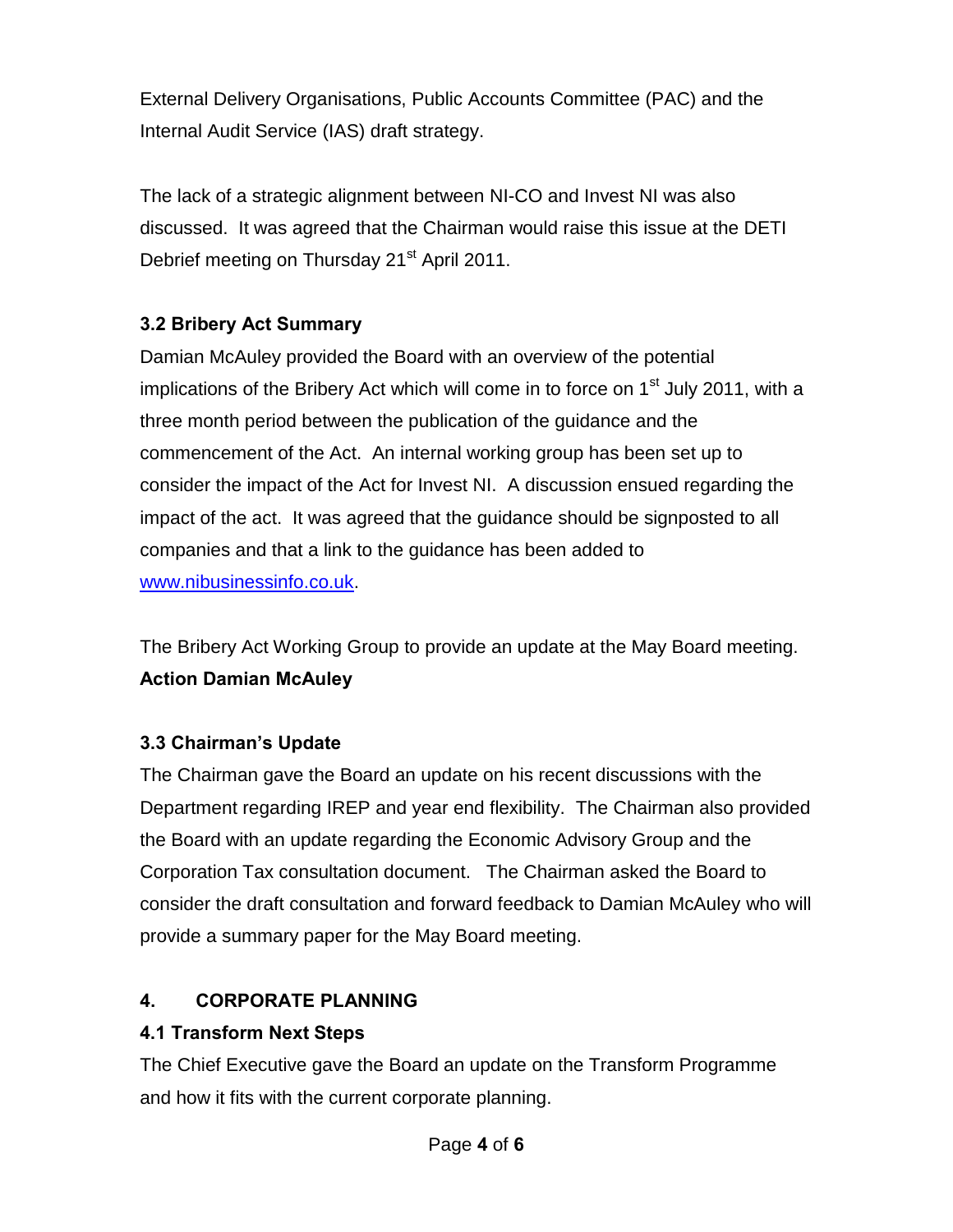## **4.2 Corporate Plan**

The Chief Executive provided the Board with an overview of a number of political party manifestos and how these align to the six broad themes outlined in the draft Northern Ireland Economic Strategy. He then presented the current corporate plan draft framework to the Board. Reporting targets are being developed and these will be mapped against budget allocations. A discussion ensued which focused on;

- The measurement of the impact of interventions;
- The allocation of Budget across the organisation;
- The importance of encouraging Exporting, and driving Exporting as a strategy;
- Scaling;
- The use of supply chains to enable business growth;
- The need to prioritise our efforts;
- The ability to be reactive to any changes presented by a new Executive;
- Emerging political trends;
- The need for continued strategic discussion with DEL and other business partners;
- Education and the increasing trend of Arts as a key subject STEAM rather than STEM;
- Sectoral focus and business opportunities within the creative industries and legal services sectors;
- The need to differentiate Invest NI's offering from other Economic Development Agencies; and
- How to be more innovative as an organisation

The Board congratulated the team on a clear well presented framework. A draft plan will be presented to the Board for consideration in due course.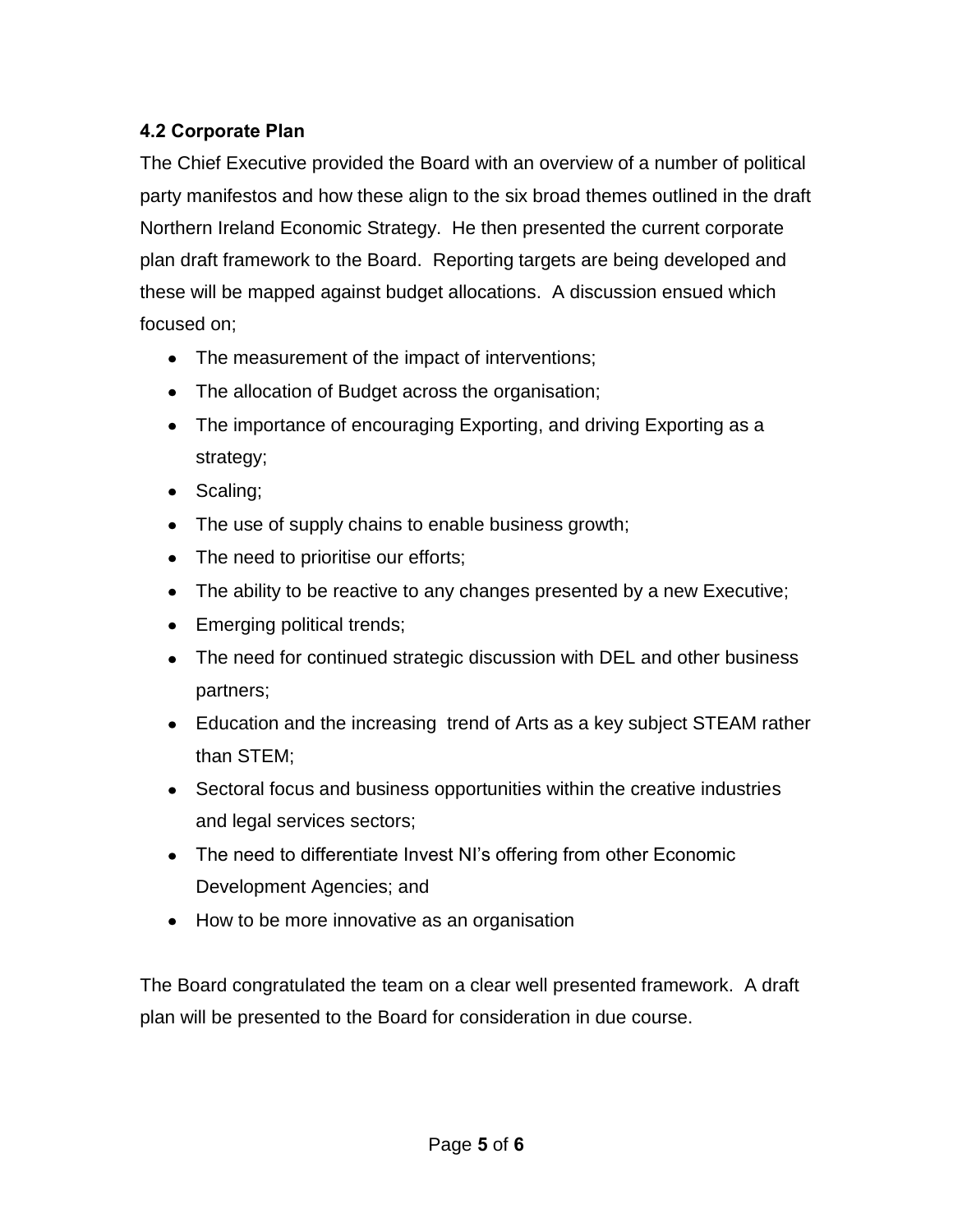## **5 AOB**

The Chairman gave the Board an update on the recent film activity supported by the Northern Ireland Screen Fund and Invest NI. It was also noted that Michelle McBride will be returning from maternity leave in May and will resume her role as PA to the Chairman and the Board. The Chairman and wider Board extended their thanks to Margaret Sansome who covered the post in Michelle's absence.

The Chairman asked if there was any other business. No further business was raised.

# **6 DATE OF THE NEXT BOARD MEETING**

The next Board meeting will be held on Tuesday 24<sup>th</sup> May 2011 in the North West region at the Beech Hill Country House Hotel.

The Board Meeting ended at 16.15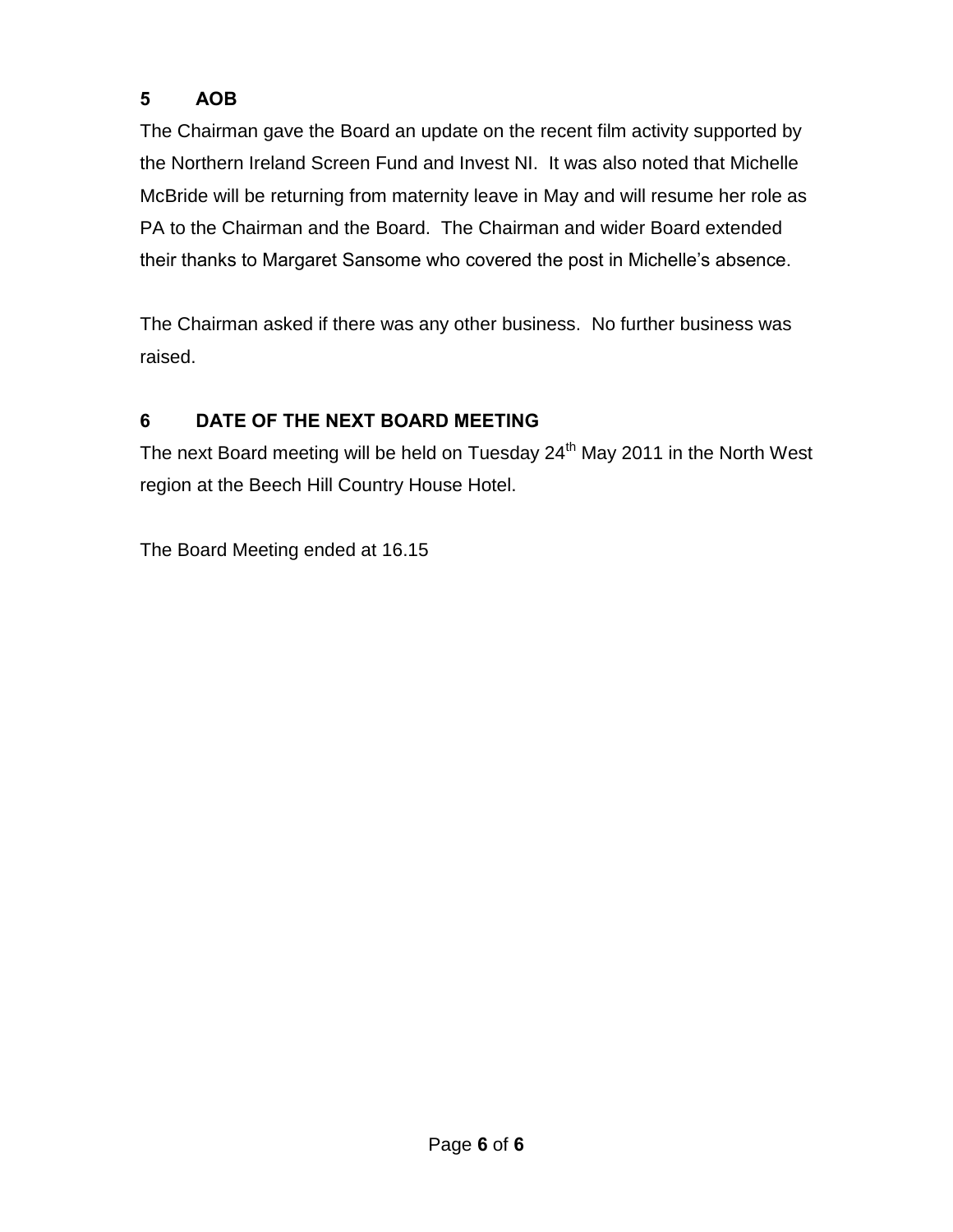#### <span id="page-24-0"></span>**EIGHTY FIFTH MEETING OF THE INVEST NORTHERN IRELAND BOARD ON 24TH MAY 2011**

#### **Present:**

| Stephen Kingon (Chairman) | Bryan Keating (Deputy Chairman) |
|---------------------------|---------------------------------|
| Alan Lennon               | <b>Frank Hewitt</b>             |
| Gerry McGinn              | John Brady                      |
| Mark Ennis                | Ed Vernon                       |
| Gerry McCormac            |                                 |

#### **Minute Taker:** Margaret Sansome

**In Attendance:** Alastair Hamilton, Mel Chittock, Ian Murphy, Tracy Meharg, Jeremy Fitch, Alison Gowdy & Charles Hamilton.

The Board Meeting commenced at 15.20.

#### **1. APOLOGIES & DECLARATIONS OF INTEREST**

David Dobbin, Roy Adair, Tim Brundle & Damian McAuley offered their apologies for this Board meeting.

Tim Brundle joined the closed session on Organisation Design by conference call

The Chairman asked Board Members to declare any conflicts of interest. There were no conflicts to note.

#### **2. MONTHLY REPORTING TO BOARD**

#### **2.1 MINUTES APRIL BOARD MEETING**

The minutes of the April Board meeting were agreed as a true record of that meeting.

#### **2.2 MATTERS ARISING**

The Chairman gave an overview of the Outstanding Actions Arising paper.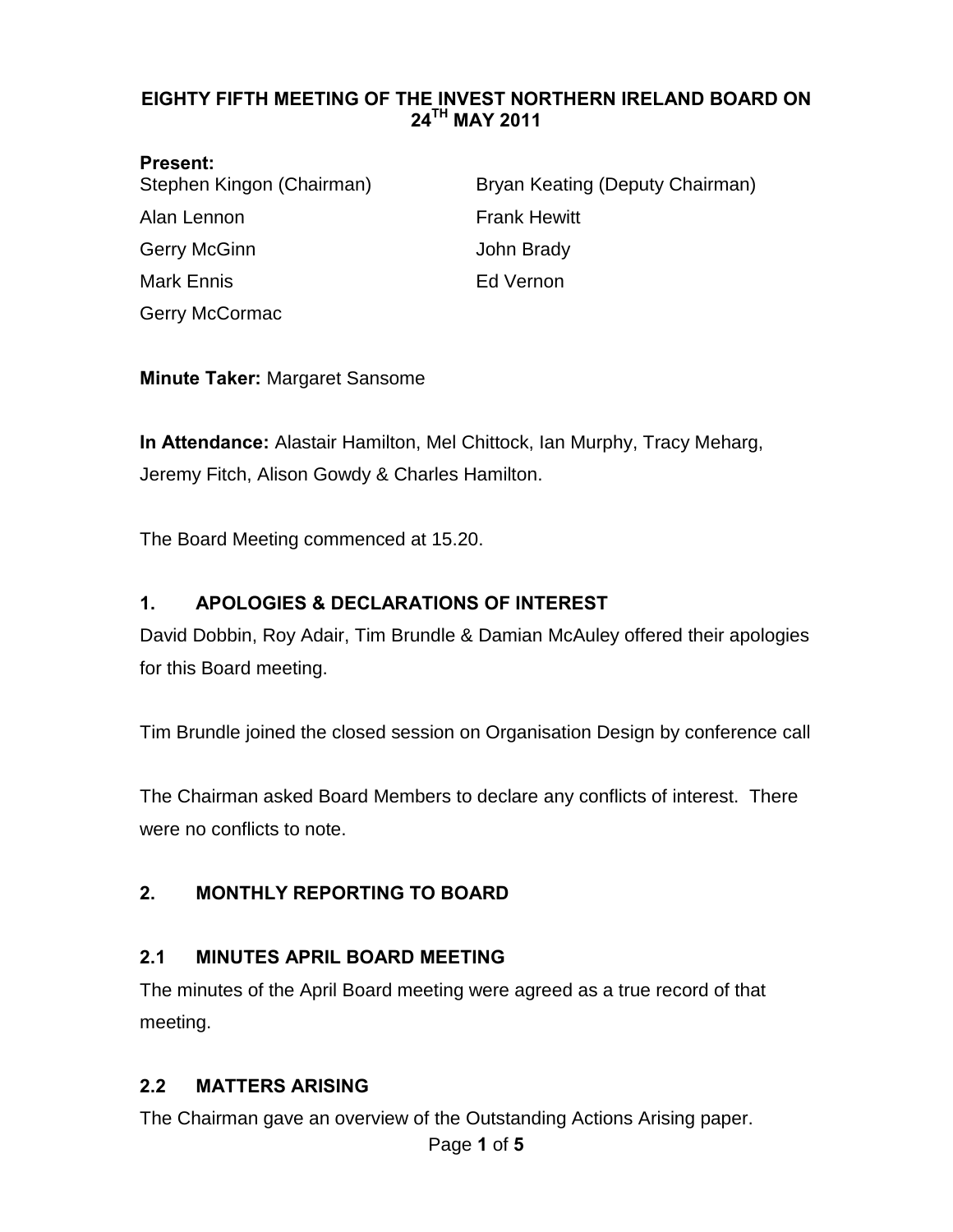The Chairman congratulated TMT and all staff involved in organising the Staff Conference, noting that it was a well organised and targeted event.

#### **2.3 CEO REPORT**

The Chief Executive gave an overview of the CEO report to the Board and brought the following matters to the Board's attention;

**Company News** – The Chief Executive provided the Board with an update on his recent meeting with Liberty Mutual who have recently acquired Quinn Insurance. Toughglass IG (NI) Ltd and the Red Sky Group were also discussed by the Board.

**Declan Kelly** – Declan Kelly has resigned from his role as US Economic Envoy in Northern Ireland. The positive relationships he has built and work he has done on behalf of Northern Ireland was highly commended by the Chief Executive and the Board.

**Corporate Plan** – An update on the Corporate Planning process and its alignment with the Executive Strategy was provided. Tracy Meharg and Mel Chittock are leading a working group tasked with the developing the plan. It was noted that the Department are receptive to the approach being taken.

**Transform** – TMT attended a recent meeting with Bombardier to discuss their Transform Programme. It was noted that this meeting was extremely beneficial and a useful benchmarking opportunity.

It was also noted that the Appraisal Methodology has now been approved by the Department of Finance & Personnel.

**WIP** – Work in Progress and the FDI Pipeline was discussed and focused on marketing activity being undertaken to increase awareness of programmes and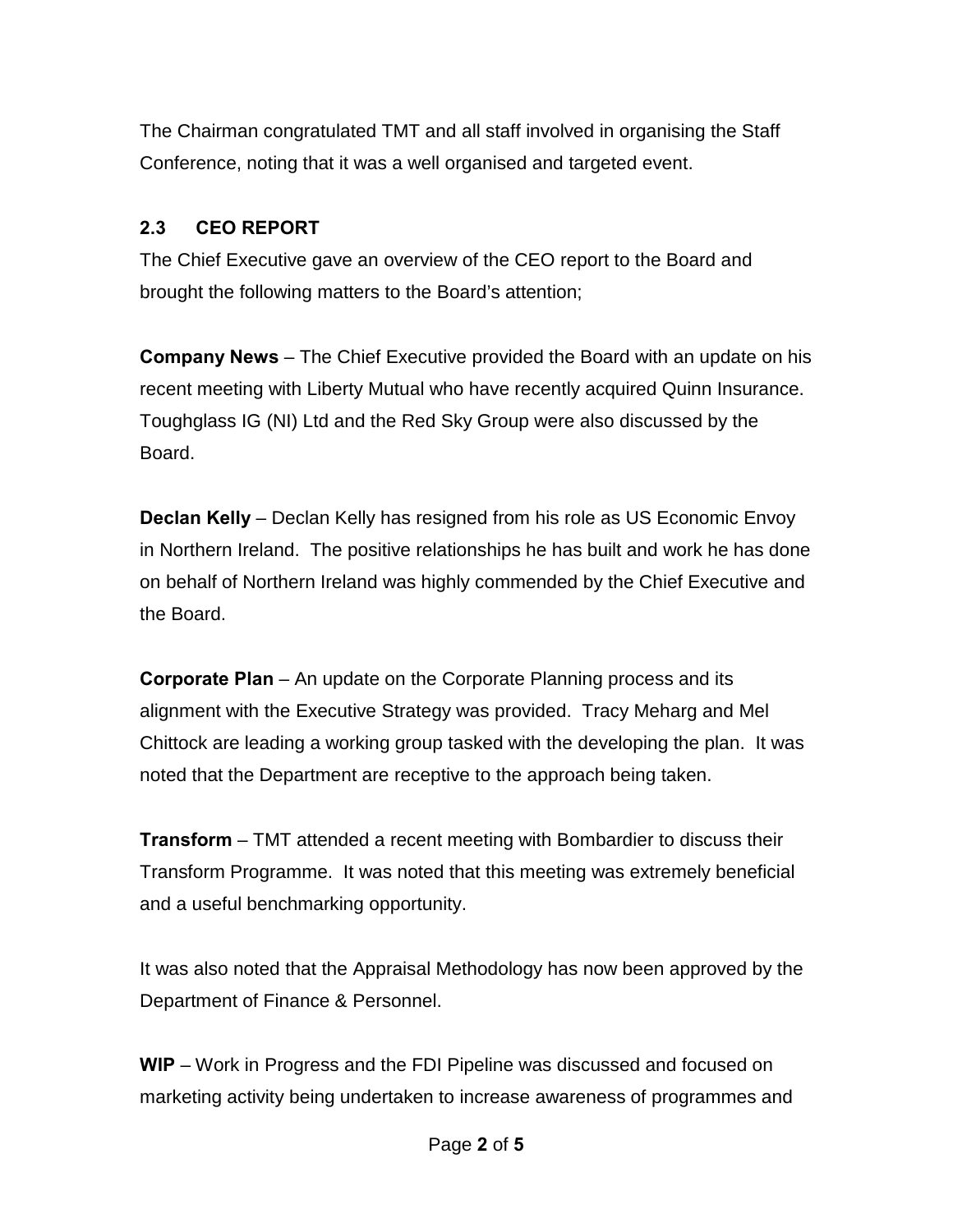funding, budget planning and engagement with business bodies/key influencers to encourage uptake of assistance/programme offerings.

## **2.4 FINANCE REPORT TO THE BOARD**

Mel Chittock gave an overview of the finance report and an update on the latest position including commentary on the 2010/11 financial performance. The budget allocations for 2011/12 were also presented to the Board. A discussion ensued regarding budget profiling and allocation of budgets for 2011/2012 financial year.

### **2.5. MARKETING AND COMMUNICATIONS REPORT TO THE BOARD**

Members were asked to note this report.

Trade Missions and the implications of the Bribery Act were discussed by the Board.

Tracy Meharg to forward export data on Germany to Frank Hewitt.

## **2.6 CASEWORK REPORT TO THE BOARD**

Members were asked to note this Report.

### **3. CHAIRMAN'S BUSINESS**

### **3.1 Corporation Tax**

Jeremy Fitch provided the Board with an overview of Invest NI's draft response to the Treasury Report for Consultation on Corporation Tax. The response is due by Monday 20<sup>th</sup> June. Any comments/input to the response should be forwarded to Jeremy for inclusion. A covering letter will accompany the response that outlines the benefits of various tax varying powers rather than solely a reduction in the Corporation Tax rate. Companies have also been encouraged to respond to the draft consultation document. Invest NI's strong relationship with UKTI was also discussed.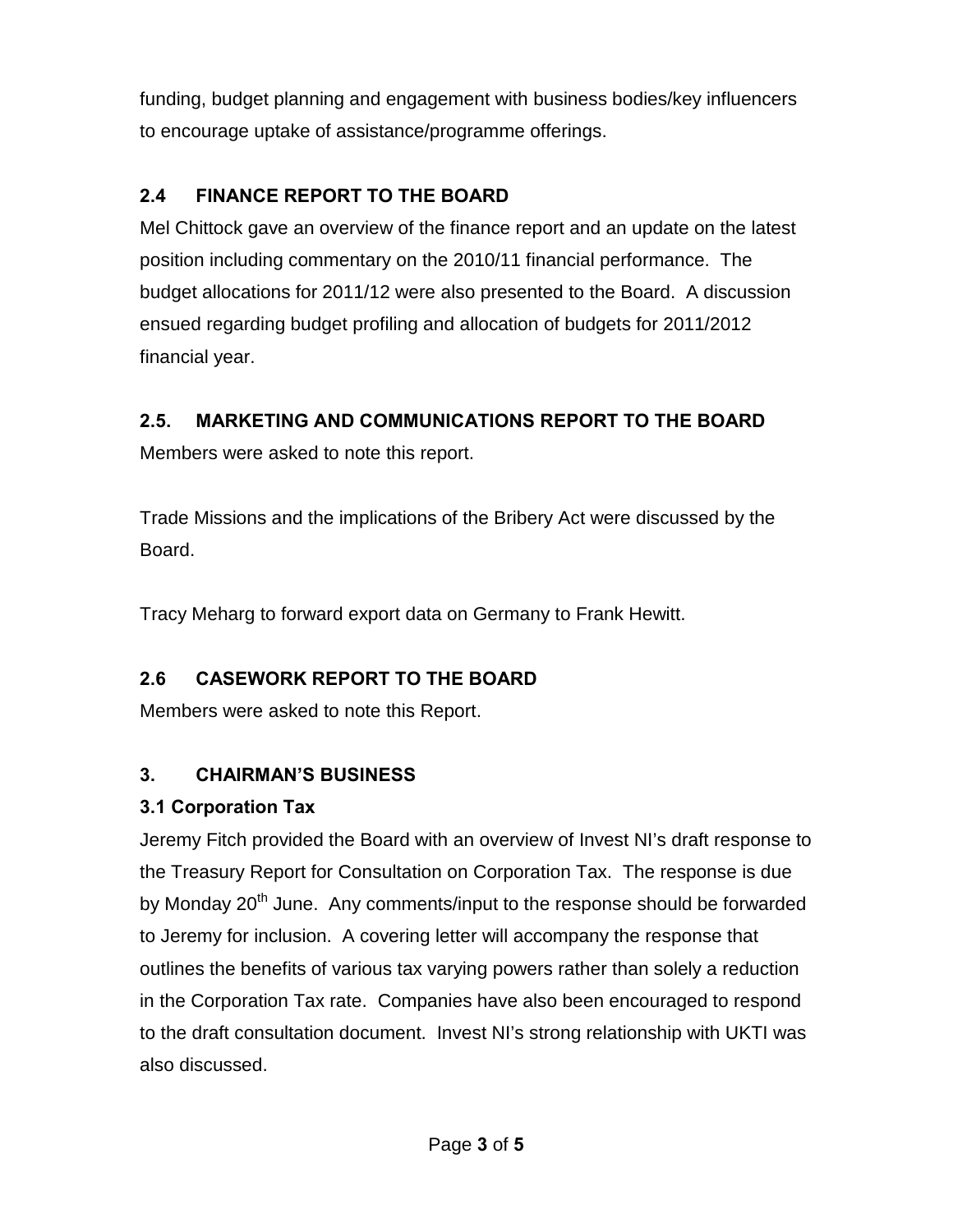It was noted that Minister Foster and Graeme Hutchinson, DETI, will attend a Treasury Meeting in London on 08<sup>th</sup> June regarding Corporation Tax.

### **3.2 Bribery Act Working Group Summary**

Mel Chittock provided the Board with an update on the activity of the Bribery Act Working Group. The following steps have been taken;

- The Ministry of Justice Guidance is currently being reviewed by SMP and Invest NI Guidance will be based on this;
- A link to the guidance has been added to [www.nibusinessinfo.co.uk](http://www.nibusinessinfo.co.uk/);
- Online training module on the Act is being developed and will be rolled out across the organisation;
- Letters of Offers clauses are being reviewed and a clause will be added to Letters of Offers as necessary;
- NI-CO and all External Delivery Organisations have been sent an awareness letter regarding the implications of the Act; and
- The Bribery Act will be built into awareness briefings prior to Trade Missions.

A discussion ensued regarding the impact of the Act on Invest NI.

### **3.3 Chairman's Update**

Gerry McGinn provided the Board with the main items discussed at the Board Audit Committee (BAC) on Monday 23<sup>rd</sup> May. These included;

- A BAC self assessment will be carried out by committee members which will take place in September,
- The revised Risk Register format, the high quality of work by Mel Chittock and Aine Gallagher was noted;
- An update on ERDF funding and potential impact on the annual accounts;
- The Interim Audit Report for those Charged with Governance;
- The NIAO Strategic Review of Invest NI, this was discussed by the Board, it was noted that the value for money of undertaking this report was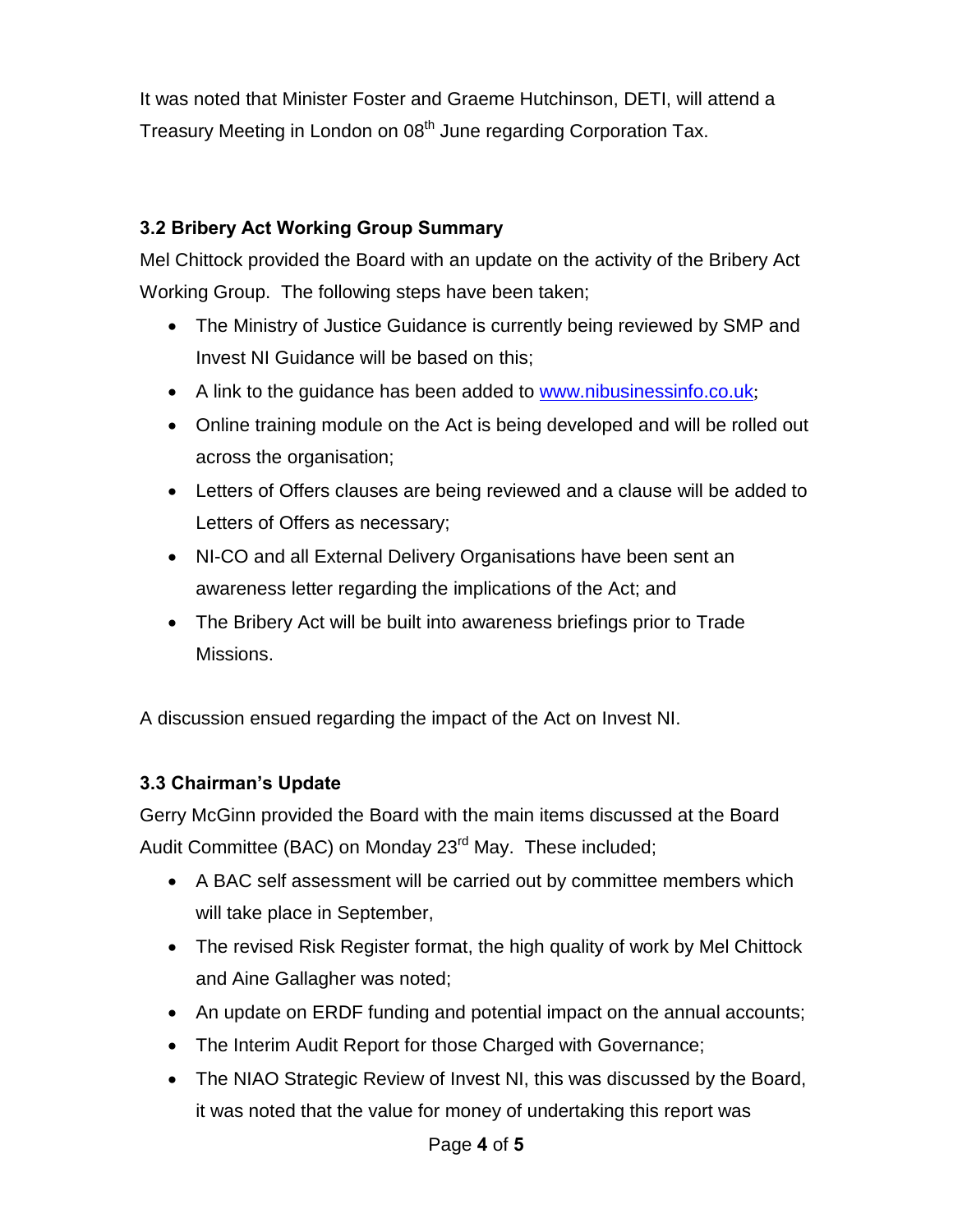questioned at inception and that the 2008-2011 Corporate Plan results will not be benchmarked against other agencies. The report will focus on the previous Corporate Plan as did IREP.

**ACTION**: The Chairman and Chief Executive to seek advice from DETI regarding the content of NIAO's Strategic Review of Invest NI.

## **3.4 Organisation Design**

This was a closed session for Board and TMT at the end of the Board Meeting.

## **4 AOB**

The Chairman asked if there was any other business. No further business was raised.

## **5 DATE OF THE NEXT BOARD MEETING**

The next Board meeting will be held on Tuesday 21<sup>st</sup> June 2011 at Invest NI Headquarters, Bedford Street, Belfast.

The Board Meeting ended at 18:10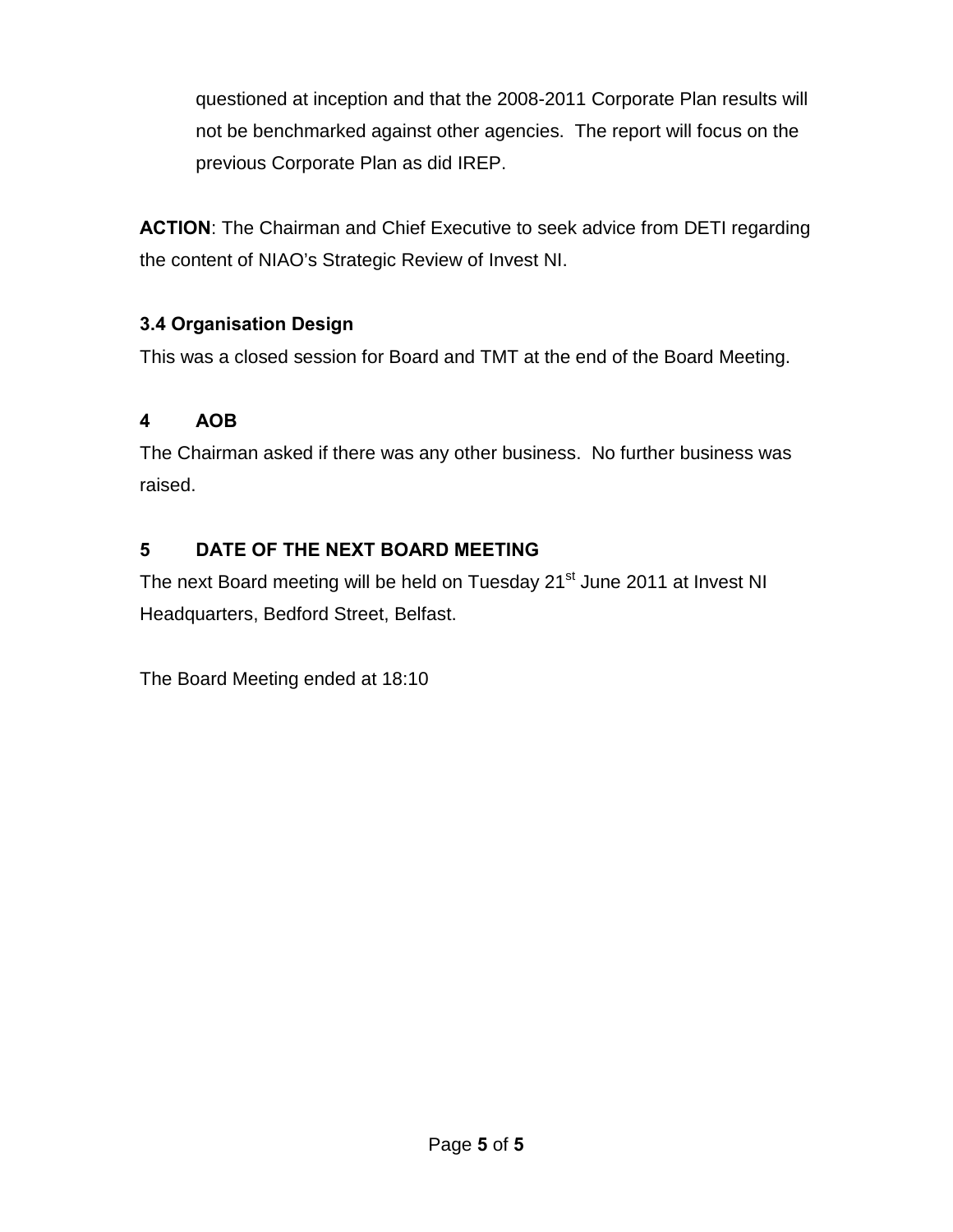#### <span id="page-29-0"></span>**EIGHTYSIXTH MEETING OF THE INVEST NORTHERN IRELAND BOARD ON 21ST JUNE 2011**

**Present:**  Stephen Kingon (Chairman) Frank Hewitt Gerry McGinn **Mark Ennis** Mark Ennis Ed Vernon **Tim Brundle** 

**Minute Taker:** Margaret Sansome

**In Attendance:** Alastair Hamilton, Mel Chittock, Ian Murphy, Jeremy Fitch, Alison Gowdy, Damian McAuley & Charles Hamilton.

## **1. APOLOGIES & DECLARATIONS OF INTEREST**

Bryan Keating, John Brady, Alan Lennon, Gerry McCormac, David Dobbin, Roy Adair and Tracy Meharg offered their apologies for this Board meeting.

Roy Adair joined the meeting by telephone call for agenda item 3.1 Signing of Annual Accounts.

Jeremy Fitch joined the meeting at 14.40

The Chairman asked Board Members to declare any conflicts of interest. There were no conflicts to note.

### **2. MONTHLY REPORTING TO BOARD**

### **2.1 MINUTES MAY BOARD MEETING**

The minutes of the May Board meeting were agreed as a true record of that meeting.

### **2.2 MATTERS ARISING**

The Chairman gave an overview of the Outstanding Actions Arising paper.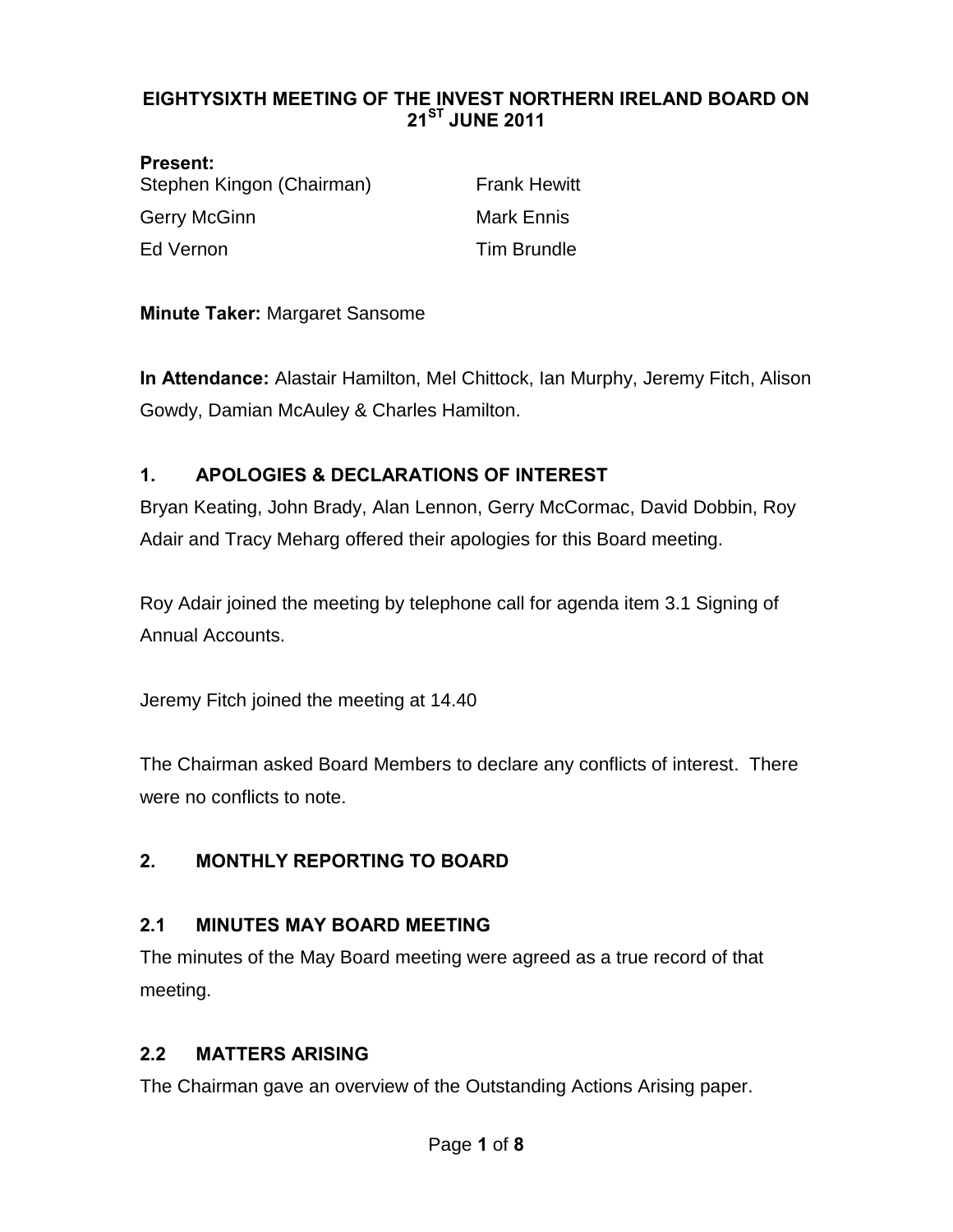The quality of export data provided by Tracy Meharg on the German market was noted by the Board.

The Chairman gave an update on his discussion with DETI regarding the NIAO Strategic Review of Invest NI. The report is likely to be published in September.

The Invest NI Annual Report and Accounts will be in the public domain once laid before the Assembly in July. The positive results of 2010/2011 financial year were noted by the Board. The Chief Executive provided the Board with an overview of the communication plan surrounding the year end results.

### **2.3 CEO REPORT**

The Chief Executive gave an overview of the CEO report to the Board and brought the following matters to the Board's attention;

**House of Lords Lunch Hosted by Lord Ballyedmond** – The Chief Executive noted that this was a excellent event which provided an opportunity to promote Trade, Investment and Tourism to the key influencers in the Latin American Market. The Board extended their thanks to Lord Ballyedmond for hosting this event.

**Transform** – The current focus of the Transform Programme is Organisation Design. The Chief Executive provided the Board with an update regarding the communication sessions with staff that have taken place. Feedback has been generally positive regarding the proposed framework. All staff have been encouraged to raise any queries they may have. The timeline for implementation was discussed by the Board.

**WIP** – The downturn in WIP was discussed by the Board. This is due to various factors, including year-end budgetary management and the need to recommunicate our product offering both to staff and the customer base. The Chief Executive briefed the Board on the steps being taken to address this.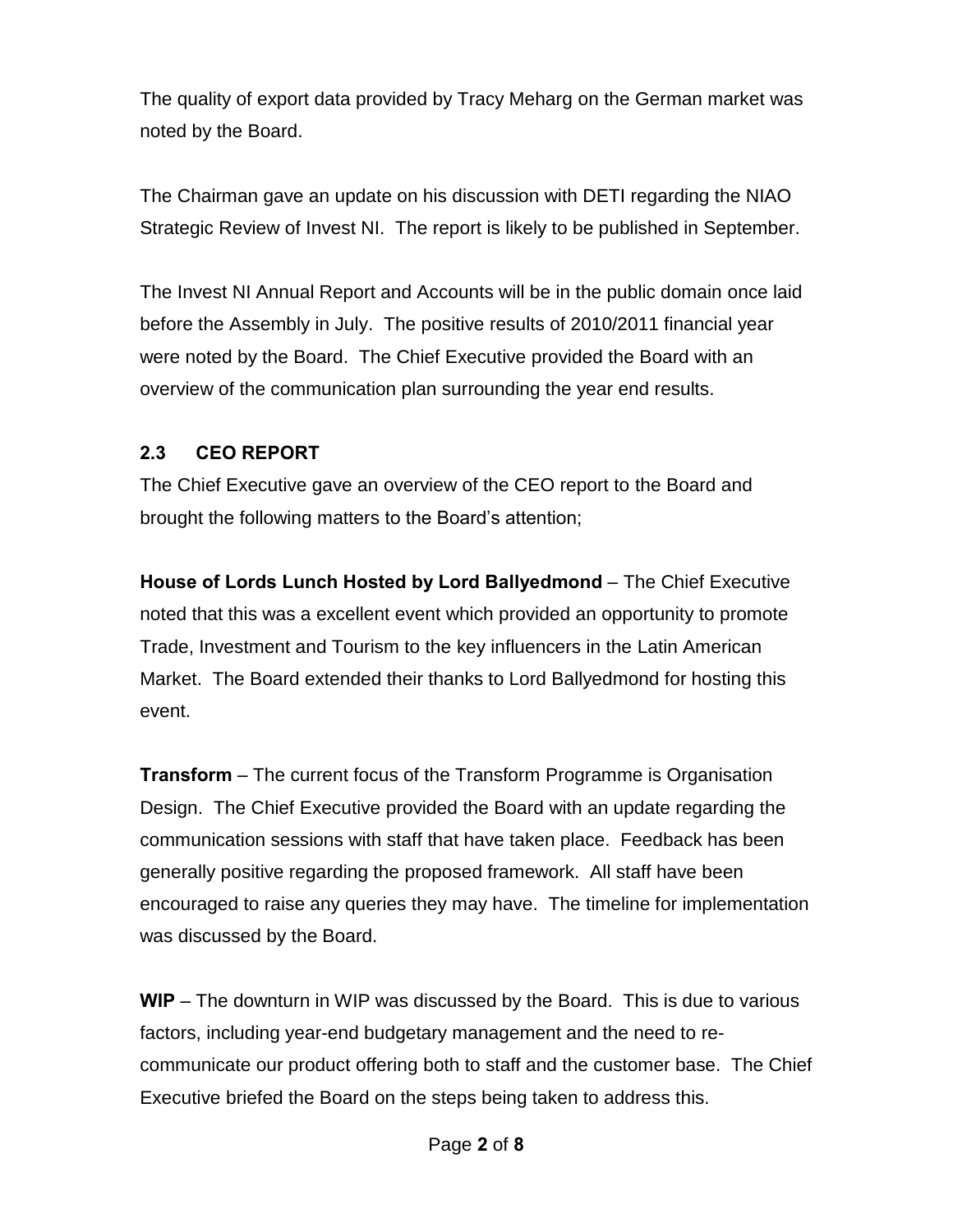**Risk Management** – It was noted that a copy of the NIAO Good Practice in Risk Management which contained a number of positive Invest NI Case Studies, had been circulated to the Board.

**Venture Capital** – The recent media and political interest regarding Invest NI funding of Venture Capital was discussed by the Board. The need to raise awareness of Invest NI activity within this area was noted.

**Forward View** – The Chief Executive informed the Board that he will participate on an inward visit programme on Wednesday 22<sup>nd</sup> June 2011. The programme includes a Roundtable Discussion and Mark Ennis will also be in attendance. The session will primarily focus on Investment & Trade issues and Northern Ireland's Renewables Strategy.

The Chief Executive also informed the Board that he will be attending the Taiwanese Business Networking Dinner, co-organised with the Taiwan Trade Centre London and Taiwan Chamber of Commerce. This will be a useful opportunity to promote Northern Ireland's proposition. He also provided the Board with an outline of the Minister's Visit Programme for 2011.

**Visit of the Chief Executive of the Medical Research Council** – The

opportunities within this sector were discussed by the Board.

# **2.4 FINANCE REPORT TO THE BOARD**

Mel Chittock gave an overview of the finance report and an update on the latest position. Budget allocations for 2011/2012 are being finalised, the allocations will be presented at the next Board Meeting. A request to increase the capital receipts budget by £2m, from £4m to £6m, was submitted in the June Monitoring Round. A discussion ensued regarding the receipts position, land sales, the year-end accrual position and budget flexibility.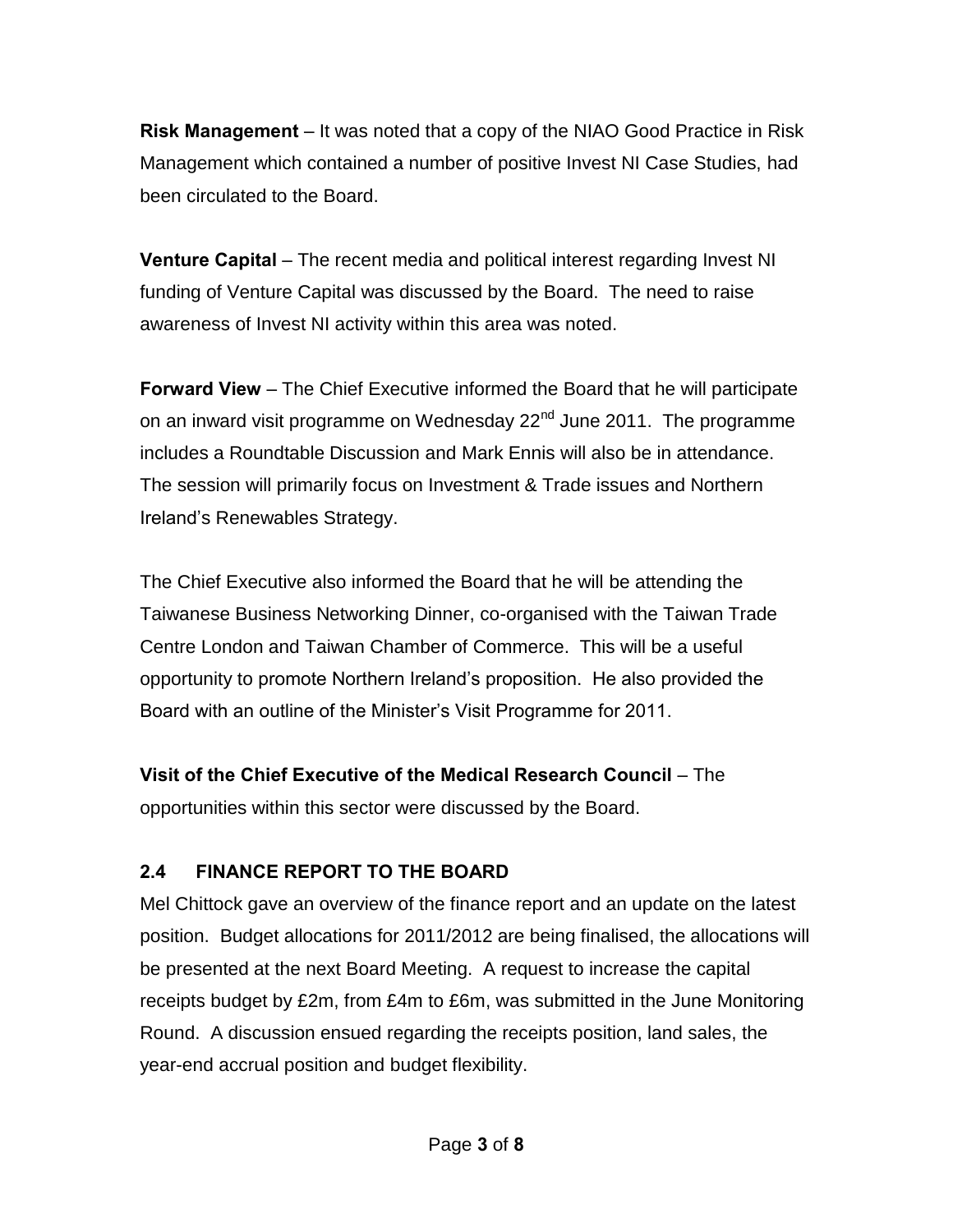#### **2.5. MARKETING AND COMMUNICATIONS REPORT TO THE BOARD**

Members were asked to note this report.

The opportunities emanating from London 2012 were discussed by the Board. These have been mainly supply chain opportunities; little direct business has been won outside the South East Region of the UK.

Invest NI's involvement in the potential investment project Global Pharmaceutical Centre of Excellence (GPCE) was also discussed. The investor is currently looking at the North West region as a possible location as well as Tralee, County Kerry. Frank Hewitt stated that the Northern Ireland Science Park would be happy to offer their services if required. Tim Brundle indicated that the Universities are also happy to offer support if required.

**Action** Ian Murphy to liaise with Frank & Tim regarding the potential GPCE project

### **2.6 CASEWORK REPORT TO THE BOARD**

Members were asked to note this Report.

**Action –** Going forward projects that have been rejected should also be included in Casework Report to Board.

### **3 ITEMS FOR DECISION**

### **3.1 Signing of Annual Accounts**

Roy Adair joined the meeting by conference call for this item.

The Chairman welcomed Michelle McLoughlin and Brian Dolaghan to the meeting to seek full Board approval for the signing of the Annual Report and Accounts. The accounts were endorsed by the Board Audit Committee on Friday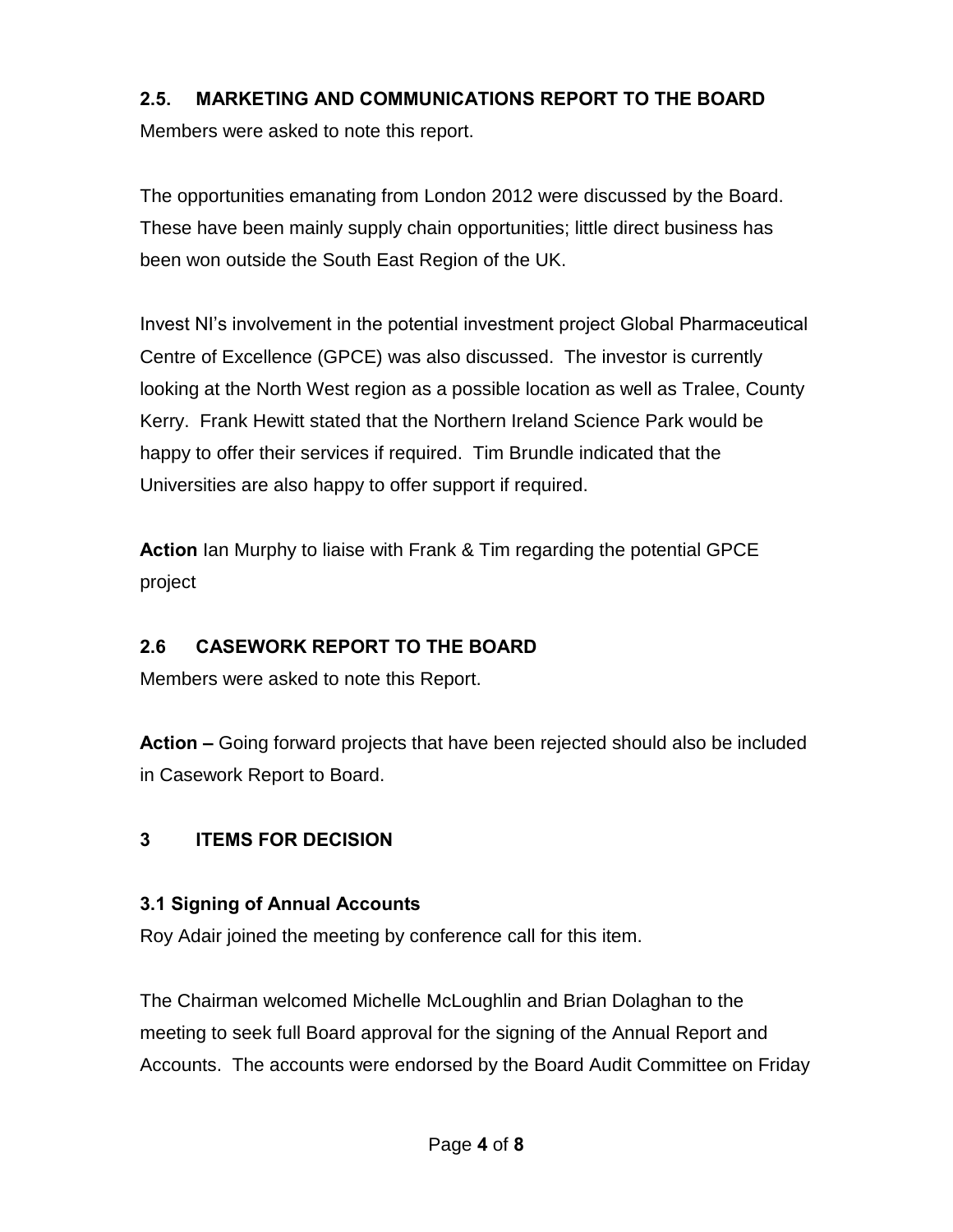$17<sup>th</sup>$  June 2011. The Board were provided with a copy of the minutes from the meeting held on  $17<sup>th</sup>$  June.

A discussion ensued regarding the positive outturn, the Land and Property Services (LPS) Risk and the governance arrangements in relation to NI-CO.

The governance arrangements within NI-CO do not fall within Invest NI's remit as the Permanent Secretary is the Accounting Officer. The misalignment of NI-CO and Invest NI was discussed specifically in relation to the disconnect regarding oversight and control. The Board noted this risk.

The letter of representation for Accounting Officer sign off was also discussed by the Board. The following areas will be added to the Letter of Representation for Accounting Officer sign off;

- $\triangleright$  External Delivery Organisations;
- $\triangleright$  Consultancy Costs;
- $\triangleright$  Chief's Executive Contract of Employment.

A discussion ensued regarding the Chief's Executive Contract of Employment paragraph as the Board have ultimate responsibility of providing an assessment of the Chief Executive's performance and subsequent remuneration recommendations to the Department for Ministerial approval.

The Chief Executive confirmed that he was content to sign the letter of representation. It was recommended that a cover letter should be included with the accounts stating that the Board is also content with the letter of representation. **Action Brian Dolaghan** 

The Board formally approved the accounts and congratulated the Chief Executive and the wider team on the high quality production of the accounts and the year end results. Particular thanks were extended to Brian Dolaghan, Michelle McLoughlin and the wider Finance Team for their efforts and high quality of work.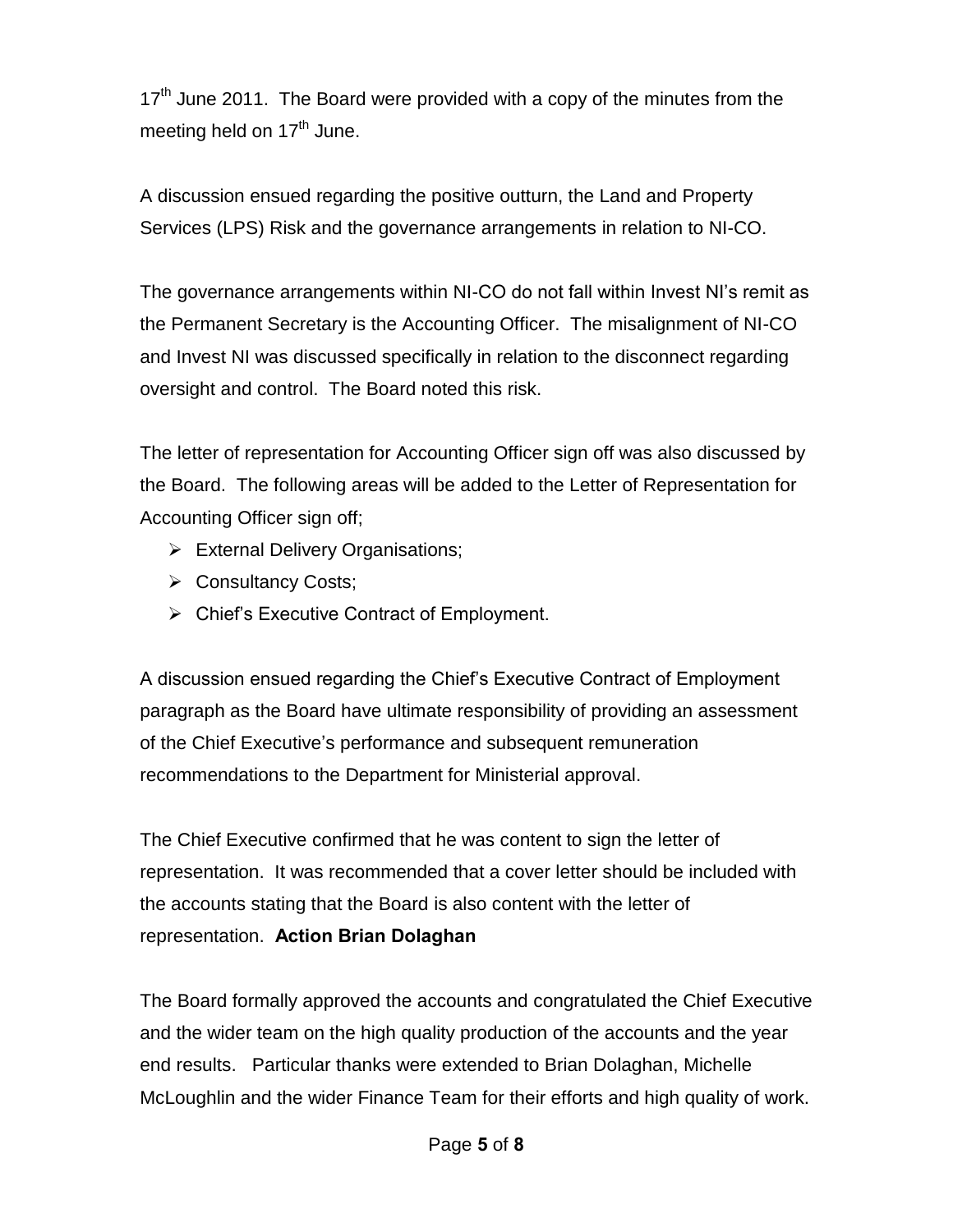## **4 ITEMS FOR DISCUSSION**

## **4.1 Loan Fund Update**

William McCulla, Helen Kirkpatrick and Sinead Magee joined the meeting to provide the Board with a Loan Fund update. A discussion ensued which focussed on;

- $\triangleright$  Recent Media coverage of Venture Capital funds;
- $\triangleright$  Subordination agreements;
- $\triangleright$  Lack of awareness regarding the operation of Loan Funds and need for a communications plan and the benefit of using case studies to get key messages across;
- $\triangleright$  Market failure;
- $\triangleright$  The risk to public money;
- $\triangleright$  The management capital of those organisations charged with running the funds
- $\triangleright$  Micro Finance: and
- $\triangleright$  The social and economic demand for loan funds

The Chair thanked the team for the update and noted that approvals to move forward are in place.

## **4.2 Board Audit Committee Minutes**

Members were asked to note this Report.

# **4.3 Revised Risk Register Format**

Mel Chittock gave the Board an overview of why it was decided to revise the Risk Register format, the current document is not a "living" document and is not embedded fully within the organisation. Aine Gallagher joined the meeting to present this item. The main points to note are;

 $\triangleright$  The review of the register included looking at other organisation's frameworks;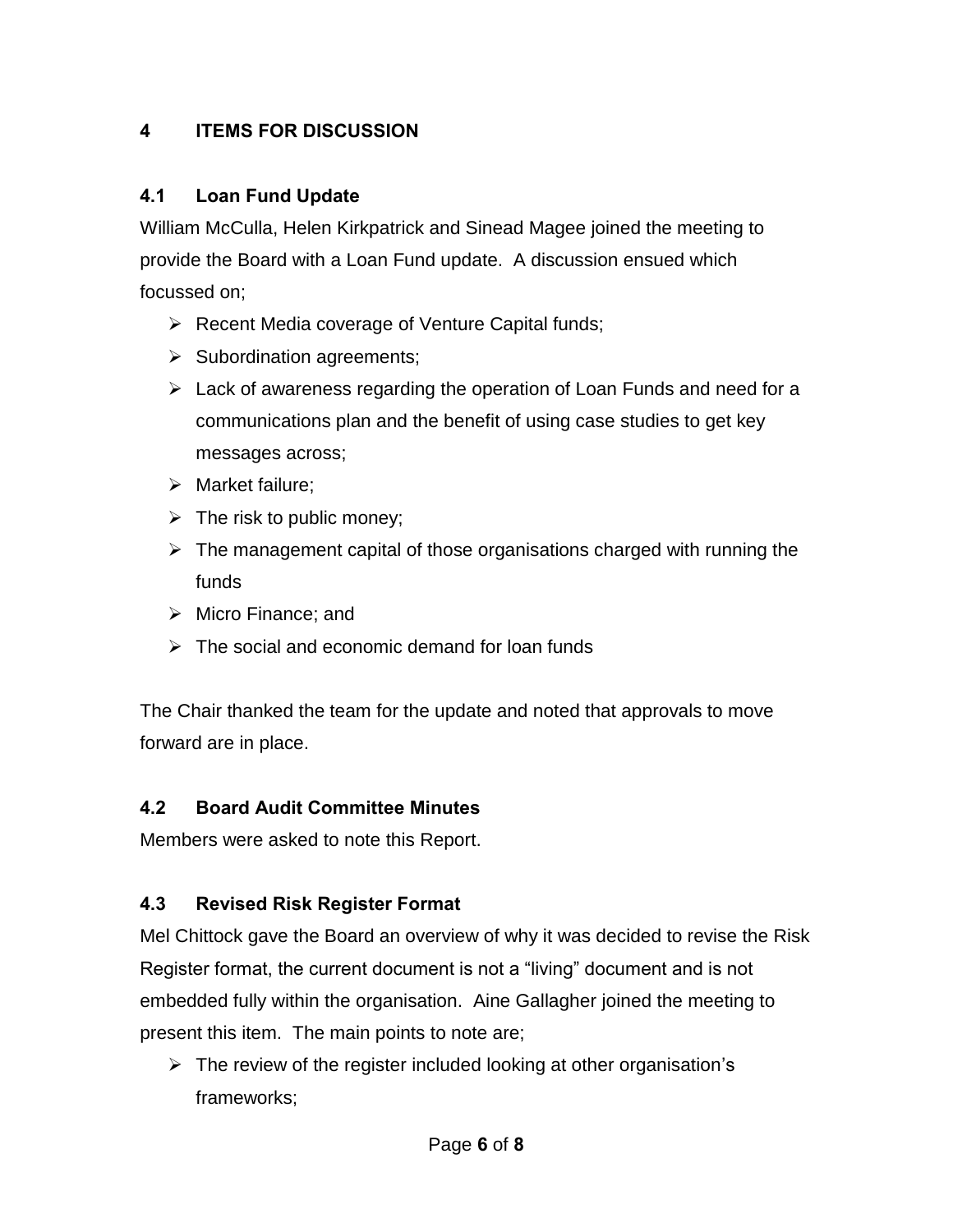- $\triangleright$  Risks will now be broken into four main quadrants, Financial Risks, Infrastructure Risks, Operating Risks and Reputational Risks which will have both internal and external drivers;
- $\triangleright$  The new format will attempt to identify the organisation's "risk appetite" against each major risk category. Once the format has been finalised it will be rolled out and embedded within the organisation, with training as appropriate;
- $\triangleright$  It is important that risks are identified and managed across the organisation with individual owners of risks identified as this will provide the Accounting Officer with a high level of assurance.

A discussion ensued regarding the "risk appetite" of the organisation, how risks will be escalated, the identifying of risks, the impact and likelihood of risks and the need to get the balance correct.

The next stage of the process will be the population of the framework. This will provide a good opportunity for organisational wide staff involvement. Buy in from staff will be essential to ensure the risk framework is embedded within the organisation. It was reiterated that it needs to be a "living document" and not merely a box ticking exercise.

**Action** – The Risk Register Format to be brought back to Board once it has been populated.

The Board thanked Aine on a well structured and detailed piece of work.

### **4.4 Chairman' Update**

The Chairman provided the Board with an update on his recent meeting with Almac which the Chief Executive also attended.

## **5 AOB**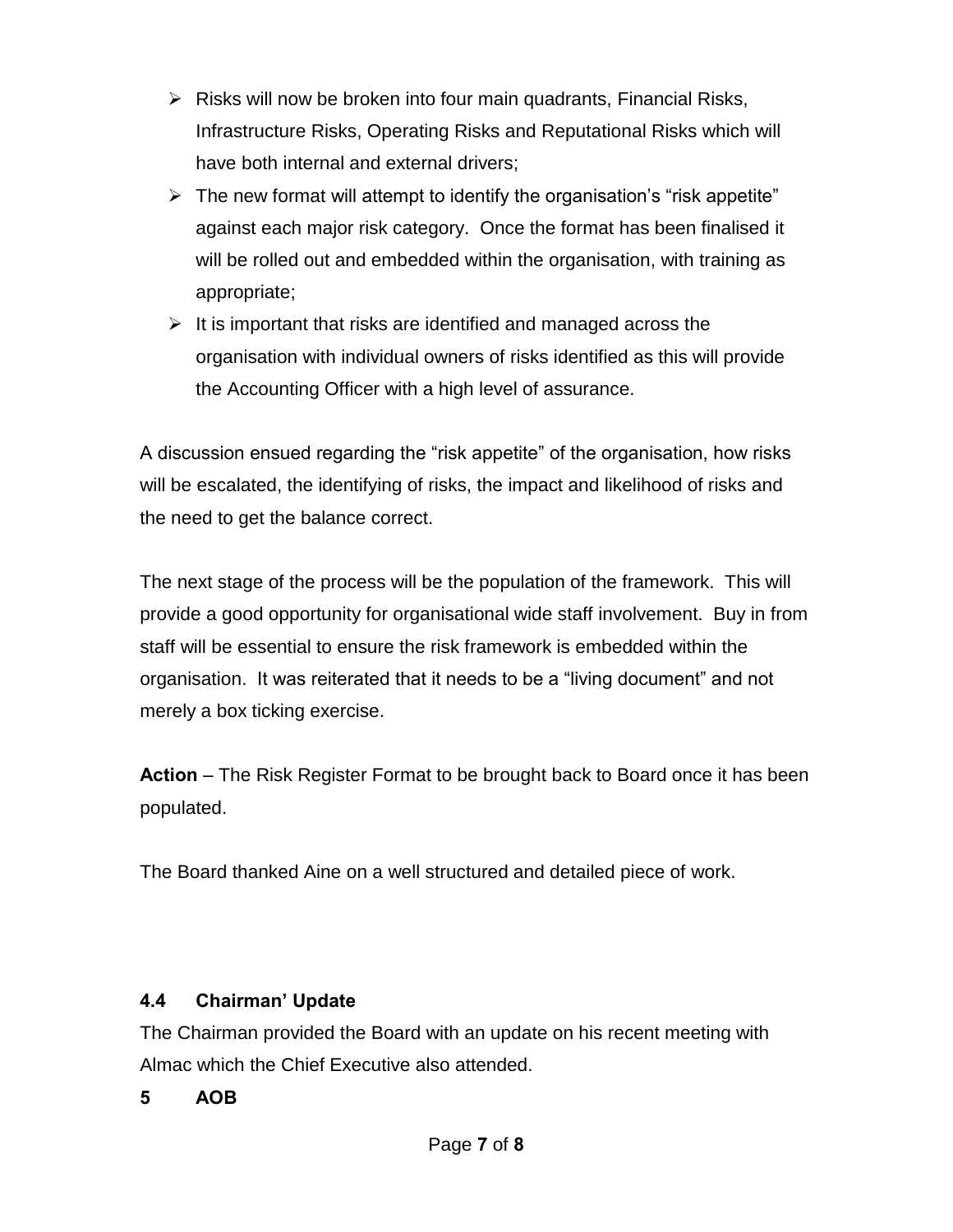The Chair asked members if anyone was available to sit on the Carbon Trust Casework Committee. Mark Ennis and Tim Brundle agreed to sit on this casework and it has been scheduled for Friday 24<sup>th</sup> June @ 12.00.

The Chairman asked if there was any other business. The Board noted Rory McIroy's success at The US Open and acknowledged the positive impact for Northern Ireland.

## **6 DATE OF THE NEXT BOARD MEETING**

The next Board meeting will be held on Wednesday 24<sup>th</sup>August 2011 at Invest NI Headquarters, Bedford Street, Belfast. The September Board Meeting will be held in the Southern Region, timings and location to be confirmed.

The Board Meeting ended at 15.45.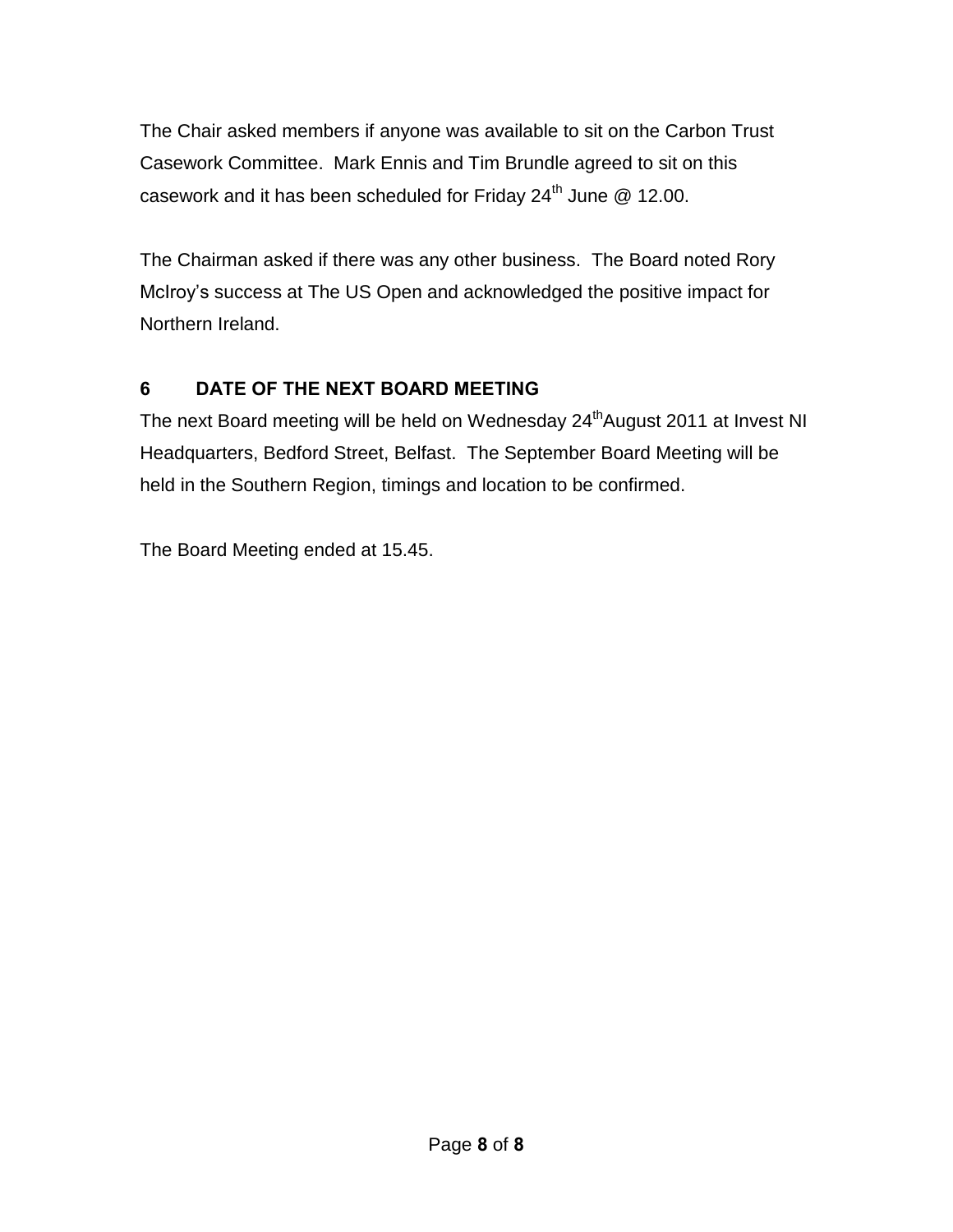#### <span id="page-37-0"></span>**EIGHTYSIXTH MEETING OF THE INVEST NORTHERN IRELAND BOARD ON 24th AUGUST 2011**

| <b>Present:</b>           |                      |
|---------------------------|----------------------|
| Stephen Kingon (Chairman) | <b>Bryan Keating</b> |
| Roy Adair                 | Alan Lennon          |
| <b>Gerry McGinn</b>       | <b>Mark Ennis</b>    |
| Ed Vernon                 | <b>Tim Brundle</b>   |
| John Brady                | Gerry McCormac       |
| David Dobbin              |                      |

**Minute Taker:** Margaret Sansome

**In Attendance:** Alastair Hamilton, Tracy Meharg, Mel Chittock, Jeremy Fitch, Alison Gowdy, Damian McAuley & Michelle McBride

### **1. APOLOGIES & DECLARATIONS OF INTEREST**

Frank Hewitt, Ian Murphy and Charles Hamilton offered their apologies for this Board meeting. The Chairman welcomed Michelle McBride back from maternity leave and thanked Margaret Sansome for covering the role in the interim.

David Dobbin joined the meeting at 13.55.

The Chairman asked Board Members to declare any conflicts of interest. Roy Adair stated he may have a potential conflict if the Titanic Studio was discussed and Alan Lennon stated that he may have a potential conflict if Munster Simms was discussed.

### **2. MONTHLY REPORTING TO BOARD**

#### **2.1 MINUTES JUNE BOARD MEETING**

The minutes of the June Board meeting were agreed as a true record of that meeting. One amendment to be made to action point 4 on the matters arising table. **Action: Margaret Sansome**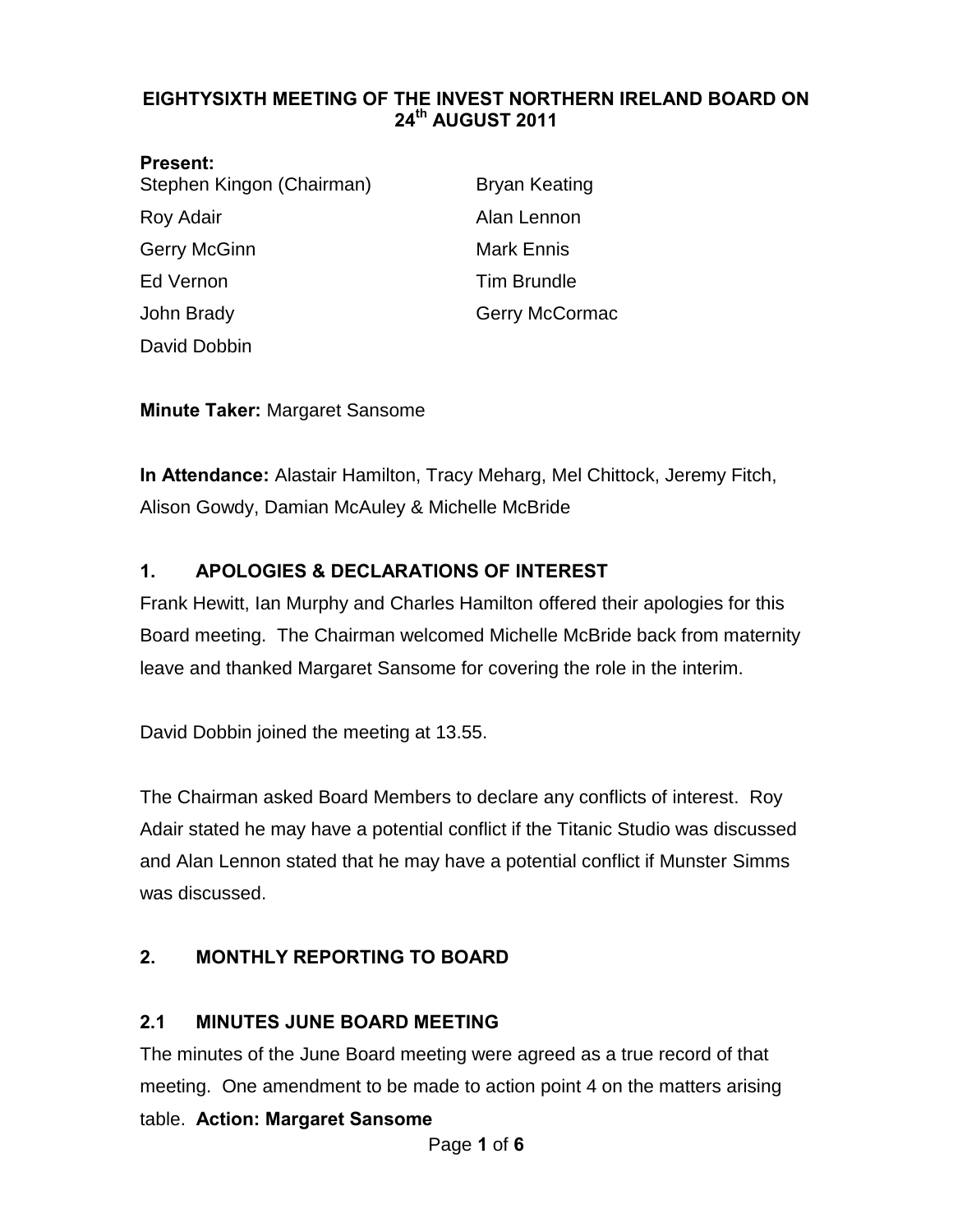## **2.2 MATTERS ARISING**

The Chairman gave an overview of the Outstanding Actions Arising paper.

An update was provided on Venture Capital and Invest NI's activity in this area.

The governance arrangements surrounding NI-CO was discussed by the Board. It was noted that this issue was raised at the June Departmental Audit Committee.

### **Actions:**

- Misalignment of NI-CO to be added as an agenda item for next Oversight & Liaison meeting. **Action: Damian McAuley**
- $\triangleright$  Chairman to raise the misalignment of Invest NI and NI-CO with the Department. **Action: Chairman**

### **2.3 CEO REPORT**

The Chief Executive gave an overview of the CEO report to the Board and brought the following matters to the Board's attention;

**Corporate Scorecard** – the Board will now receive the key headline figures going forward in a scorecard format. The previous figures focused solely on performance, the scorecard is split into four quadrants, performance, people, customer/stakeholder and business processes. It was noted that the scorecard presents the targets which have a strategic focus on organisation delivery all other targets are incorporated within the operating plan.

**Connected Health Leadership Summit** – The Chief Executive gave update of the ongoing activity in this area.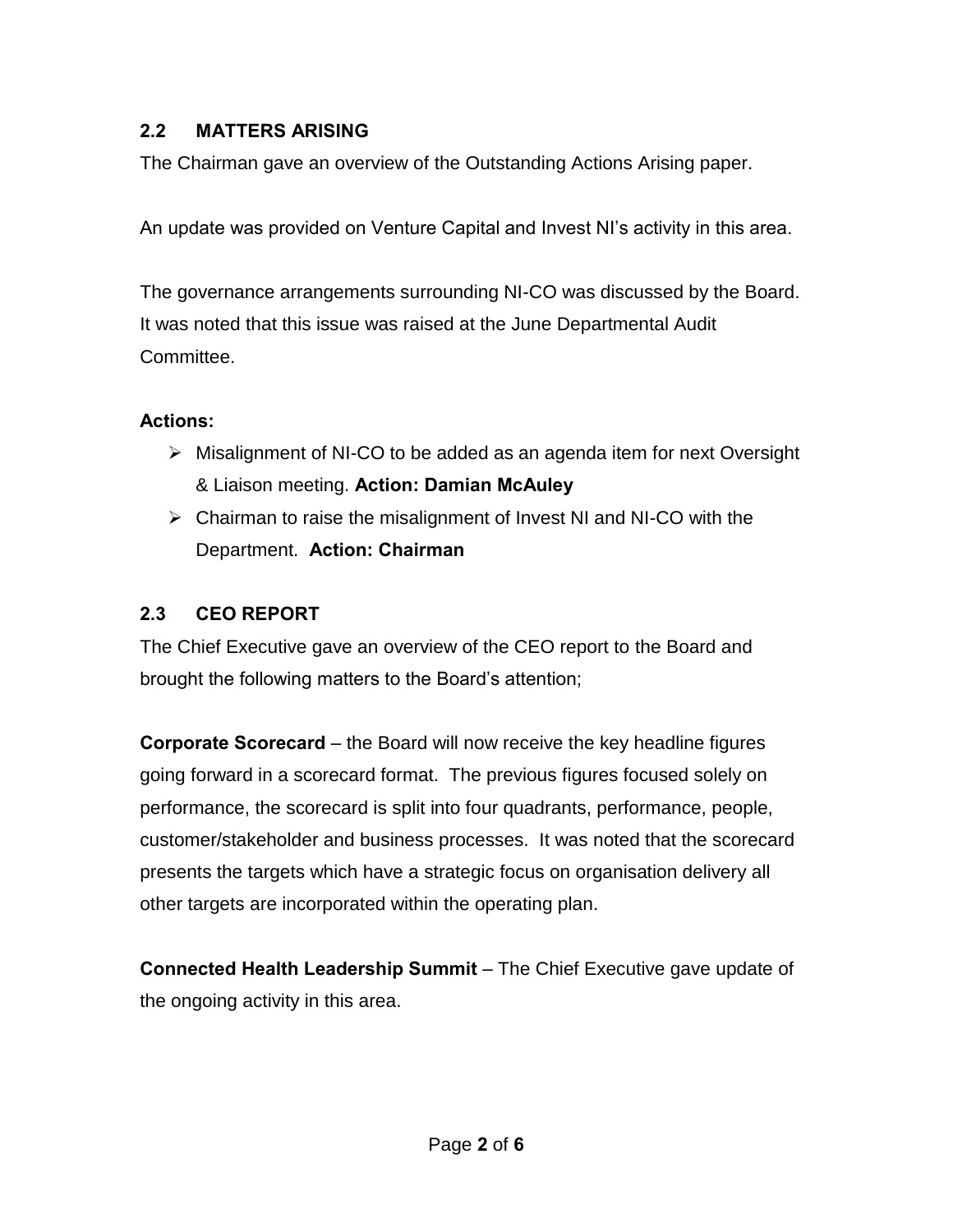**Transform Programme** – The Board was provided with an update on the organisational design work stream and the current recruitment exercise in respect of the Executive Leadership Team.

Discussions are underway with DETI about the IREP recommendation on the location of the Invest NI Tourism function.

**North West Region** – The recent press coverage regarding job creation in the North West in comparison to other areas of Northern Ireland was discussed by the Board. The Chief Executive also provided the Board with an update on the Global Pharmaceutical Centre of Excellence (GPCE) potential investment project and confirmed that the investor is no longer considering the North West as a location.

**Strategic Look Forward** – The Chief Executive provided the Board with an update on OFM/dFM and the Enterprise Minister's forward visit programmes to America and Canada respectively.

### **2.4 FINANCE REPORT TO THE BOARD**

Mel Chittock gave an overview of the finance report and an update on the latest position. An update was provided on the ERDF compliance exercise. It was noted that significant progress has been made in this area and that we currently have £22.5m of "clean" expenditure against a target of £18.3m. The Audit Authority has confirmed an error rate of 0.58% for Invest NI, which is a positive outcome.

It was noted that circa £19m will be surrendered in the October Monitoring Round. In addition further receipts of circa £3m to £4m were likely following the recent approved acquisition of Autonomy by HP and further grant clawback cases. A discussion ensued regarding the receipts position, land sales, budget flexibility and the impact of brought forward commitments and work in progress year to date. While recognising the need to return monies to the Bloc as early as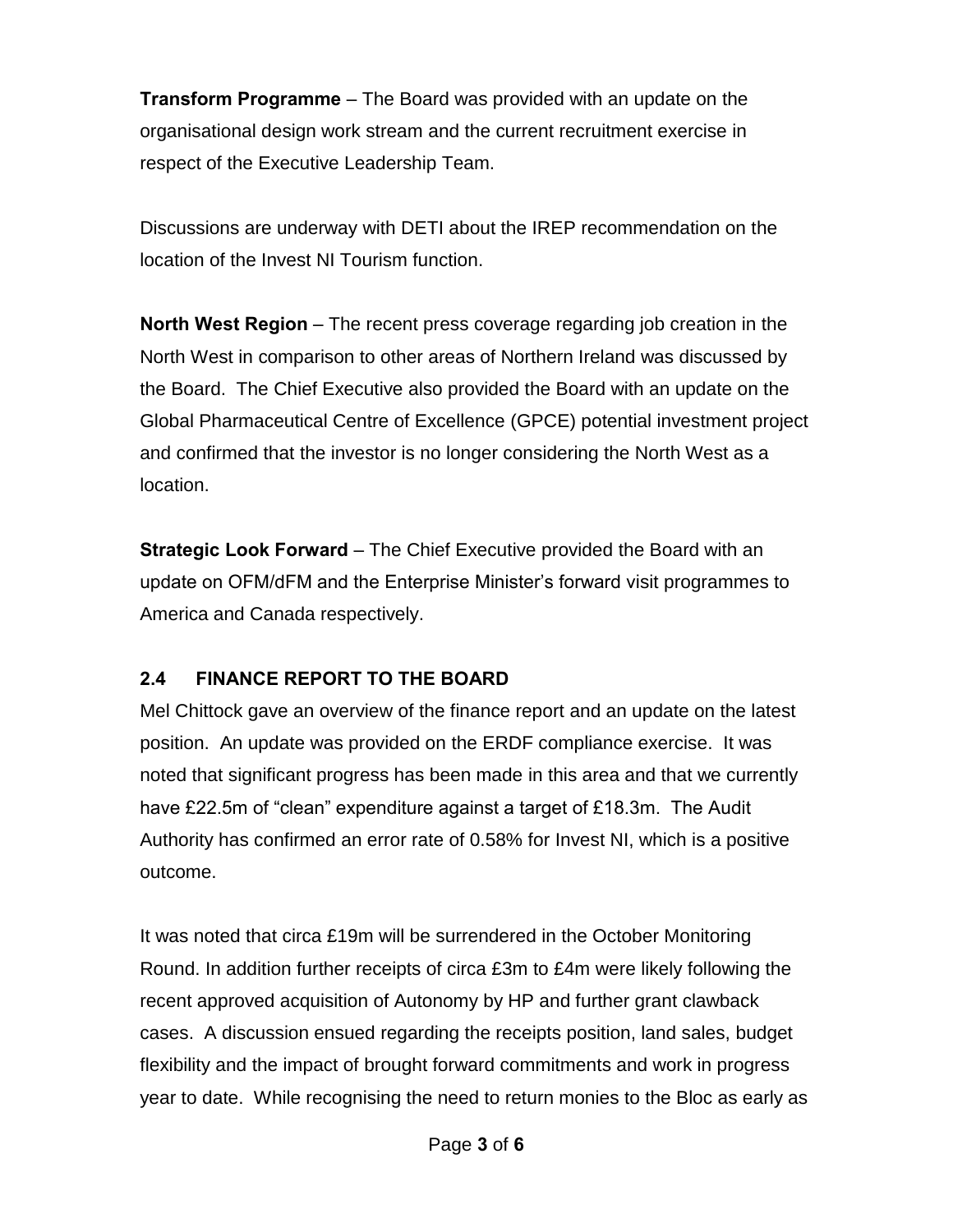possible nevertheless the Board were concerned that every effort was made to utilize the resources in economic development.

The Chairman provided the Board with an update on the Economic Summit held by the Finance Minister Sammy Wilson. Following on from this meeting the Department has asked Invest NI to identify the need and quantify the level of demand for safeguarding employment and the budgetary implications of this.

The Chief Executive informed the Board of the activity either underway or being considered in response to the current economic environment.

The Chairman invited comments/suggestions from the Board. A discussion ensued which focused on;

- $\triangleright$  The Banking sector;
- $\triangleright$  The availability of equity;
- $\triangleright$  Companies facing insolvency/administration where there is still a core viable business;
- $\triangleright$  Funding & liquidity;
- $\triangleright$  The potential of Invest NI to become a "lender of last resort";
- $\triangleright$  Buying time and restructuring assistance;
- > The Canadian Development Bank Model;
- $\triangleright$  The safeguarding of jobs;
- $\triangleright$  The implications of a wider customer base for Invest NI and the need to manage expectations;
- $\triangleright$  There is no "quick fix";
- $\triangleright$  The necessity to ensure there is a need for intervention and the importance of measurable data;
- $\triangleright$  Possible new policy interventions and the need to comply with EU regulations; and
- $\triangleright$  The internal resources required to implement such initiatives.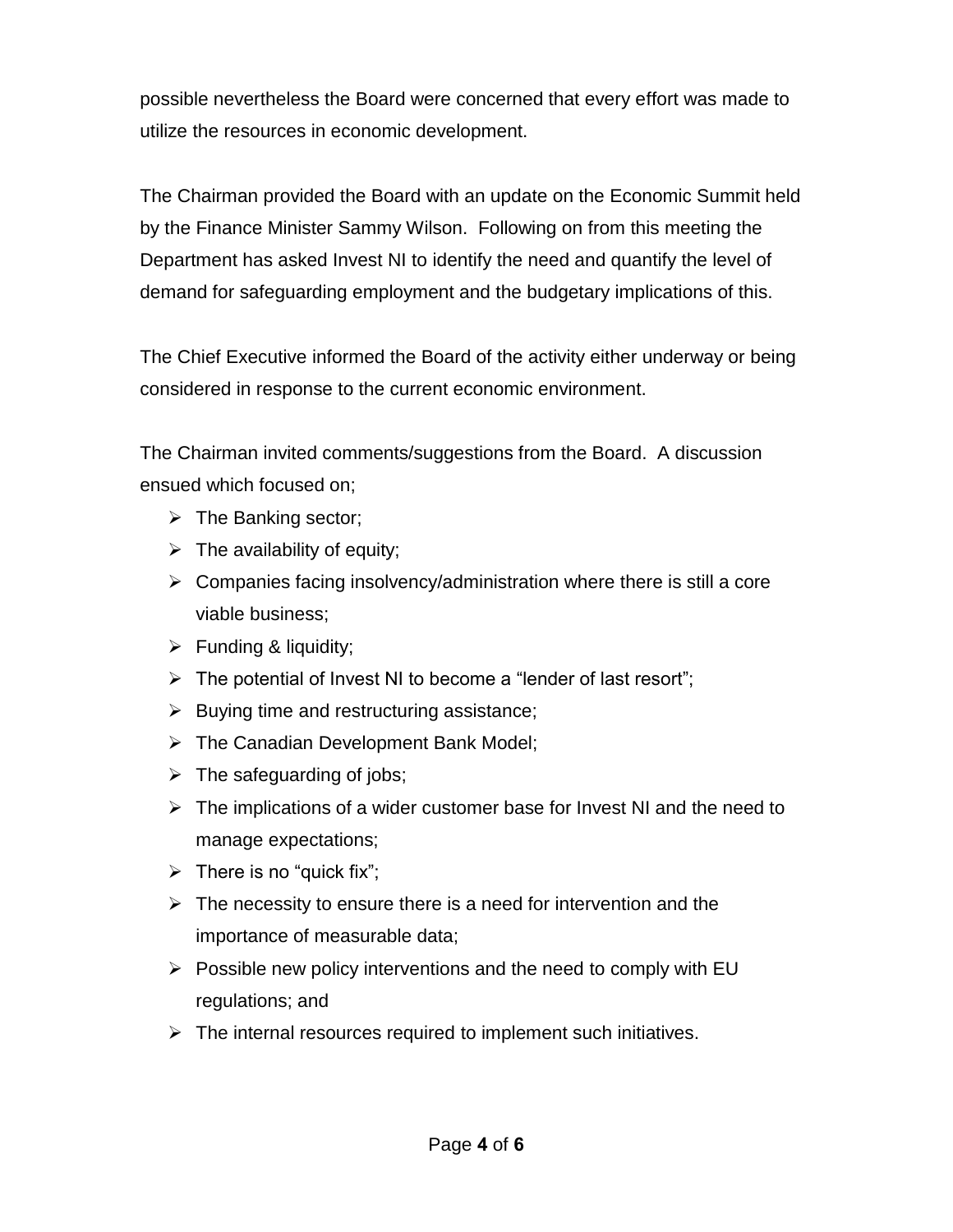It was agreed that the diagnostic initiative following the previous "credit crunch" was beneficial to companies and this could be a useful tool going forward to aid companies with their strategic focus. Early liaison with insolvency practices would also be beneficial to ensure companies with liquidity issues could benefit with advice and support from Invest NI at an early stage.

The Chairman and Chief Executive will meet with the Permanent Secretary on 09<sup>th</sup> September to follow up on the Economic Summit held by the Finance Minister.

**Action:** Feedback will be provided at the next Board meeting.

## **2.5. MARKETING AND COMMUNICATIONS REPORT TO THE BOARD**

Members were asked to note this report.

## **2.6 CASEWORK REPORT TO THE BOARD**

Members were asked to note this Report.

# **3 ITEMS FOR DISCUSSION**

## **3.1 Chairman' Update**

The Chairman provided the Board with an update on the end of year results briefings with the media, Business Alliance and ETI Committee.

## **4 AOB**

The Chairman informed the Board that year-end assessments are now due and these should be countersigned and returned to Michelle McBride as a matter of urgency.

The Chairman reminded the Board of the Trade and FDI Stakeholder Reception on Monday 12<sup>th</sup> September between 17.00 & 19.00 at Invest NI HQ.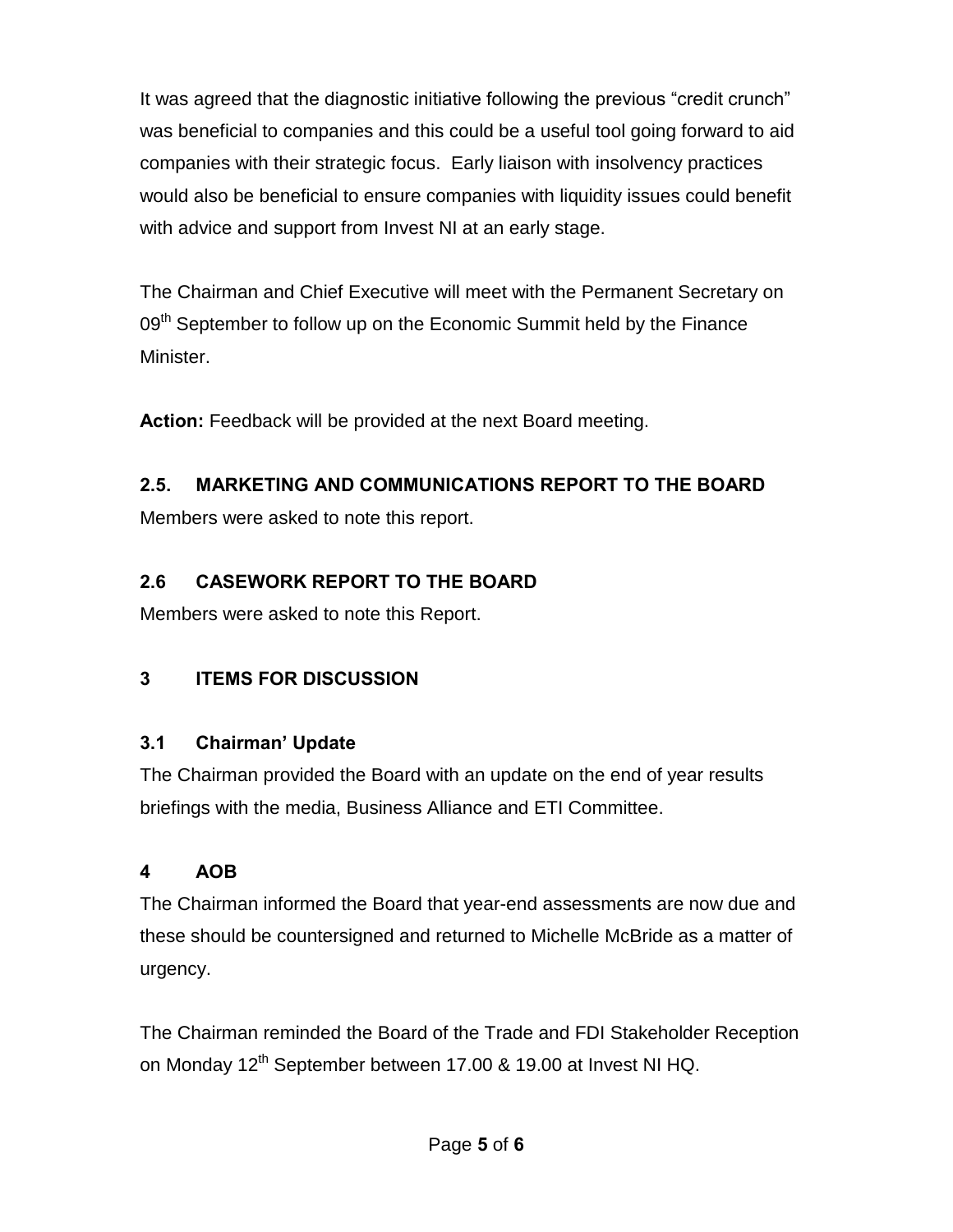Alan Lennon, Roy Adair and Tim Brundle requested a copy of the DETI Organisation Structure slides. **Action:** The Chief Executive to circulate.

# **5 DATE OF THE NEXT BOARD MEETING**

The next Board meeting will be held on Wednesday 28<sup>th</sup> September 2011 at Invest NI's Southern Regional Office, Newry. There will a client and local stakeholder networking reception prior to the meeting commencing at 12.00.

The Board Meeting ended at 15.20.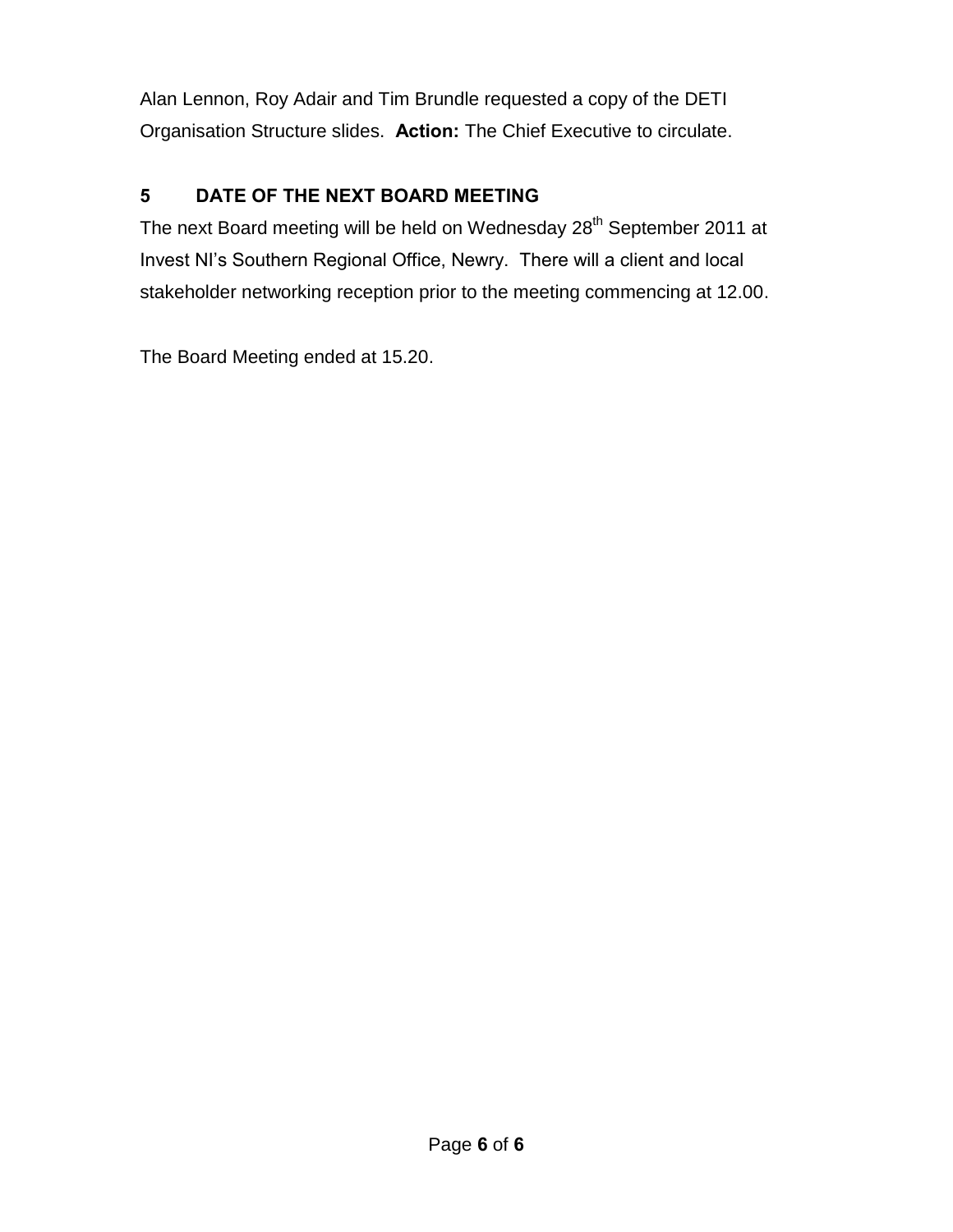#### <span id="page-43-0"></span>**EIGHTYSIXTH MEETING OF THE INVEST NORTHERN IRELAND BOARD ON 28th SEPTEMBER 2011**

| <b>Present:</b>           |                       |
|---------------------------|-----------------------|
| Stephen Kingon (Chairman) | <b>Bryan Keating</b>  |
| Roy Adair                 | Alan Lennon           |
| <b>Frank Hewitt</b>       | <b>Mark Ennis</b>     |
| Ed Vernon                 | <b>Tim Brundle</b>    |
| John Brady                | <b>Gerry McCormac</b> |

#### **Minute Taker:** Michelle McBride

**In Attendance:** Alastair Hamilton, Tracy Meharg, Mel Chittock, Jeremy Fitch, Ian Murphy, Alison Gowdy, Damian McAuley & Charles Hamilton

### **1. APOLOGIES & DECLARATIONS OF INTEREST**

The meeting commenced at 13.55.

Gerry McGinn and David Dobbin offered their apologies for this Board meeting.

The Chairman asked Board Members to declare any conflicts of interest. There were none to note.

#### **2. MONTHLY REPORTING TO BOARD**

#### **2.1 MINUTES JUNE BOARD MEETING**

The minutes of the August Board meeting were agreed as a true record of that meeting.

#### **2.2 MATTERS ARISING**

The Chairman gave an overview of the Outstanding Actions Arising paper.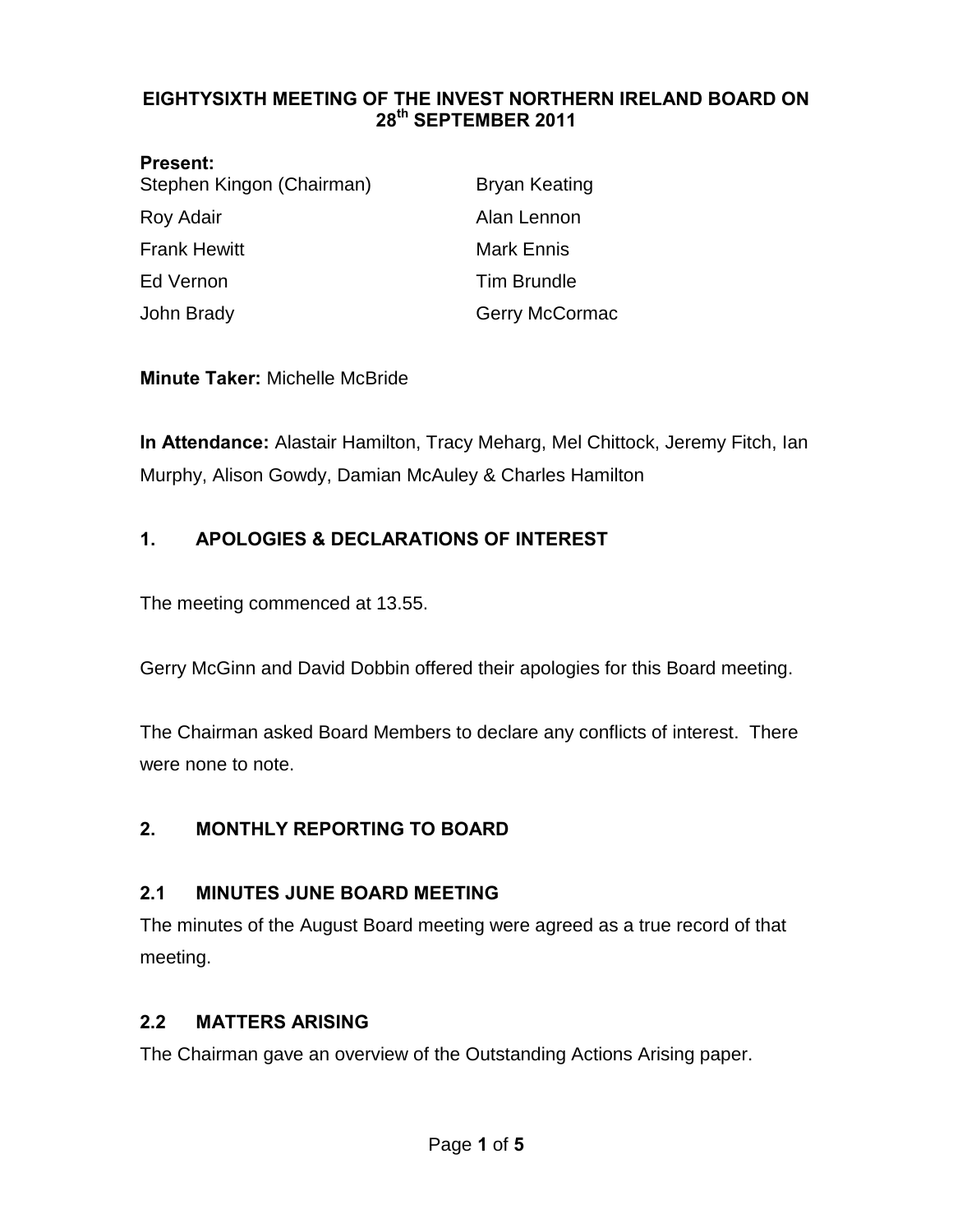### **Actions:**

- $\triangleright$  Mel Chittock confirmed that the Risk Register would run in its current format for the quarter ending September. The new format will be finalised with the Executive Team and the document will be brought to the Board in November. **Action: Mel Chittock**
- $\triangleright$  The Chairman and the Chief Executive met with David Thompson and David Sterling on the on 09<sup>th</sup> September.

## **2.2 CEO REPORT**

The Chief Executive gave an overview of the CEO report to the Board and brought the following matters to the Board's attention;

US Visit September: The Chief Executive updated the Board regarding this trip on 12-17 September to the US and noted the positive feedback from the First Minister on these visits as reported to the Assembly.

NI Screen: The Board discussed NI Screen within the context of the overall Creative Industries sector.

Skills Issue: The Board agreed that Skills is an important issue, particularly the availability of those required for new and growing FDI. Jeremy Fitch updated members on his meetings with DEL and DETI regarding this issue.

# **2.4 FINANCE REPORT TO THE BOARD**

Mel Chittock gave an overview of the finance report and an update on the latest position.

# **2.5. MARKETING AND COMMUNICATIONS REPORT TO THE BOARD**

Members were asked to note this report.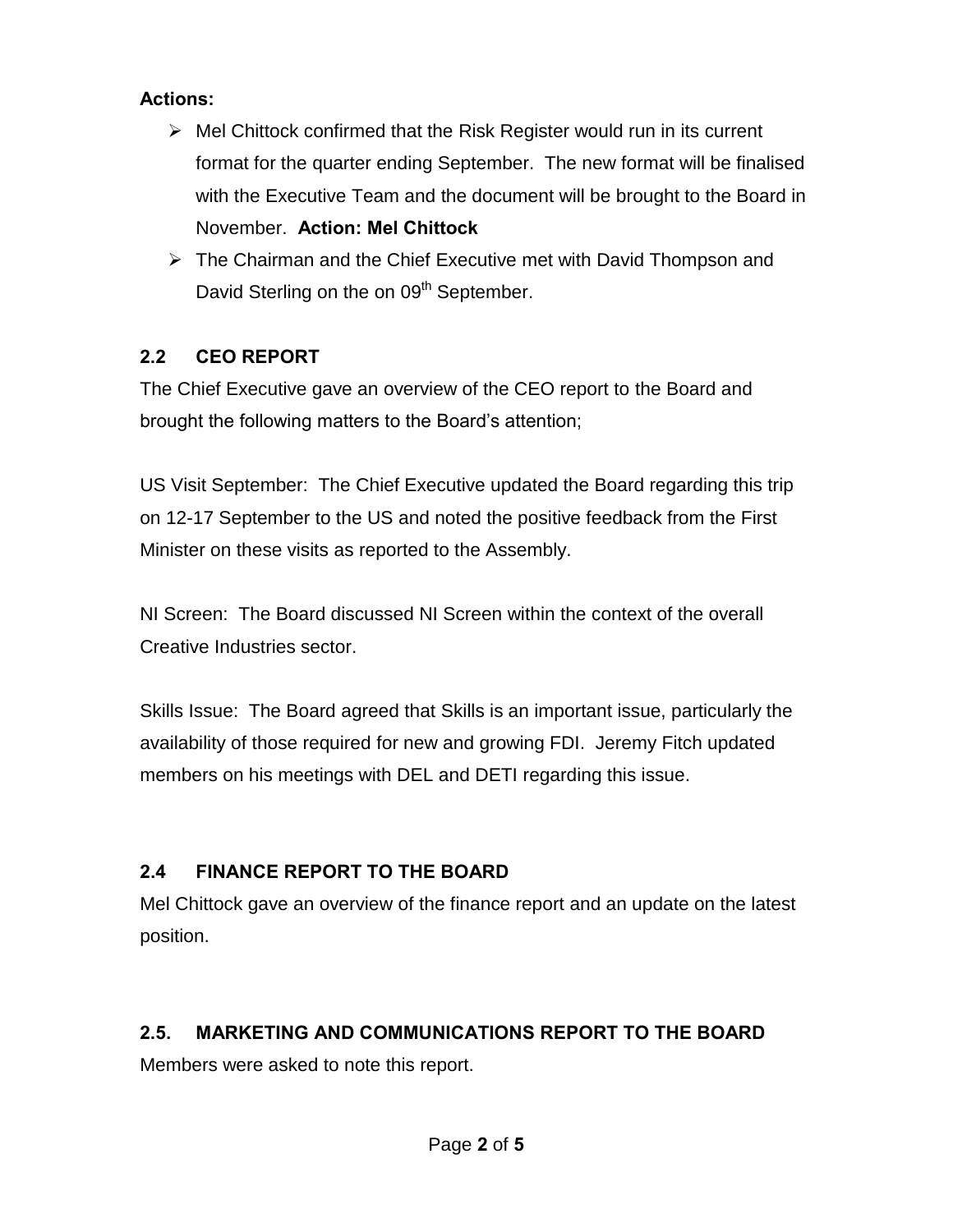### **2.6 CASEWORK REPORT TO THE BOARD**

Members were asked to note this Report.

### **3 ITEMS FOR DISCUSSION**

### **3.1 Chief Executive Update**

### **3.1.1 NIAO Review of Invest NI Performance**

Damian McAuley introduced the draft Northern Ireland Audit office (NIAO) Review of Invest NI performance. A copy of the full report has been distributed to members of the Board Audit Committee.

The Chief Executive confirmed that Invest NI will respond to the Northern Ireland Audit Office, clarifying and correcting comments and noted that there will be follow up meetings with the NIAO. The Board raised a number of issues around accuracy and the presentation standard of the draft report. Members emphasised the need for Invest NI to provide a robust, challenging and constructive response and to have a full and considered media response prepared and ready for when the report is published.

### **3.1.2 Summary of Draft PFG**

The Chief Executive provided a brief summary of the draft Programme for Government (PFG). He focused on the economic development aspects of this programme and noted the implications for Invest NI.

### **3.1.3 Draft NI Economic Strategy**

The Chief Executive circulated a paper on the draft Economic Strategy for Northern Ireland. The Executive team asked for feedback and comments from Board members on this report over the coming days. The Board raised a number of issues relating to various activities included in the draft report and concerns over activities they felt were missing from the report. Members noted a shift from an emphasis on Productivity to Competitiveness as the key objective. It was noted that the draft will be subject to a full consultation in due course.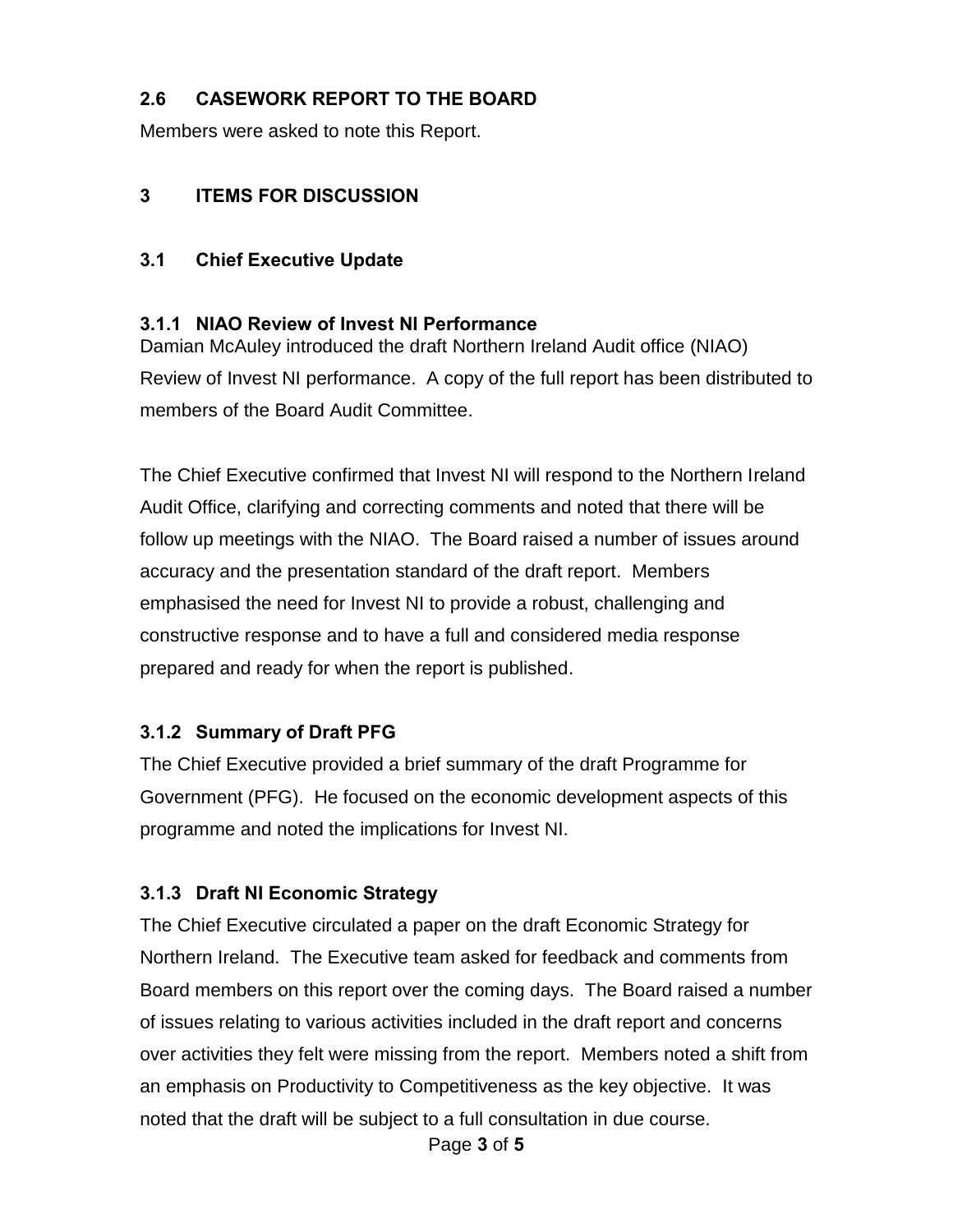**ACTION:** The Board members to feedback comments on the Draft NI Economic Strategy to Damian McAuley.

The Board are keen to ensure that the draft is re-shaped to bring out Northern Ireland's Unique Selling Points (USP) which includes key skills and this needs to be line with the ongoing work with DEL to match Invest NI's selling to targeted sectors.

Members noted the importance of skills to exploit Northern Ireland's Intellectual Property (IP).

### **3.1.4 Boosting Business Initiative**

The Chief Executive presented the Boosting Business Initiative to the Board. This will be rolled out over a two month period and then implemented until the economy grows. This initiative represents approximately 50% of Invest NI activity (it is not the main element of FDI but some will be included) and this relates to the campaign around the initiative as well as the programme delivery. The Board noted that the First Minister launched this initiative at the CBI lunch on this date.

(Professor Gerry McCormac and John Brady left the meeting at 3.30pm)

Members agreed that Invest NI needs to clarify the rational for carrying out what is proposed in the Boosting Business Initiative.

**Action:** Members asked that this is presented in a briefing to the Minister to ensure transparency regarding the organisations actions for this short term response, which is different to the organisation's key objectives under 'normal' economic circumstances.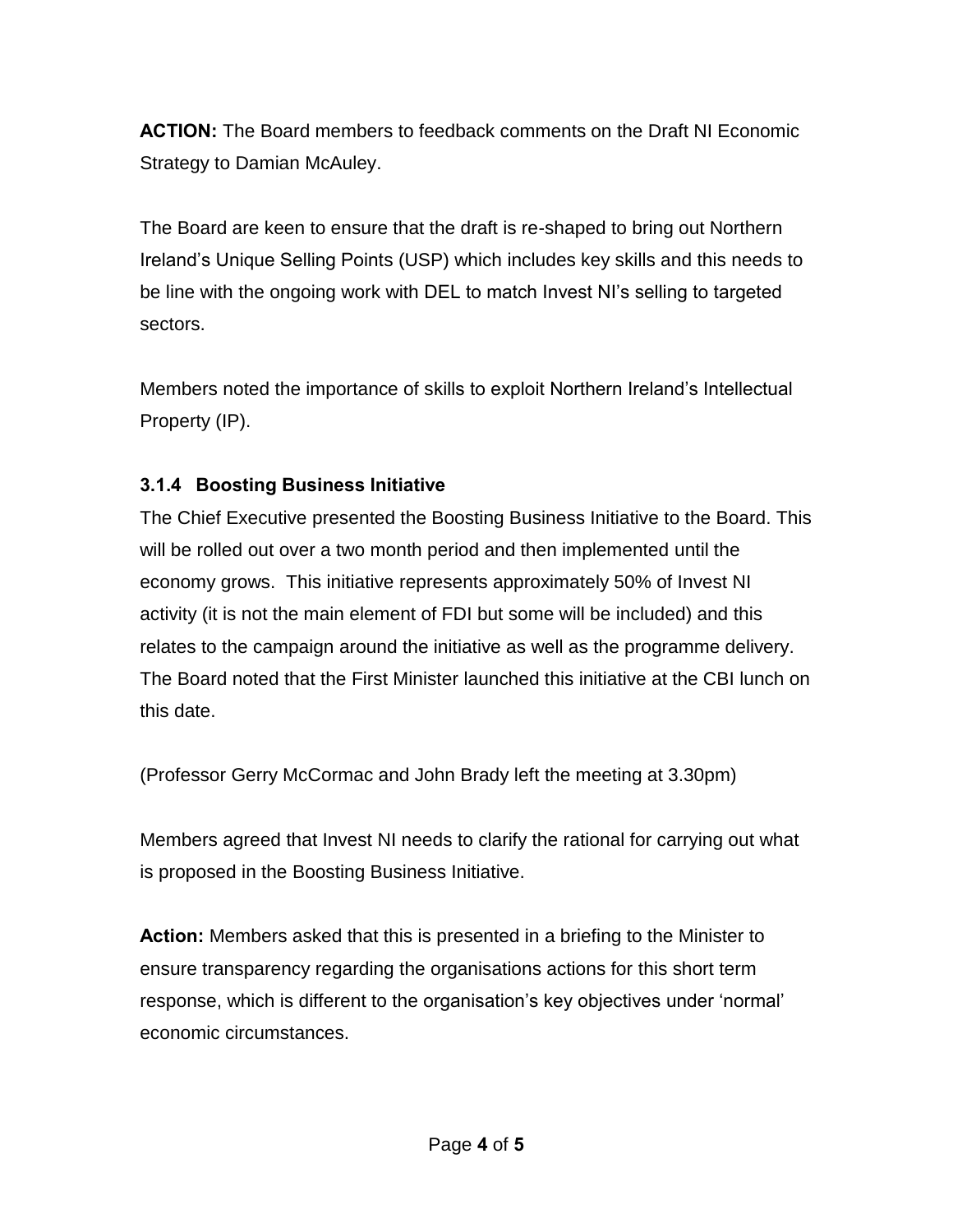In response to a query from Roy Adair, Jeremy Fitch provided an update on Energy costs and the Board discussed these issues.

### **3.1.5 Update on Regional Aid**

Damian McAuley presented on Regional Aid and updated the Board on the issues related to future coverage in N Ireland.

## **3.1.6 Go For It Contract**

The Chief Executive and Ian Murphy updated the Board on the current position regarding the New Business Start Programme (BSP).

### **3.2 Chairman' Update**

The Chairman provided the Board with an update on the issue of Corporation Tax and the Economic Advisory Group meeting held on 12 September 2011.

### **4 AOB**

Jeremy Fitch updated the Board on the PWC jobs announcement.

## **5 DATE OF THE NEXT BOARD MEETING**

The next Board meeting will be held on Wednesday 26<sup>th</sup> October 2011 at Invest NI's HQ, Bedford Street.

The Board Meeting ended at 16.40.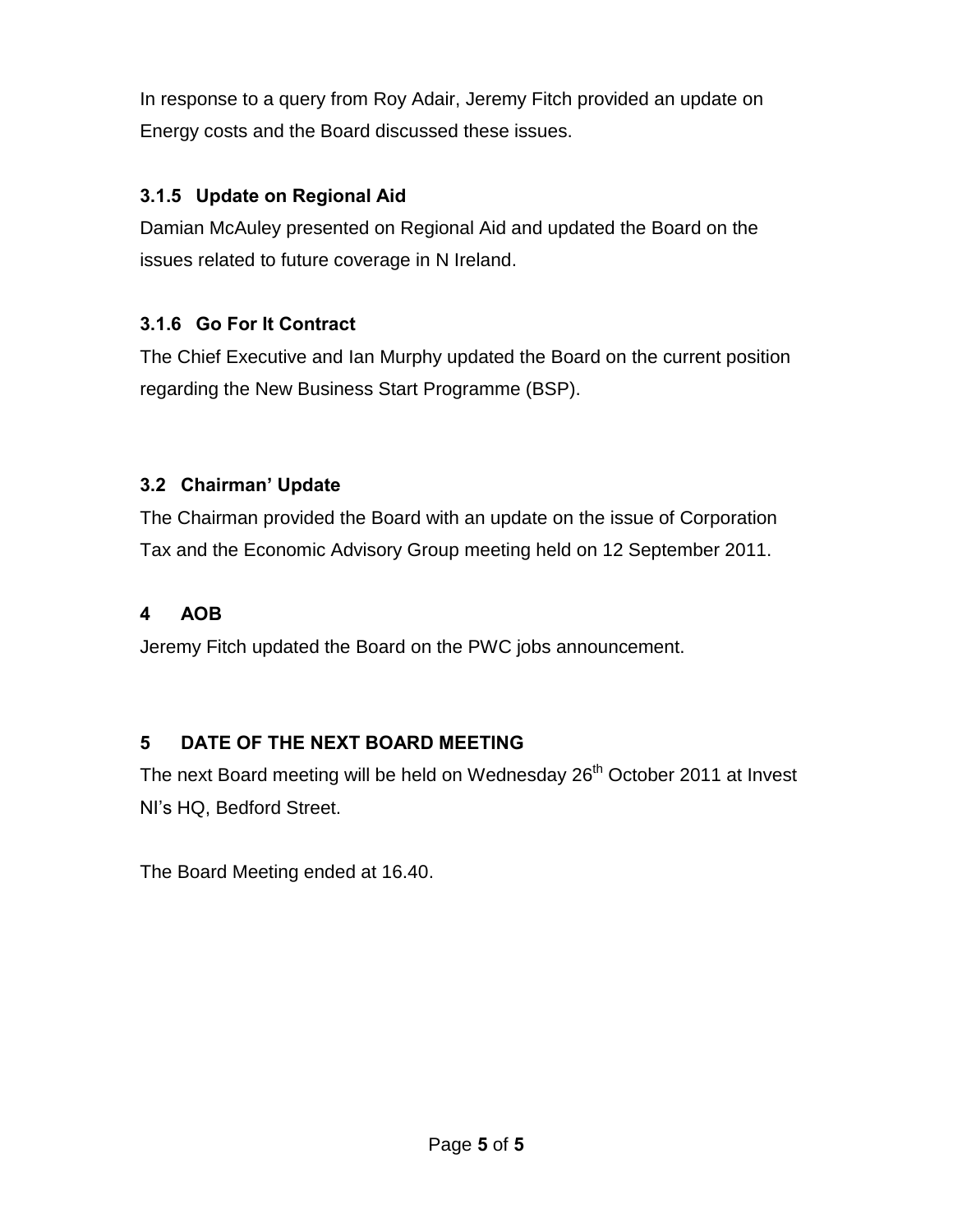#### <span id="page-48-0"></span>**EIGHTY NINTH MEETING OF THE INVEST NORTHERN IRELAND BOARD ON 26th OCTOBER 2011**

| <b>Present:</b><br>Stephen Kingon (Chairman) | <b>Bryan Keating</b> |
|----------------------------------------------|----------------------|
| Roy Adair                                    | Alan Lennon          |
| <b>Frank Hewitt</b>                          | <b>Mark Ennis</b>    |
| Ed Vernon                                    | <b>Tim Brundle</b>   |
| John Brady                                   | Gerry McCormac       |
| Gerry McGinn                                 | David Dobbin         |

**Minute Taker:** Michelle McBride

**In Attendance:** Tracy Meharg, Mel Chittock, Jeremy Fitch, Ian Murphy, Alison Gowdy, Damian McAuley & Charles Hamilton

### **1. APOLOGIES & DECLARATIONS OF INTEREST**

The meeting commenced at 13.00

Alastair Hamilton offered his apologies for this Board meeting as he was travelling abroad on Invest NI business.

David Dobbin arrived at 13.20.

The Chairman asked Board Members to declare any conflicts of interest.

Roy Adair noted the reference to Capital Life in the Chief Executive's Report and confirmed that he will leave the room if a discussion arises regarding this.

#### **2. MONTHLY REPORTING TO BOARD**

#### **2.1 MINUTES SEPTEMBER BOARD MEETING**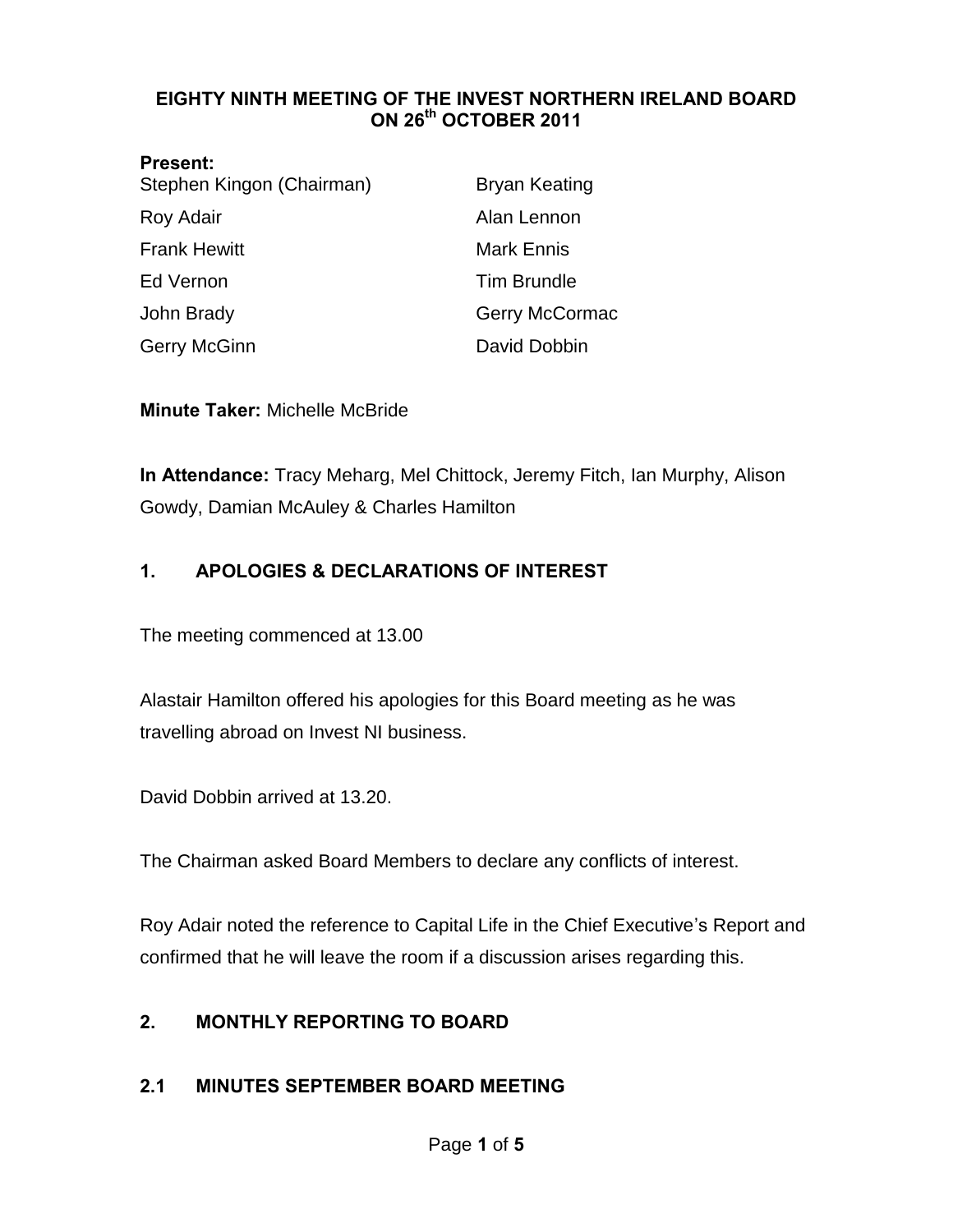The minutes of the September Board meeting were agreed as a true record of that meeting.

### **2.2 MATTERS ARISING**

The Chairman gave an overview of the Outstanding Actions Arising paper.

Mel Chittock gave an update on the Northern Ireland Office Report on performance and noted that he anticipates publication in the New Year.

The Actions table was reviewed and addressed.

**Actions:** The revised version of the Northern Ireland Economic Strategy document to be circulated to Board members. (Damian McAuley)

## **2.3 CEO REPORT**

Jeremy Fitch, in Alastair Hamilton's absence, gave an overview of the CEO report to the Board and brought the following matters to the Board's attention:

Transform: Jeremy congratulated Mel Chittock on his appointment as head of Finance and Operations and confirmed that Amanda Braden has been appointed as HR Director and will take her post on 3 November 2011.

Jeremy noted that the trawl for the International Business Executive post was unsuccessful and is currently under review. He confirmed that there are three other appointments ongoing and these will be agreed by the end of November

Business Scorecard: The Board Audit Committee suggested a change to the Scorecard and Mel Chittock agreed to revise wording re the adherence to Invest NI processes. It was suggested that the Work In Progress report should become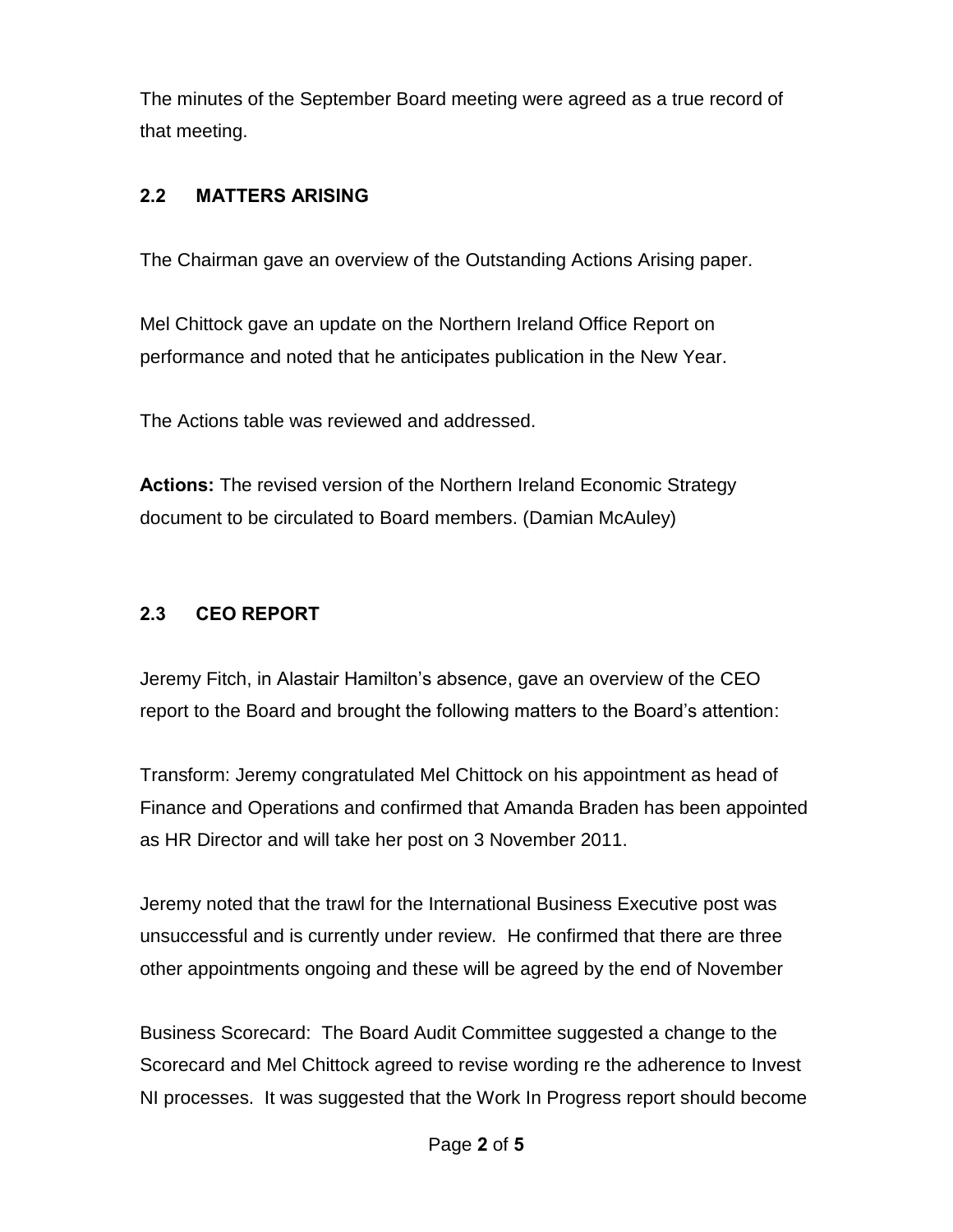a target within the balance scorecard. Mel Chittock agreed to consider, however, he noted that the WIP report was likely to remain part of the Finance Report and hence detailed reporting would continue.

Boosting Business: This initiative will be officially launched on 14<sup>th</sup> November and Tracy Meharg updated the Board regarding what is proposed.

There was some discussion on whether maximum use was being made of flexibilities within the organisation's powers. It was also acknowledged that both European and national rules did limit the extent of what could be done. The Board and the Executive agreed the importance of managing expectations and the ability to respond effectively. Board members noted the importance that staff are fully briefed on this initiative.

It was noted that while safeguarding of jobs is possible, rescue and restructuring is normally beyond the powers of Invest NI, due mainly to EU restrictions. The Chairman confirmed that the Minister is in full agreement with the approach and Tracy Meharg assured the Board that Governance procedures are being adhered to. It was agreed that it would be useful to raise these policy points with the **Department** 

**Action:** A Board paper offering the full detail of the Boosting Business package will be circulated to Board members before the next Board meeting. (Tracy Meharg)

**Action:** Policy issues to be raised at Board Debrief. (Chairman)

Mel Chittock updated Board members on the Loan fund, noting that, due to European and national rules, commercial rates of interest have to be applied for unsecured loans. The Board raised concerns around the interest rate and asked that the Executive give full consideration to all options and flexibilities that may be available.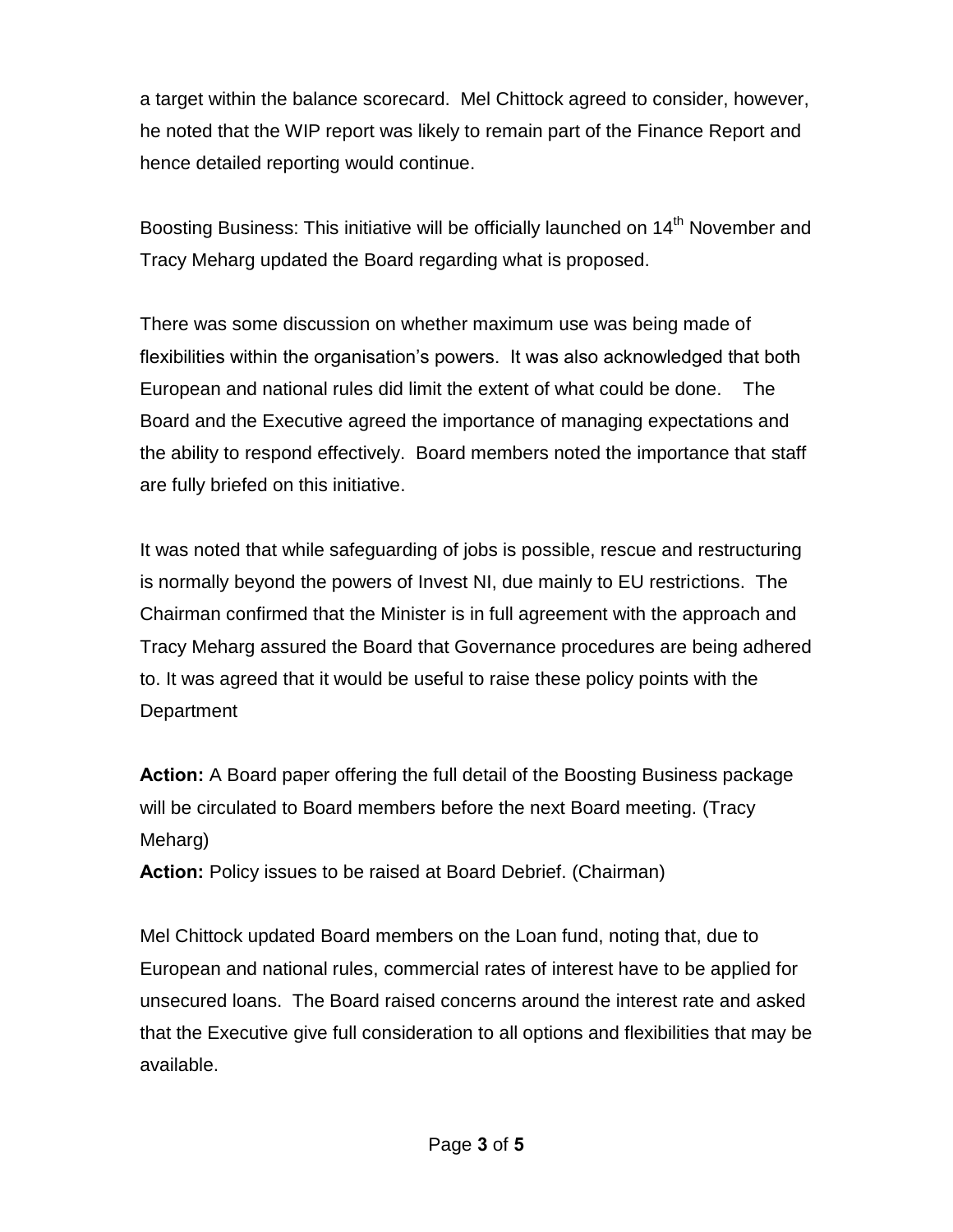## **2.4 FINANCE REPORT TO THE BOARD**

Mel Chittock gave an overview of the finance report and an update on the latest position.

There was a discussion on whether Invest NI's administration needed to be reviewed in the light of the reduction in spend. Mel Chittock noted that the mix in spend has shifted to smaller projects away from larger ones putting strain on existing resources. There was some debate on whether there were still gaps in Invest NI's venture capital offering.

**Action:** Mark Ennis and Tim Brundle will forward a note on behalf of the Board to the Executive team on finance for equity at university/small investment seed funding level.

## **2.5. MARKETING AND COMMUNICATIONS REPORT TO THE BOARD**

Members were asked to note this report.

## **2.6 CASEWORK REPORT TO THE BOARD**

Members were asked to note this Report.

### **3 ITEMS FOR DISCUSSION**

## **3.1 Communications and Marketing Strategy**

Peter Harbinson joined the Board meeting at 14.50. He updated the Board on actions being undertaken in this area including the launch of the Boosting Business initiative on  $14<sup>th</sup>$  November and the PR activity in relation to this.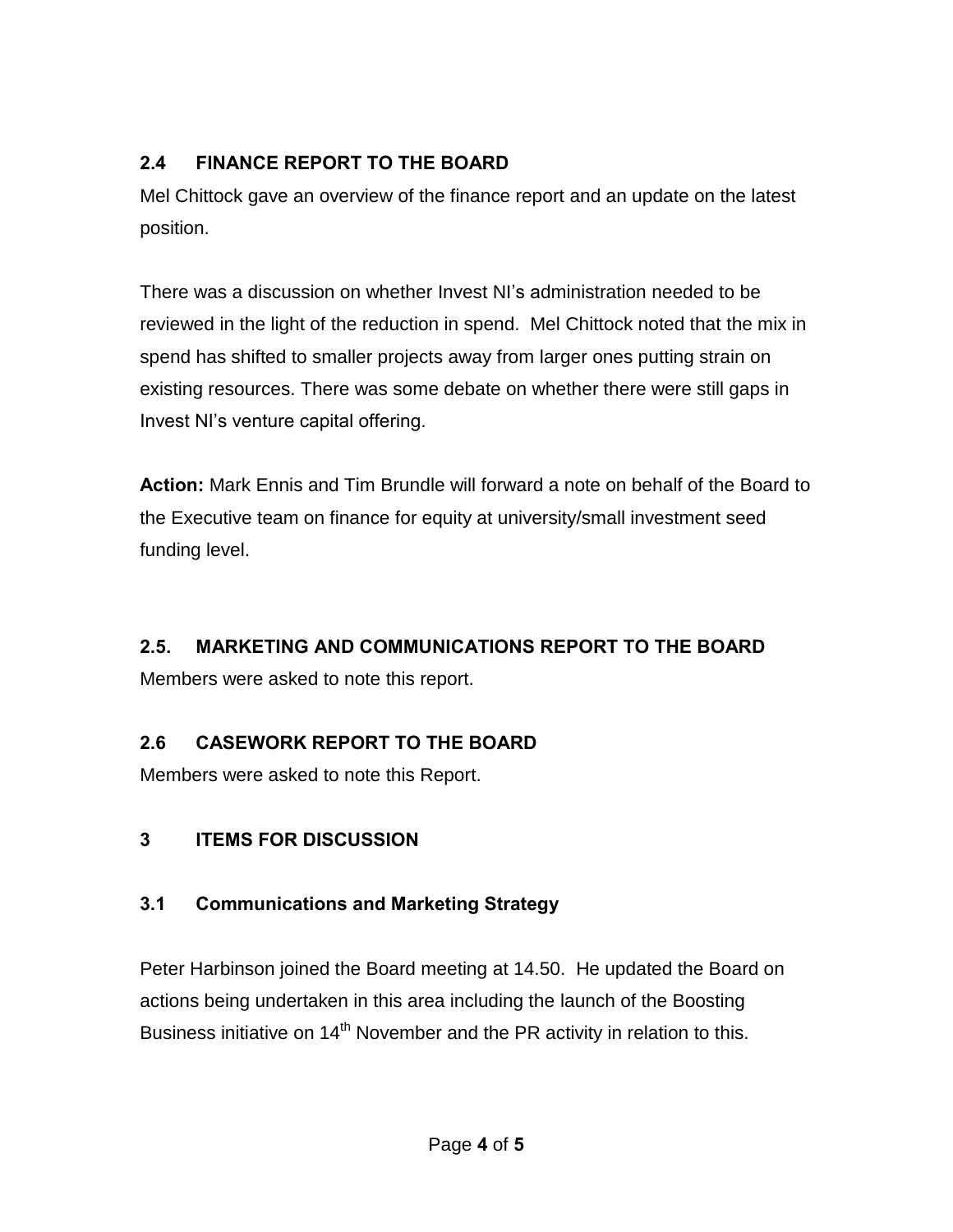The need was noted for an over-arching Strategic communications plan dealing with staff, stakeholders and the public, including regular reports to the Board to ensure that the Invest NI message is clearly understood.

The Board discussed the need for external support in relation to Marketing and Communications.

The Board commented on Minister Sammy Wilsons' statement on Tesco, made earlier that morning. It was agreed that the importance of Tesco's local purchasing and its impact on the NI Food Sector should be drawn to Minister Wilson's attention.

**Action:** The Chairman to consider speaking to the Finance Minister about the benefits of Tesco to NI economy.

### **3.1 Chairman' Update**

The Chairman provided the Board with an update on the Economic Advisory Group and discussed the issue of Corporation Tax.

The Chairman noted that he attended an event with the Minister for Europe David Liddington MP on 19 October 2011. He also updated members on the timeline for the appointment of the new Chairman and the appointment of new Board members.

### **4 AOB**

No issues were raised

## **5 DATE OF THE NEXT BOARD MEETING**

The next Board meeting will be held on Tuesday 29<sup>th</sup> November 2011 at Invest NI's HQ, Bedford Street.

The Board Meeting ended at 15.50.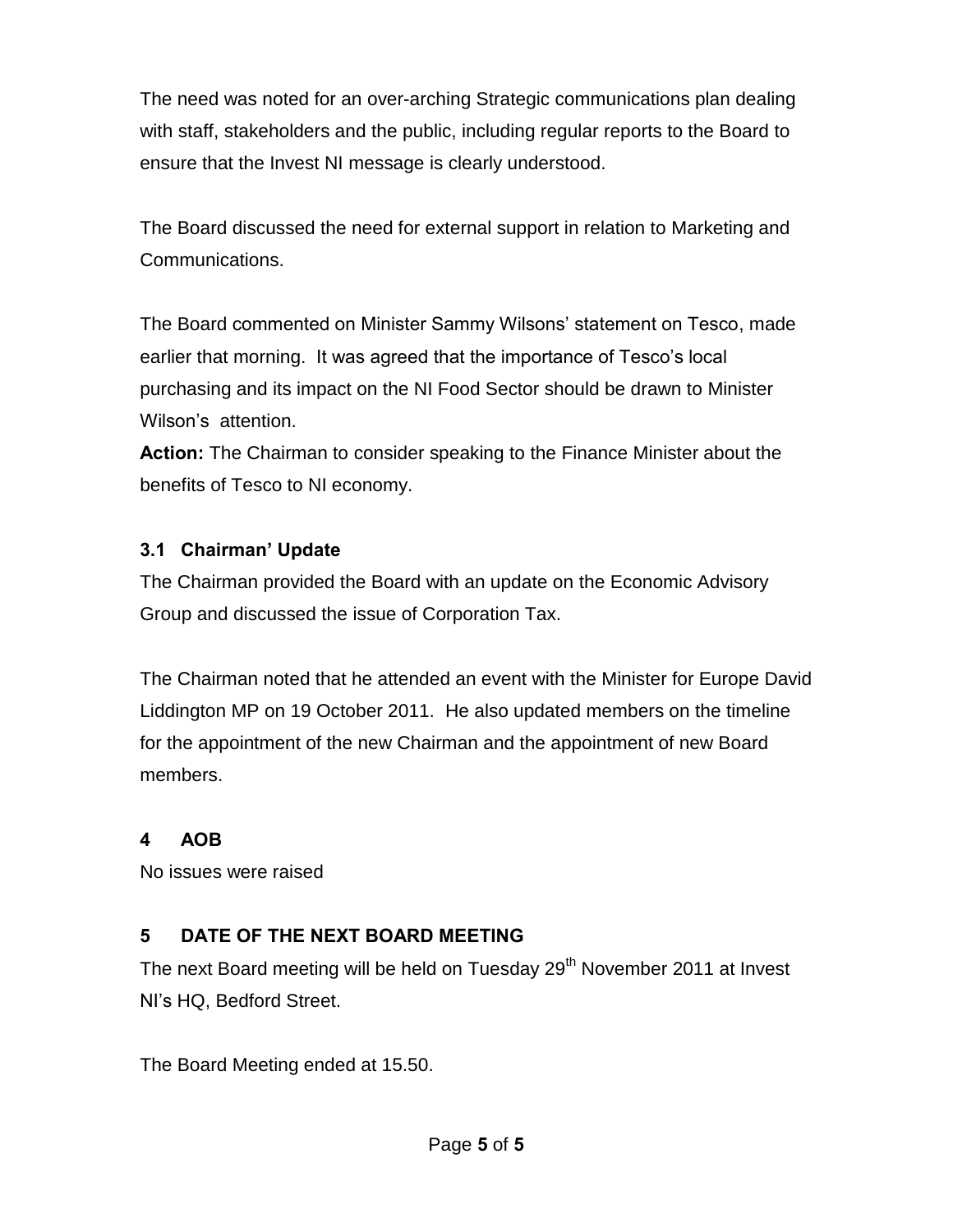#### <span id="page-53-0"></span>**INVEST NI BOARD MEETING WITH THE MINISTER FOR ENTERPRISE, TRADE AND INVESTMENT 29 NOVEMBER 2011**

#### **Present:**

| <b>Bryan Keating</b> |
|----------------------|
| Alan Lennon          |
| Gerry McGinn         |
| <b>Tim Brundle</b>   |
| Gerry McCormac       |
|                      |

#### **Minister's Office/DETI**

Minister Arlene Foster- Enterprise, Trade and Investment David Sterling- Permanent Secretary, DETI Andrew Crawford- Special Advisor to Minister Glynis Aiken- Private Secretary to the Minister

**In Attendance:** Alastair Hamilton, Mel Chittock, Jeremy Fitch, Ian Murphy, Damian McAuley & Charles Hamilton

**Minute Taker:** Michelle McBride

#### **1. Welcome**

The Chairman welcomed the Minister and thanked her for her support to the Board over the years. He outlined some concerns that the Board have in the current climate and handed over to the Chief Executive to speak on the first topic for discussion.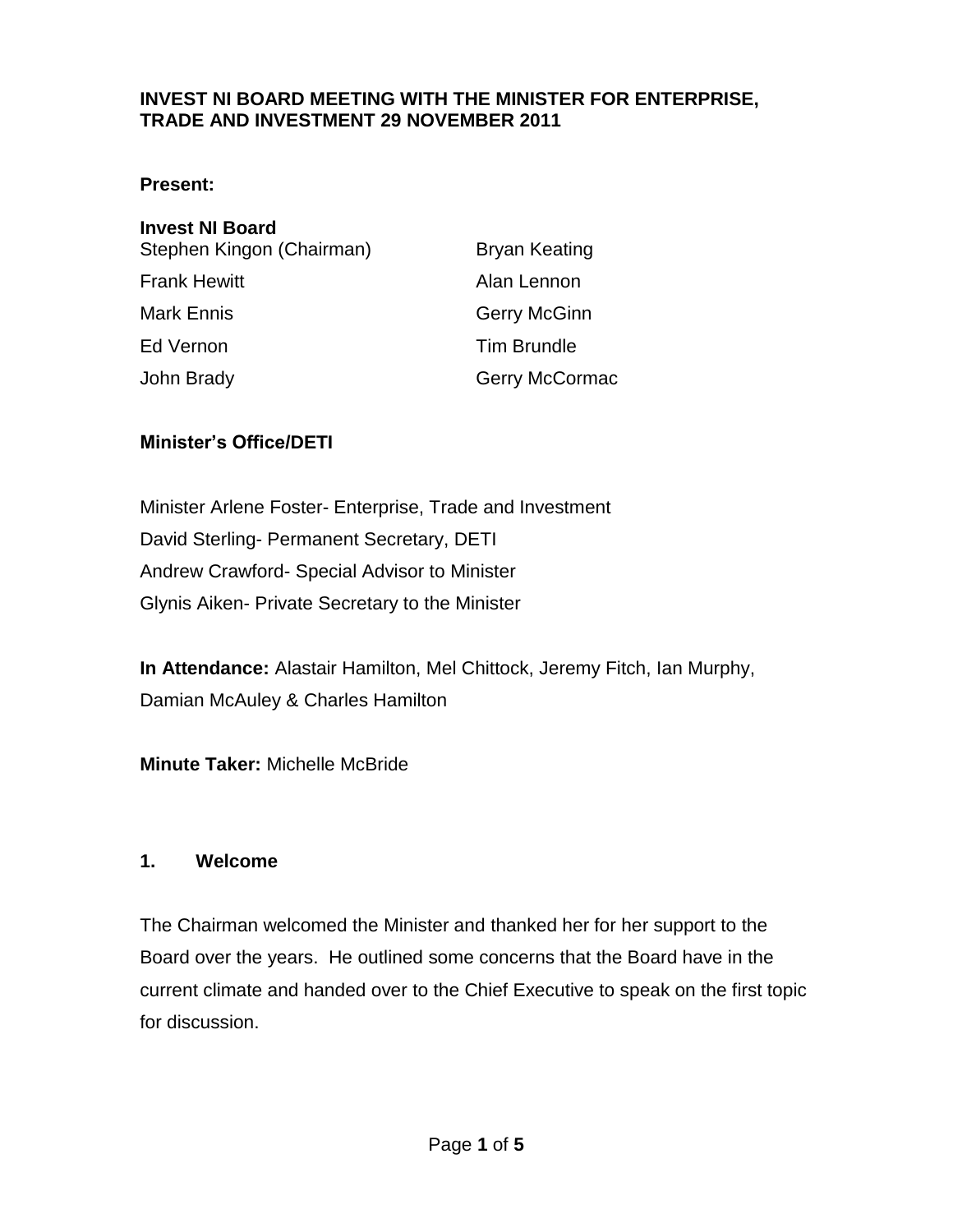### **2. Programme for Government**

The Chief Executive provided an update on the Programme for Government and the Economic Strategy. He stated that the Board and the Invest NI Executive team are delighted that Economic Development is still at the forefront of the Programme for Government. He noted that the outworking of Ministerial Group on the Economy is encouraging regarding the language being used.

The Chief Executive stated that Invest NI is proposal for challenge of delivering 25,000 jobs and provided a breakdown of FDI and regional targets.

He noted the emphasis of Trade and Export focus as positive. The extra 3,500 jobs of the revised target will be forecast for delivery in Years 2, 3 and 4 of the Programme for Government (keeping this years targets as presented).

The Chief Executive noted that the Invest NI Corporate Plan aligned with the DETI Corporate Plan and will be published early next year in consultation with the Department.

The Minister thanked Invest NI for their work and meeting the previous targets of the last Programme for Government. She commended Vicky Kell on the Focus on Finance initiative held in Enniskillen on the morning of the Board meeting. The Minister stated that Invest NI must communicate to as many people as possible precisely what Invest NI is doing and what assistance is available and to whom, and noted that Advice and assistance are equally as important as grant.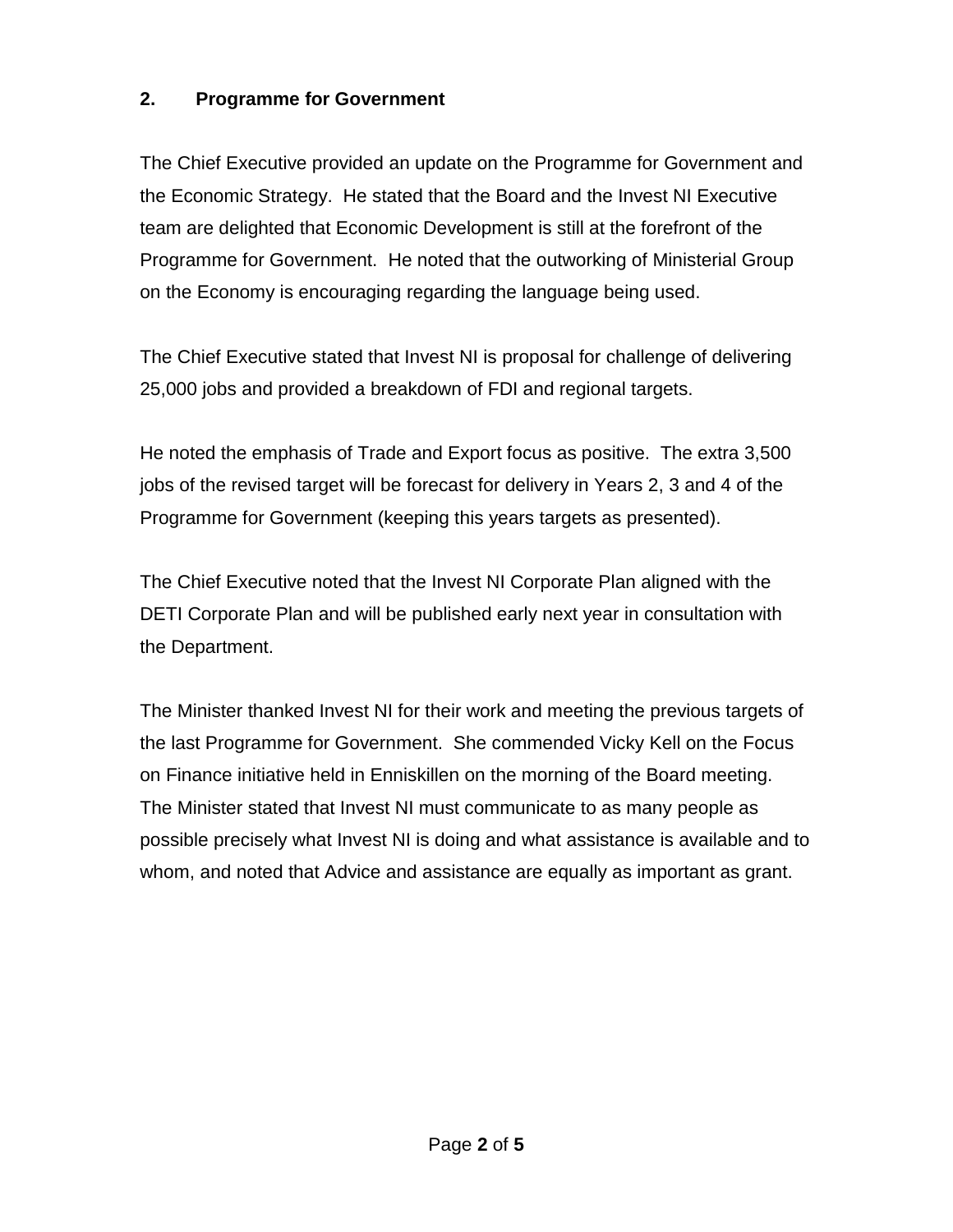## **3. Boosting Business**

The Chief Executive updated the Minister regarding the Boosting Business initiative.

He noted that there has been a team of Invest NI staff operating the Boosting Business telephone enquiry line since 14 November. The advertising campaign is up and running and has been well received, with local companies in the spotlight of the advertisements.

The Chief Executive thanked all of those involved in getting this initiative up and running within a short timescale. He thanked the Minister and the Department for their support.

### **4. Liquidity**

The Chairman referred to the macro-economic conditions and the difficulties companies are facing. He noted that rescue and restructuring is not a flexible or effective tool to support them, and stated the need for more innovative tools.

The Chairman referred to Enterprise Ireland and their support packages and loan facilities.

Gerry McGinn discussed Liquidity issues and what the Banks are doing. He detailed the challenges in terms of companies dealing with previous property investment problems even if the core business is strong.

The Minister noted her understanding of this and that she had discussed this matter with the Finance Minister.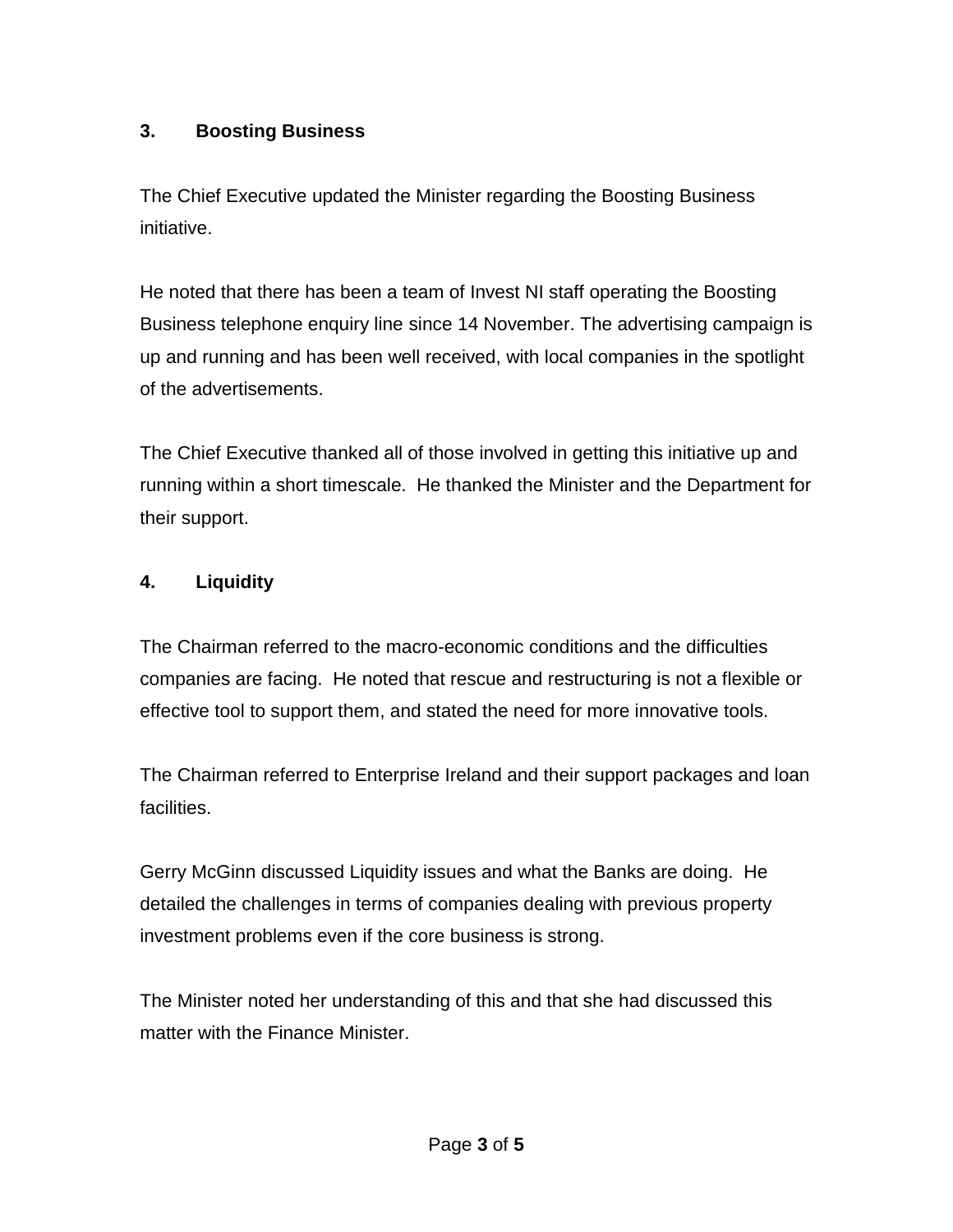David Sterling commented on Lean Manufacturing and the initiative on this in the Republic of Ireland. Ian Murphy stated that Invest NI is in discussions with Enterprise Ireland on this to see how this could be utilised in Northern Ireland in support of the existing Lean measures.

## **5. Fund of Funds**

Mark Ennis discussed the Fund of Funds and noted its importance to business and emphasised the liquidity issue. He stated that Board members would seek to ensure that the interest rates utilised in the Fund of Funds are where practical, in single figures. He stated that going forward the Fund of Funds will become an important way of providing support post 2013. The Board agreed that the ability to manage Invest NI's budget at end of year needs to be given more consideration.

The Minister stated that there needs to be a political consensus on this, but that the Board should seek engagement on this issue with the various political parties.

### **6. Youth Employment**

Professor McCormac discussed Youth employment opportunities and dealing with youth unemployment. The Board highlighted the Department for Education and Learning (DEL) 'GAP' programme and asked could there be amendments to this initiative to make it more attractive. The Board asked the Minister to consider proposing a cross departmental working Group on this issue as it is outside Invest NI's remit but has an effect in terms of employment, and puts Northern Ireland at risk of losing its Graduate population.

The Minister agreed that work was needed in reviewing initiatives to encourage apprenticeships and on the graduate employment situation. David Sterling agreed to investigate cross-departmental work between DETI, DEL and Invest NI on this issue.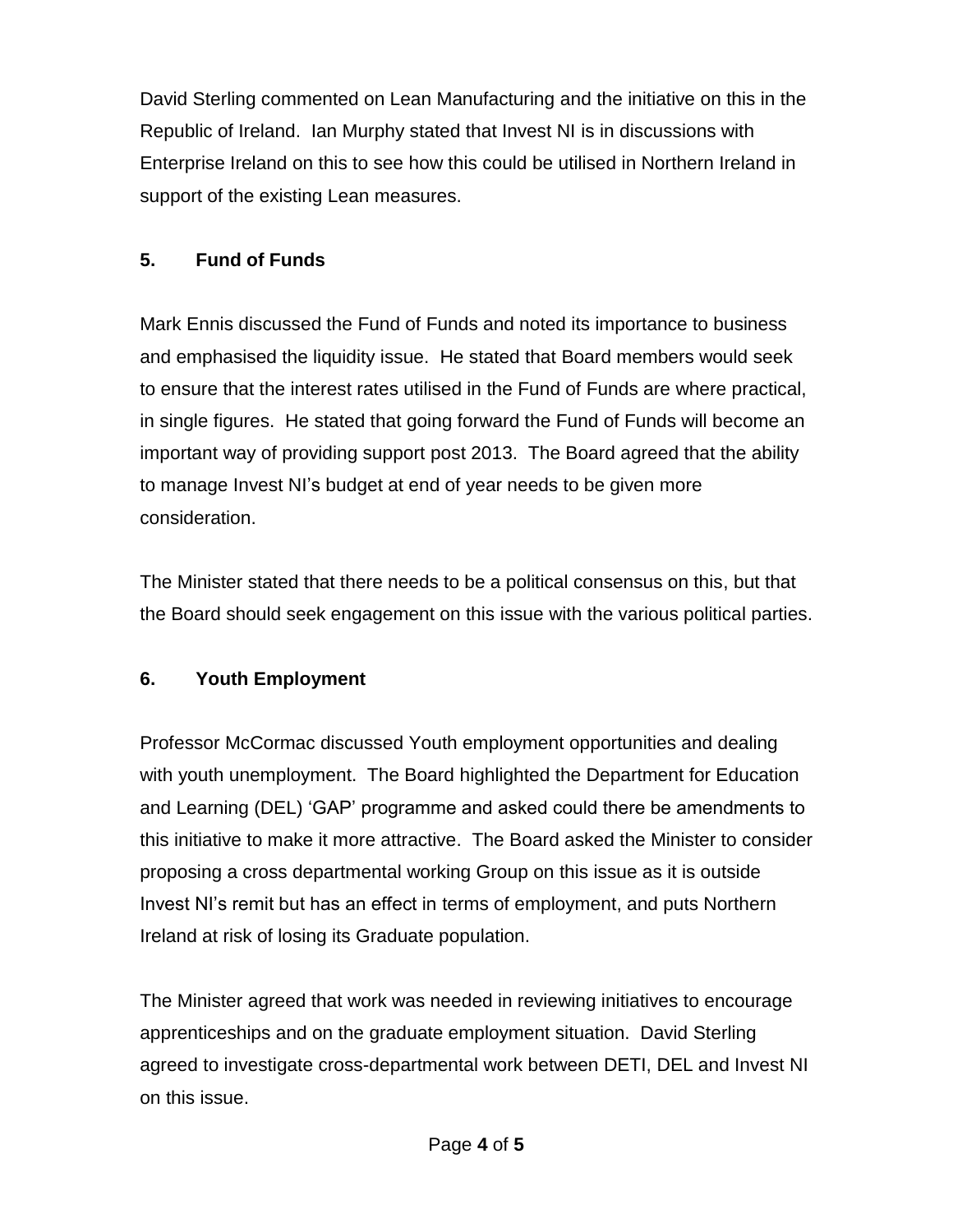## **7. Transform**

The Chief Executive provided an update on Transform and the Organisational design. He discussed Performance Management, Improved Delegation, Programme Portfolio reduction, Defined Economic Appraisal Methodology, Wider Client Base and the Organisational Design. The Chief Executive named his Executive team and noted that only the International post was now outstanding. The new teams will be established by the end of December and the roll-out will be from 1 April 2012.

The Chief Executive noted that Invest NI has received the 'Silver' Investors in People award and the Minister congratulated the organisation on achieving this.

### **8. Corporation Tax and Regional Aid**

The Minister noted that the Regional Aid consultation is complete and that she is now waiting on the BIS response. The Department is maintaining involvement in discussions re Corporation tax.

## **9. Conclusion**

The Minister thanked Stephen Kingon for his Chairmanship of Invest NI and for his support to the Chief Executive and to her. The Minister stated that she looked forward to working further with Invest NI and with the newly appointed Chairman, Mark Ennis, going forward.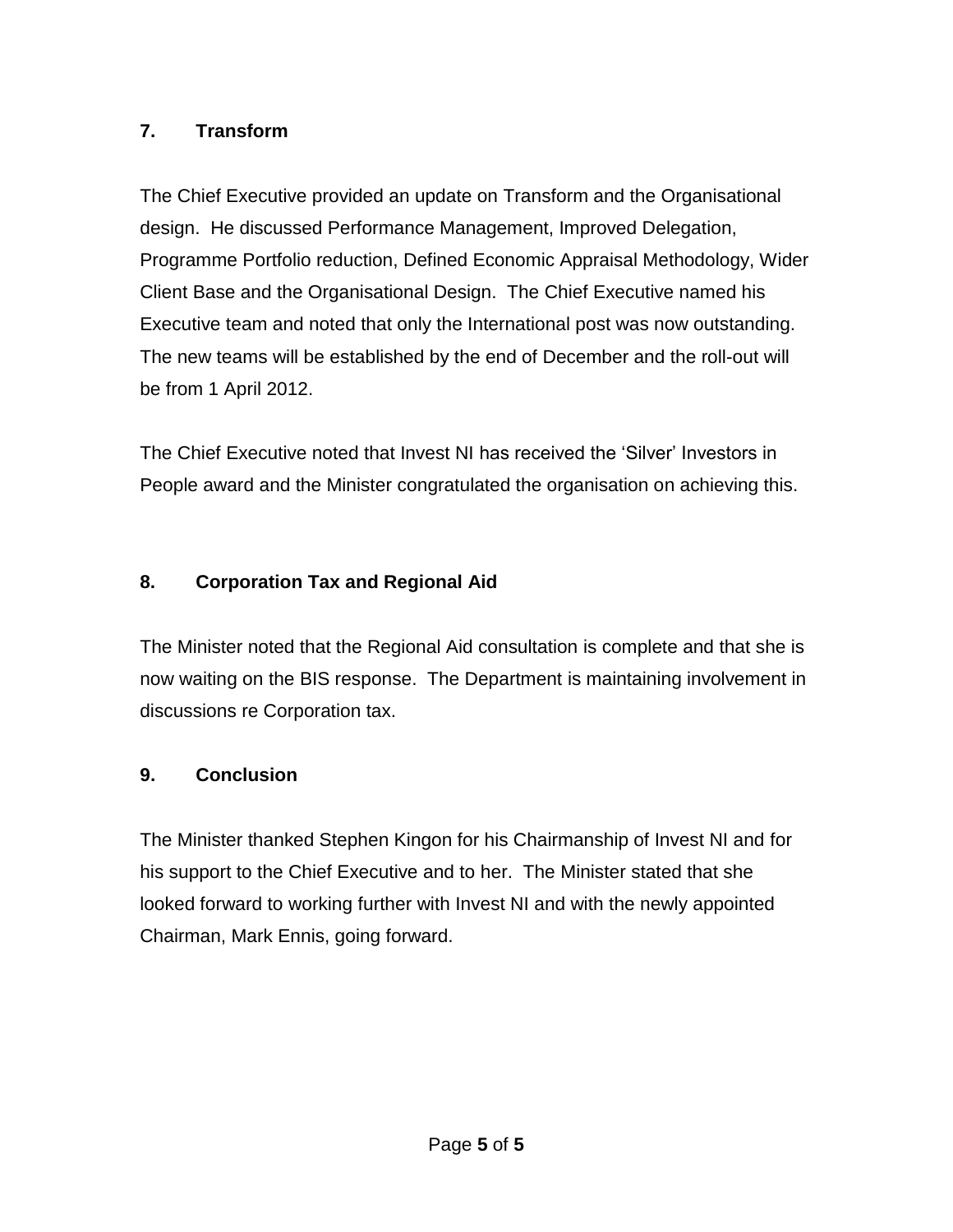#### <span id="page-58-0"></span>**NINETIETH MEETING OF THE INVEST NORTHERN IRELAND BOARD ON 29 NOVEMBER 2011**

|           | <b>Present:</b> |   |
|-----------|-----------------|---|
| <b>A.</b> |                 | . |

| Stephen Kingon (Chairman) | Bryan Keating       |
|---------------------------|---------------------|
| Frank Hewitt              | Alan Lennon         |
| Mark Ennis                | <b>Gerry McGinn</b> |
| Ed Vernon                 | <b>Tim Brundle</b>  |
| John Brady                | Gerry McCormac      |

**Minute Taker:** Michelle McBride

**In Attendance:** Alastair Hamilton, Mel Chittock, Jeremy Fitch, Ian Murphy, Alison Gowdy, Damian McAuley & Charles Hamilton

### **1. APOLOGIES & DECLARATIONS OF INTEREST**

The meeting commenced at 15.00

Roy Adair, David Dobbin and Tracy Meharg offered their apologies for this Board meeting.

The Chairman asked Board Members to declare any conflicts of interest.

Frank Hewitt noted his position on the Board of Ilex which is referred to in the CEO Report.

### **2. MONTHLY REPORTING TO BOARD**

### **2.1 MINUTES OCTOBER BOARD MEETING**

The minutes of the October Board meeting were agreed as a true record of that meeting.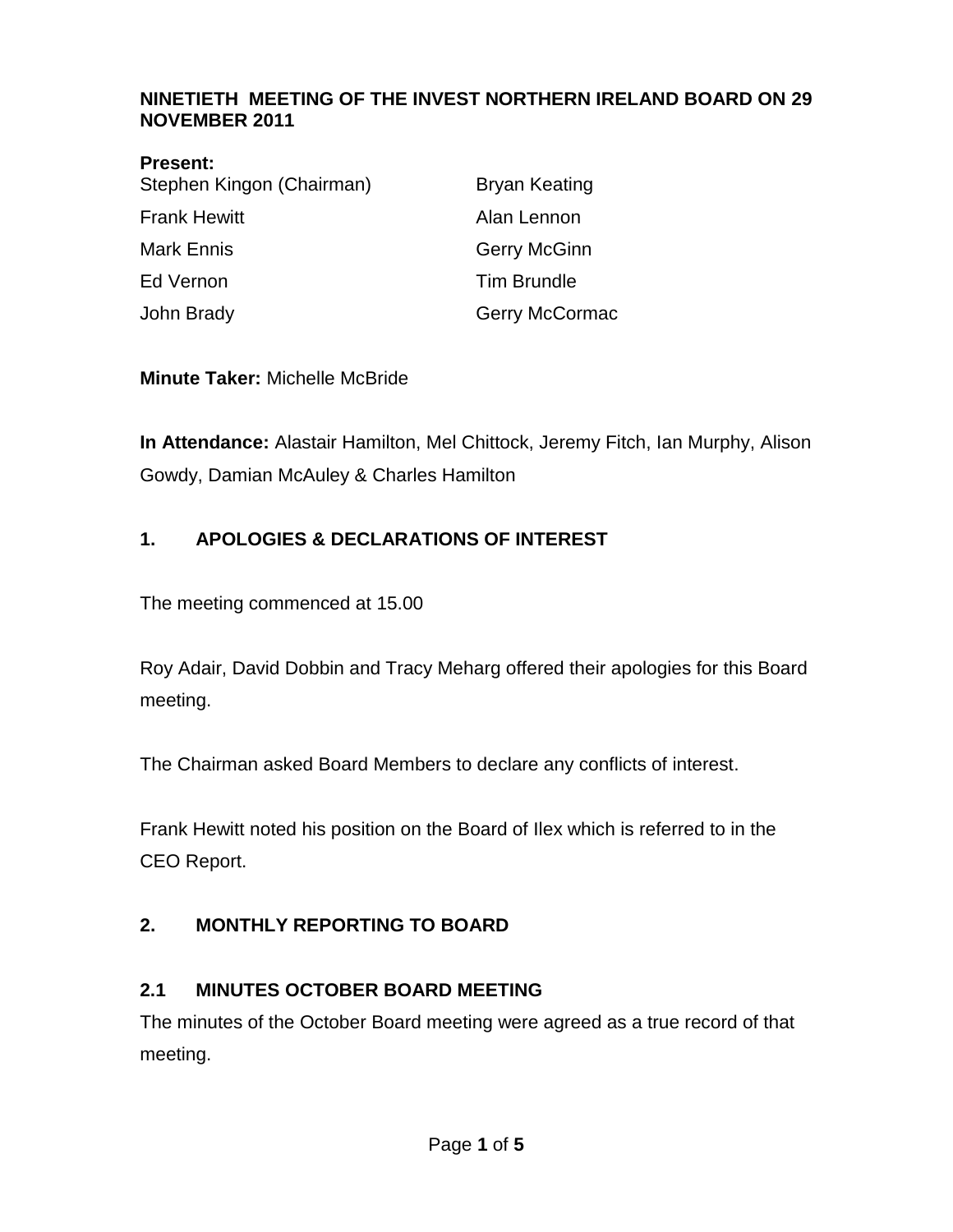#### **2.2 MATTERS ARISING**

The Chairman gave an overview of the Outstanding Actions Arising paper.

The Board noted that the publication of the Northern Ireland Office Report on performance has been deferred.

Mel Chittock noted that the proposed changes regarding the Business Scorecard are ongoing.

Mel Chittock noted that the Board Audit Committee had discussed the Risk Register and agreed that this item should be debated by the entire Board.

It was agreed that the risk Register and the Corporate Plan would be discussed at a Board workshop in January.

**ACTION:** Michelle McBride to contact Board members to agree a date for this workshop.

The Actions table was reviewed and addressed.

The Northern Ireland Economic Strategy document has been circulated to Board members and the consultation will close on 22 February.

Mark Ennis updated the Board regarding the note on Finance for Equity at university/small investment seed funding level. This will be circulated when available. **ACTION:** Mark Ennis

The Board Audit Committee (BAC) requested a meeting with the new Chairman, Mark Ennis, regarding self assessment.

**ACTION:** Michelle McBride to agree a date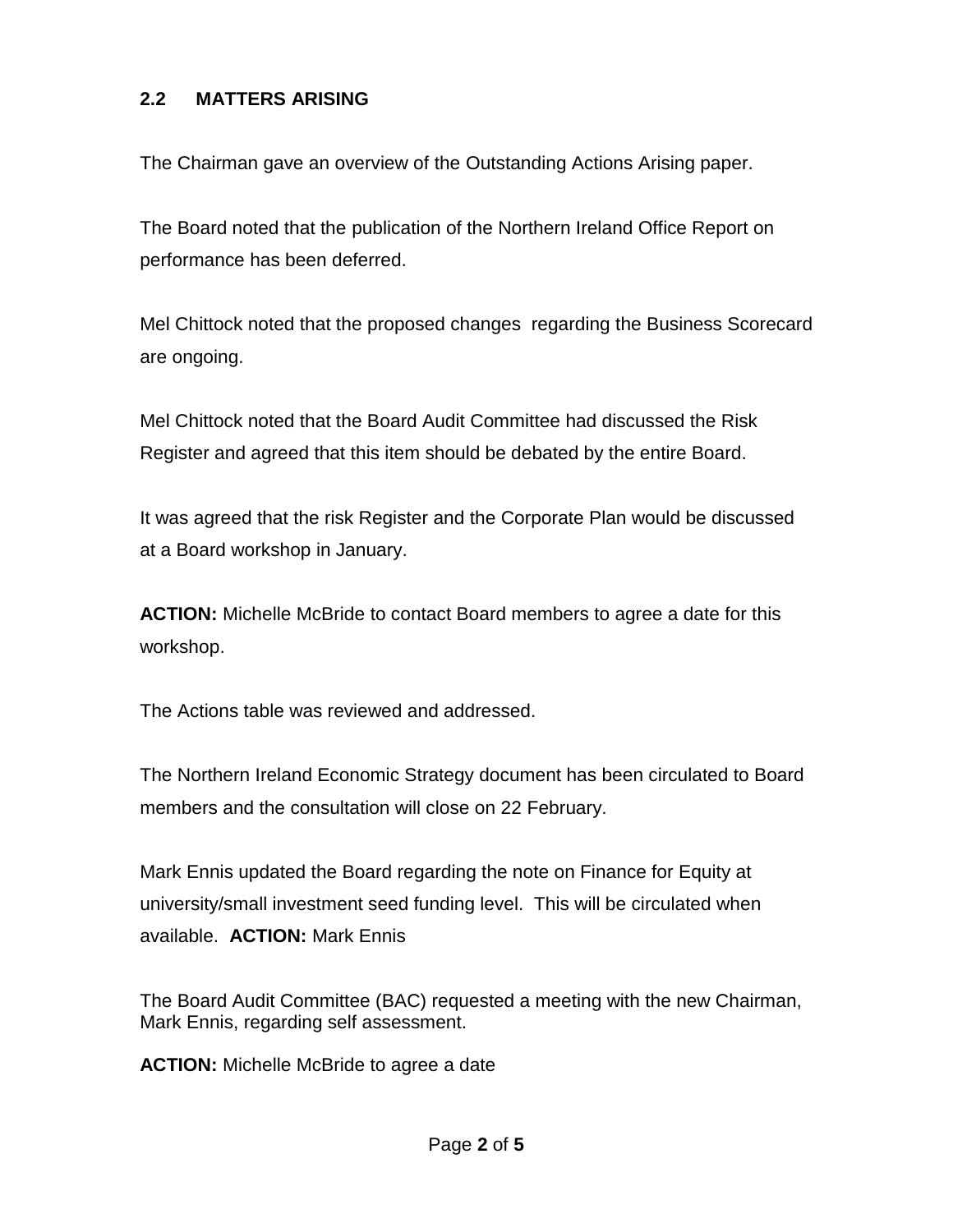### **2.3 CEO REPORT**

The Chief Executive gave an overview of the CEO report to the Board and brought the following matters to the Board's attention:

Business Scorecard: The Executive have decided to roll year 1 and year 2 together for reporting, as the Programme for Government was delayed in publication.

Visit to Khardistan and Dubai: The Chief Executive updated the Board on this Trade mission held in November.

Public Accounts Committee (PAC): The Chief Executive confirmed that the PAC re Bio Technology Institute is scheduled for 18 January 2012. The report was released on 29 November 2011.

IIP Silver Award: The Chief Executive noted that Invest NI has received the 'Silver' Investors in People award and congratulated the staff on this achievement.

Boosting Business: The Chief Executive updated the Board on this initiative which has had an excellent outcome in a short space of time, and congratulated the Staff and the Executive Team.

The Chief Executive updated the Board on the positive feedback from the Nolan interview. The Board noted the importance of interaction of this type.

In response to a query from the Board the Chief Executive agreed to forward more information on the Smart Specialization Strategies S3 event, attended by David Sterling on 12 October, referred to in the CEO Report. **ACTION:** Tracy Meharg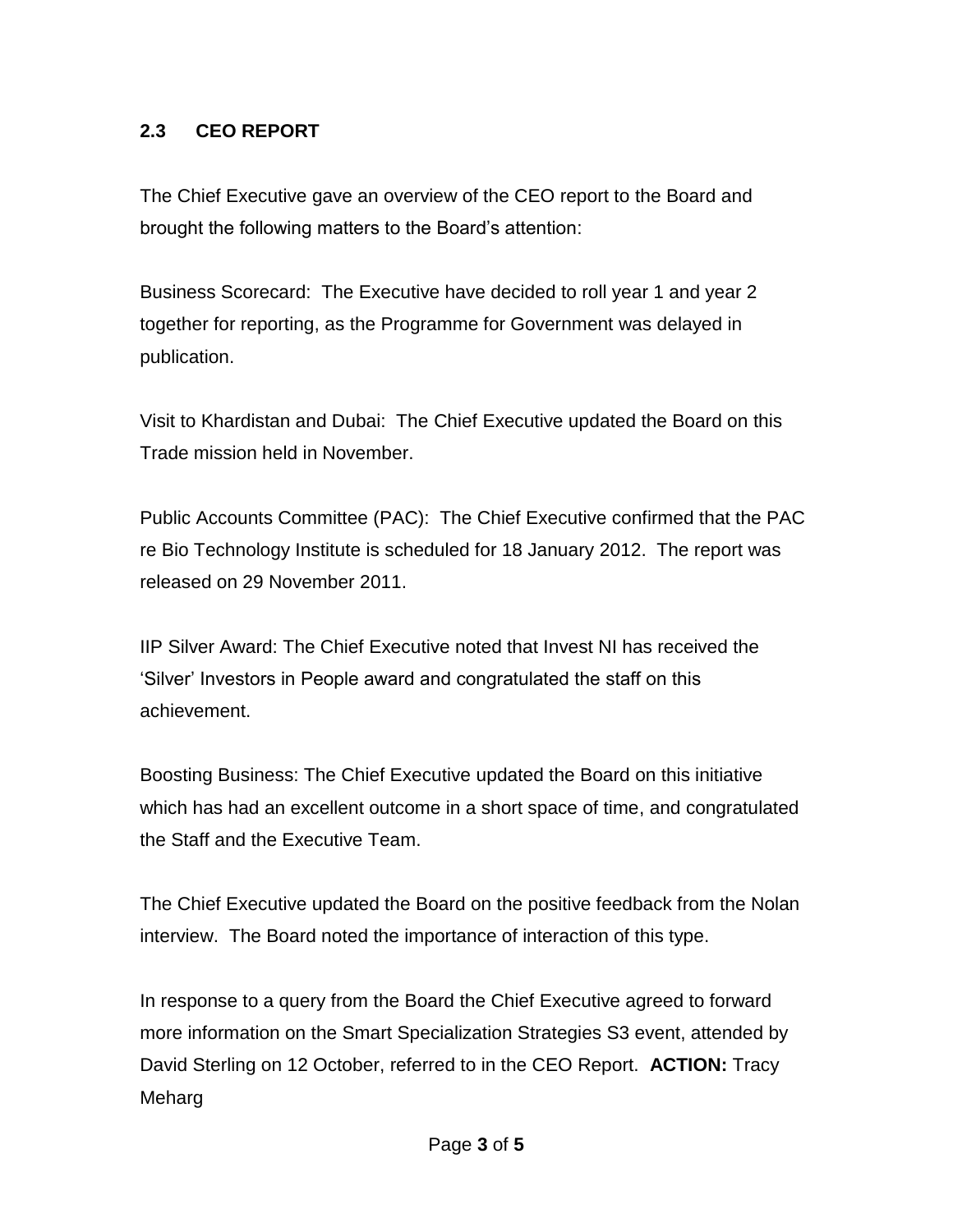The Board discussed Connected Health and the Chief Executive updated the Board on the joint working of Department of Health and DETI/Invest NI.

## **2.4 FINANCE REPORT TO THE BOARD**

Mel Chittock gave an overview of the Finance report and an update on the latest position.

The Board discussed the January monitoring adjustment. It was noted that it is likely that £9million of capital will be surrendered and £3million of resource. In total it is likely that £13million will be returned to the Department. The Board asked for reassurance that this surrender is unavoidable. Mel Chittock detailed how the executive team had arrived at this figure, and the Chairman supported this reasoning.

Mark Ennis emphasised the need to have a clear media response prepared if this money is surrendered. *ACTION: The Board asked that the Executive to be proactive in dealing with PR re January monitoring round.*

## **2.5. MARKETING AND COMMUNICATIONS REPORT TO THE BOARD**

Members were asked to note this report.

## **2.6 CASEWORK REPORT TO THE BOARD**

Members were asked to note this Report.

## **3 ITEMS FOR DISCUSSION**

### **3.1 Organisation Design Update**

The Chief Executive noted that this topic had been detailed during the meeting with the Minister.